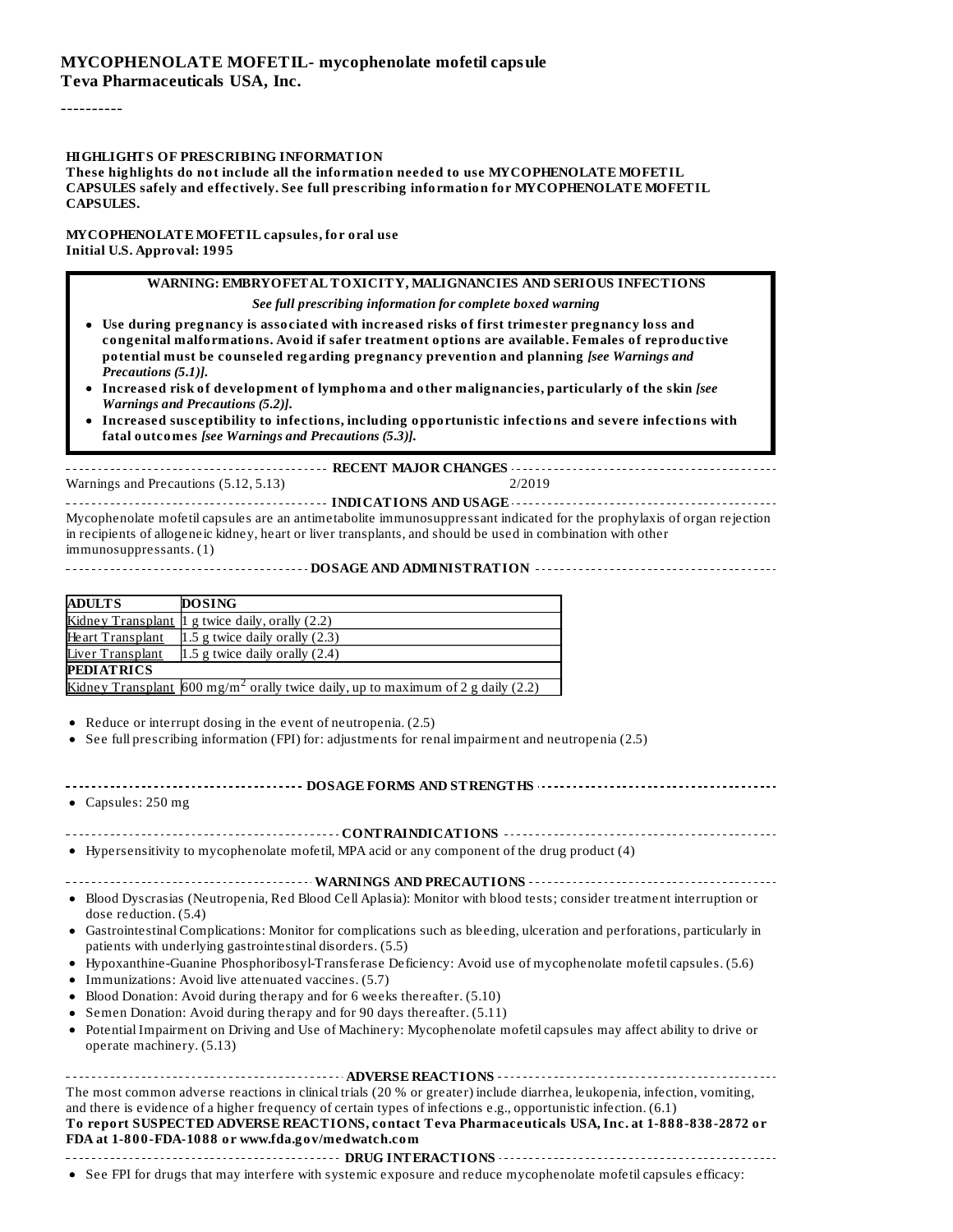antacids with magnesium or aluminum hydroxide, proton pump inhibitors, drugs that interfere with enterohepatic recirculation, telmisartan, calcium-free phosphate binders). (7.1)

- Mycophenolate mofetil capsules may reduce effectiveness of oral contraceptives. Use of additional barrier contraceptive methods is recommended. (7.2)
- See FPI for other important drug interactions. (7)

#### **USEAS IN INCOCONSTRANGE IN SPECIFIC POPULATIONS Express the constrange interaction of the constraint of the constraint of the constraint of the constraint of the constraint of the constraint of the constraint of the**

- Pediatric Use: Safety and effectiveness in allogenic heart or liver transplants has not been established (8.4) Male Patients: Sexually active male patients and/or their female partners are recommended to use effective
- contraception during treatment of the male patient and for at least 90 days after cessation of treatment (8.3)

#### **See 17 for PATIENT COUNSELING INFORMATION and Medication Guide.**

**Revised: 6/2020**

# **FULL PRESCRIBING INFORMATION: CONTENTS\* RECENT MAJOR CHANGES 1 INDICATIONS AND USAGE**

### **2 DOSAGE AND ADMINISTRATION**

- 2.1 Important Administration Instructions
- 2.2 Dosing for Kidney Transplant Patients: Adults and Pediatrics
- 2.3 Dosing for Heart Transplant Patients: Adults
- 2.4 Dosing for Liver Transplant Patients: Adults
- 2.5 Dosing Adjustments: Patients with Renal Impairment, Neutropenia

### **3 DOSAGE FORMS AND STRENGTHS**

### **4 CONTRAINDICATIONS**

### **5 WARNINGS AND PRECAUTIONS**

- 5.1 Embryofetal Toxicity
- 5.2 Lymphoma and Other Malignancies
- 5.3 Serious Infections
- 5.4 Blood Dyscrasias: Neutropenia and Pure Red Cell Aplasia (PRCA)
- 5.5 Gastrointestinal Complications
- 5.6 Patients with Hypoxanthine-Guanine Phosphoribosyl-Transferase Deficiency (HGPRT)
- 5.7 Immunizations
- 5.10 Blood Donation
- 5.11 Semen Donation
- 5.12 Effect of Concomitant Medications on Mycophenolic Acid Concentrations

5.13 Potential Impairment of Ability to Drive or Operate Machinery

### **6 ADVERSE REACTIONS**

- 6.1 Clinical Studies Experience
- 6.2 Postmarketing Experience

### **7 DRUG INTERACTIONS**

- 7.1 Effect of Other Drugs on Mycophenolate Mofetil Capsules
- 7.2 Effect of Mycophenolate Mofetil Capsules on Other Drugs

### **8 USE IN SPECIFIC POPULATIONS**

- 8.1 Pregnancy
- 8.2 Lactation
- 8.3 Females and Males of Reproductive Potential
- 8.4 Pediatric Use
- 8.5 Geriatric Use
- 8.6 Patients with Renal Impairment
- 8.7 Patients with Hepatic Impairment
- **10 OVERDOSAGE**

#### **11 DESCRIPTION**

### **12 CLINICAL PHARMACOLOGY**

- 12.1 Mechanism of Action
- 12.2 Pharmacodynamics
- 12.3 Pharmacokinetics

### **13 NONCLINICAL TOXICOLOGY**

13.1 Carcinogenesis, Mutagenesis, Impairment of Fertility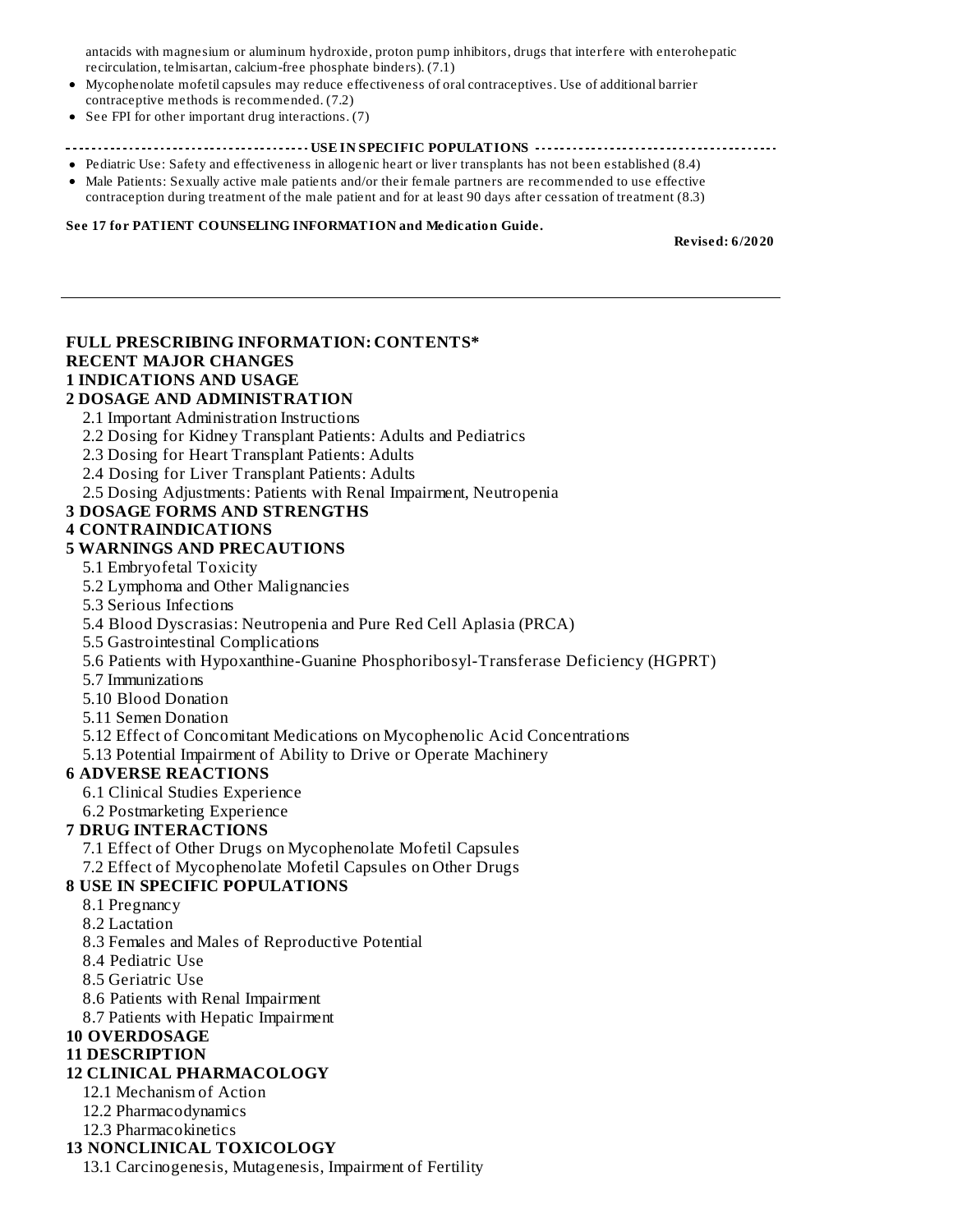# **14 CLINICAL STUDIES**

14.1 Kidney Transplantation

- 14.2 Heart Transplantation
- 14.3 Liver Transplantation

### **15 REFERENCES**

### **16 HOW SUPPLIED/STORAGE AND HANDLING**

16.1 Handling and Disposal

16.2 Storage and Dispensing Information

# **17 PATIENT COUNSELING INFORMATION**

### 17.1 Embryofetal Toxicity

- 17.2 Development of Lymphoma and Other Malignancies
- 17.3 Increased Risk of Serious Infections
- 17.4 Blood Dyscrasias
- 17.5 Gastrointestinal Tract Complications
- 17.6 Immunizations
- 17.7 Administration Instructions
- 17.8 Blood Donation
- 17.9 Semen Donation
- 17.10 Potential to Impair Driving and Use of Machinery
- \* Sections or subsections omitted from the full prescribing information are not listed.

# **FULL PRESCRIBING INFORMATION**

### **WARNING: EMBRYOFETAL TOXICITY, MALIGNANCIES and SERIOUS INFECTIONS**

- **Us e during pregnancy is associated with increas ed risks of first trimester pregnancy loss and congenital malformations. Avoid if safer treatment options are available. Females of reproductive potential must be couns eled regarding pregnancy prevention and planning** *[see Warnings and Precautions (5.1), Use in Special Populations (8.1, 8.3)]***.**
- **Increas ed risk of development of lymphoma and other malignancies, particularly of the skin** *[see Warnings and Precautions (5.2)].*
- **Increas ed sus ceptibility to bacterial, viral, fungal and protozoal infections, including opportunistic infections and viral reactivation of hepatitis B and C, which may lead to hospitalizations and fatal outcomes** *[see Warnings and Precautions (5.3)].*

### **1 INDICATIONS AND USAGE**

Mycophenolate mofetil capsules (MMF) are indicated for the prophylaxis of organ rejection, in recipients of allogeneic kidney *[see Clinical Studies (14.1)], heart [see Clinical Studies (14.2)]* or liver transplants *[see Clinical Studies (14.3)]*, in combination with other immunosuppressants.

### **2 DOSAGE AND ADMINISTRATION**

### **2.1 Important Administration Instructions**

#### Mycophenolate Mofetil Capsules

Mycophenolate mofetil capsules **should not be us ed interchangeably with mycophenolic acid delayed-releas e tablets without supervision of a physician with experience in immunosuppressive therapy** because the rates of absorption following the administration of mycophenolate mofetil capsules and mycophenolic acid delayed-release tablets are not equivalent.

Mycophenolate mofetil capsules should not be opened or crushed. Patients should avoid inhalation or contact of the skin or mucous membranes with the powder contained in mycophenolate mofetil capsules. If such contact occurs, they must wash the area of contact thoroughly with soap and water. In case of ocular contact, rinse eyes with plain water.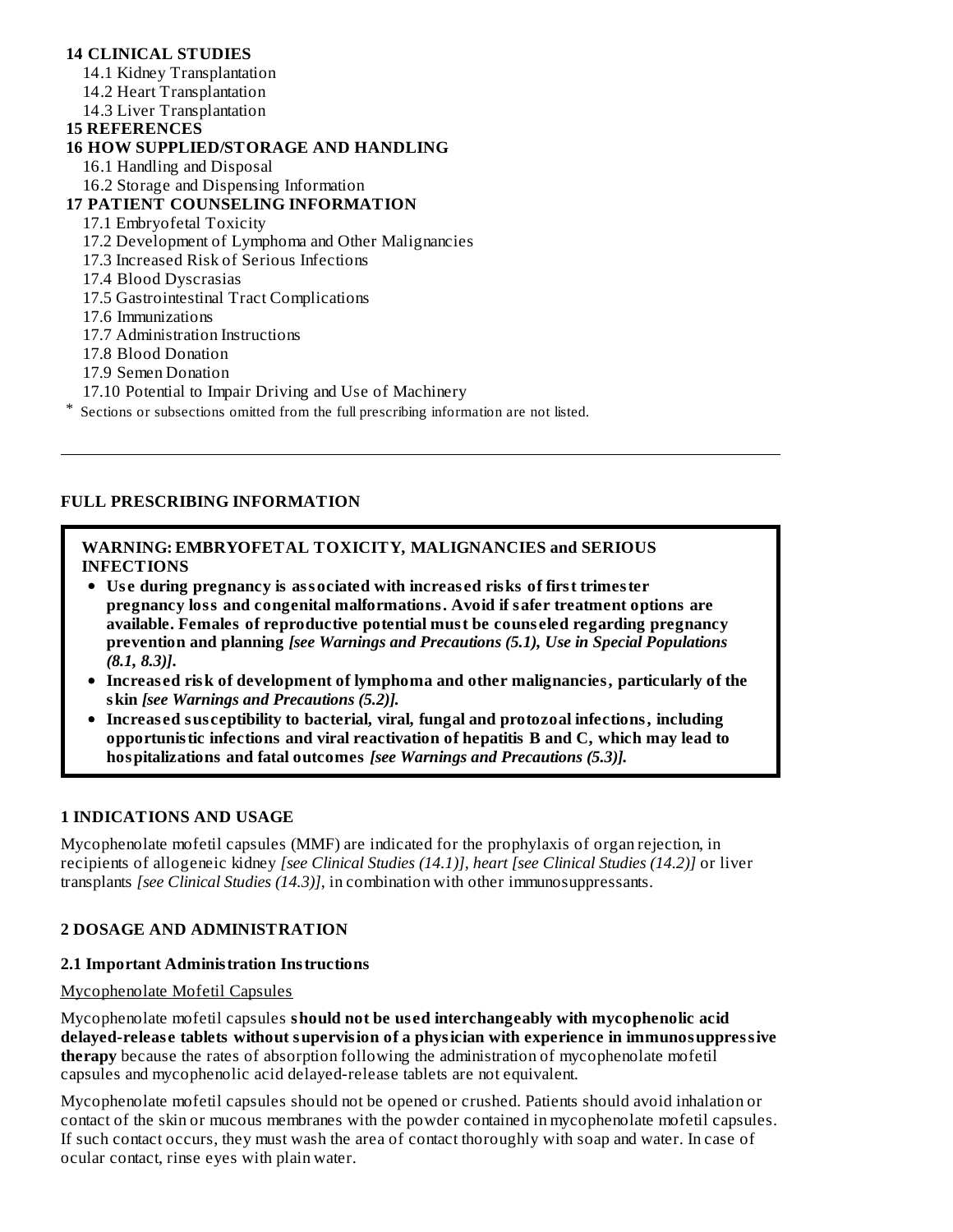The initial oral dose of mycophenolate mofetil capsules should be given as soon as possible following kidney, heart or liver transplant. It is recommended that mycophenolate mofetil capsules be administered on an empty stomach. In stable transplant patients, however, mycophenolate mofetil capsules may be administered with food if necessary *[see Clinical Pharmacology (12.3)].*

Patients should be instructed to take a missed dose as soon as they remember, except if it is closer than 2 hours to the next scheduled dose; in this case, they should continue to take mycophenolate mofetil capsules at the usual times.

# **2.2 Dosing for Kidney Transplant Patients: Adults and Pediatrics**

# Adults

The recommended dose for adult kidney transplant patients is 1 g orally, twice daily (daily dose of 2 g).

### Pediatrics (3 months and older)

Pediatric dosing is based on body surface area (BSA). The recommended dose of mycophenolate mofetil oral suspension for pediatric kidney transplant patients 3 months and older is 600 mg/m<sup>2</sup>, administered twice daily (maximum daily dose of 2g or 10 mL of the oral suspension). Pediatric patients with BSA  $\geq 1.25$  m<sup>2</sup> may be dosed with capsules or tablets as follows:

# **Table 1 Pediatric Dosing Using Capsules or Tablets for Pediatric Kidney Transplant**

| <b>Body Surface</b><br>Area | Dosing                                                                                                         |
|-----------------------------|----------------------------------------------------------------------------------------------------------------|
|                             | 1.25 m <sup>2</sup> to <1.5 m <sup>2</sup> Mycophenolate mofetil capsule 750 mg twice daily (1.5 g daily dose) |
| $\geq 1.5$ m <sup>2</sup>   | Mycophenolate mofetil capsules or tablets 1 g twice<br>daily $(2 \nvert g)$ daily dose)                        |

### **2.3 Dosing for Heart Transplant Patients: Adults**

The recommended dose of mycophenolate mofetil for adult heart transplant patients is 1.5 g orally administered twice daily (daily dose of 3 g).

### **2.4 Dosing for Liver Transplant Patients: Adults**

The recommended dose of mycophenolate mofetil for adult liver transplant patients is 1.5 g administered orally twice daily (daily dose of 3 g).

### **2.5 Dosing Adjustments: Patients with Renal Impairment, Neutropenia**

### Renal Impairment

No dose adjustments are needed in kidney transplant patients with delayed graft function postoperatively *[see Clinical Pharmacology (12.3)]*. In kidney transplant patients with severechronic impairment of the  $graff (GFR < 25 mL/min/1.73 m<sup>2</sup>)$ , do not administer doses of mycophenolate mofetil greater than 1 g twice a day. These patients should be carefully monitored *[see Clinical Pharmacology (12.3)].*

### Neutropenia

If neutropenia develops (ANC <1.3 x  $10^3$ /mL), dosing with mycophenolate mofetil should be interrupted or reduced, appropriate diagnostic tests performed, and the patient managed appropriately *[see Warnings and Precautions (5.4) and Adverse Reactions (6.1].*

### **3 DOSAGE FORMS AND STRENGTHS**

Mycophenolate Mofetil Capsules, USP are available in the following strength:

| $250$ mg | hard gelatin capsules with a light blue opaque cap and a<br>bright orange opaque body, filled with a white to off- |
|----------|--------------------------------------------------------------------------------------------------------------------|
|          | white powder with small agglomerates; imprinted with                                                               |
|          | "TEVA" on the cap and "7334" on the body                                                                           |

### **4 CONTRAINDICATIONS**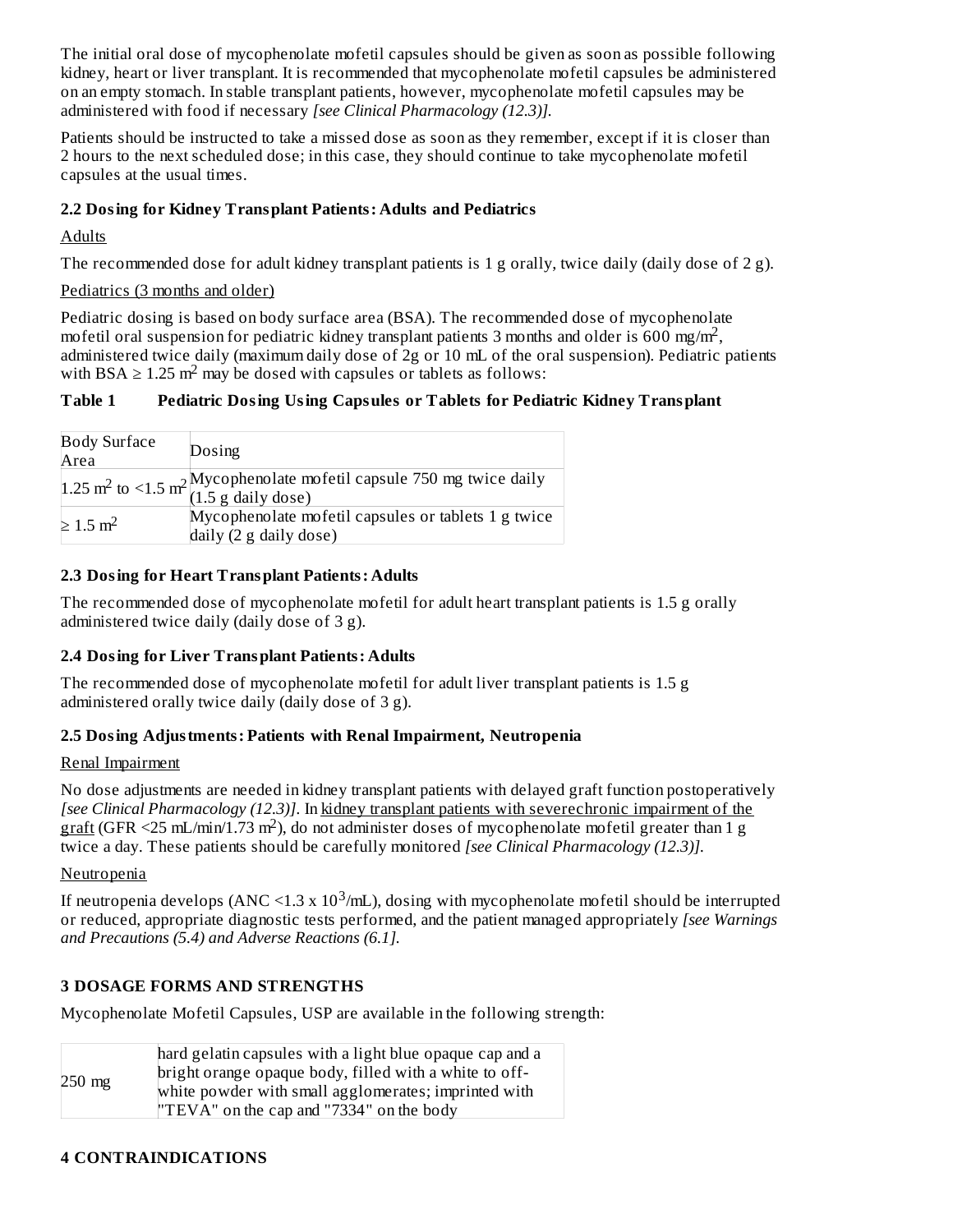Allergic reactions to mycophenolate mofetil capsules have been observed; therefore, mycophenolate mofetil capsules are contraindicated in patients with a hypersensitivity to mycophenolate mofetil (MMF), mycophenolic acid (MPA) or any component of the drug product.

# **5 WARNINGS AND PRECAUTIONS**

# **5.1 Embryofetal Toxicity**

Use of MMF during pregnancy is associated with an increased risk of first trimester pregnancy loss and an increased risk of congenital malformations, especially external ear and other facial abnormalities including cleft lip and palate, and anomalies of the distal limbs, heart, esophagus, kidney and nervous system. Females of reproductive potential must be made aware of these risks and must be counseled regarding pregnancy prevention and planning. Avoid use of MMF during pregnancy if safer treatment options are available *[see Use in Specific Populations (8.1, 8.3)].*

# **5.2 Lymphoma and Other Malignancies**

Patients receiving immunosuppressants, including mycophenolate mofetil capsules, are at increased risk of developing lymphomas and other malignancies, particularly of the skin *[see Adverse Reactions (6.1)].* The risk appears to be related to the intensity and duration of immunosuppression rather than to the use of any specific agent. For patients with increased risk for skin cancer, exposure to sunlight and UV light should be limited by wearing protective clothing and using a broad-spectrum sunscreen with a high protection factor.

Post-transplant lymphoproliferative disorder (PTLD) developed in 0.4% to 1% of patients receiving mycophenolate mofetil capsules (2 g or 3 g) with other immunosuppressive agents in controlled clinical trials of kidney, heart and liver transplant patients *[see Adverse Reactions (6.1)].* The majority of PTLD cases appear to be related to Epstein Barr Virus (EBV) infection. The risk of PTLD appears greatest in those individuals who are EBV seronegative, a population which includes many young children. In pediatric patients, no other malignancies besides PTLD were observed in clinical trials *[see Adverse Reactions (6.1)].*

# **5.3 Serious Infections**

Patients receiving immunosuppressants, including mycophenolate mofetil capsules, are at increased risk of developing bacterial, fungal, protozoal and new or reactivated viral infections, including opportunistic infections. The risk increases with the total immunosuppressive load. These infections may lead to serious outcomes, including hospitalizations and death *[see Adverse Reactions (6.1), (6.2)].*

Serious viral infections reported include:

- Polyomavirus-associated nephropathy (PVAN), especially due to BK virus infection
- JC virus-associated progressive multifocal leukoencephalopathy (PML), and
- Cytomegalovirus (CMV) infections: CMV seronegative transplant patients who receive an organ from a CMV seropositive donor are at highest risk of CMV viremia and CMV disease.
- Viral reactivation in patients infected with Hepatitis B and C

Consider reducing immunosuppression in patients who develop new infections or reactivate viral infections, weighing the risk that reduced immunosuppression represents to the functioning allograft.

PVAN, especially due to BK virus infection, is associated with serious outcomes, including deteriorating renal function and renal graft loss *[see Adverse Reactions (6.2)].* Patient monitoring may help detect patients at risk for PVAN.

PML, which is sometimes fatal, commonly presents with hemiparesis, apathy, confusion, cognitive deficiencies, and ataxia *[see Adverse Reactions (6.2)]*. In immunosuppressed patients, physicians should consider PML in the differential diagnosis in patients reporting neurological symptoms.

The risk of CMV viremia and CMV disease is highest among transplant recipients seronegative for CMV at time of transplant who receive a graft from a CMV seropositive donor. Therapeutic approaches to limiting CMV disease exist and should be routinely provided. Patient monitoring may help detect patients at risk for CMV disease.

Viral reactivation has been reported in patients infected with HBV or HCV. Monitoring infected patients for clinical and laboratory signs of active HBV or HCV infection is recommended.

# **5.4 Blood Dys crasias: Neutropenia and Pure Red Cell Aplasia (PRCA)**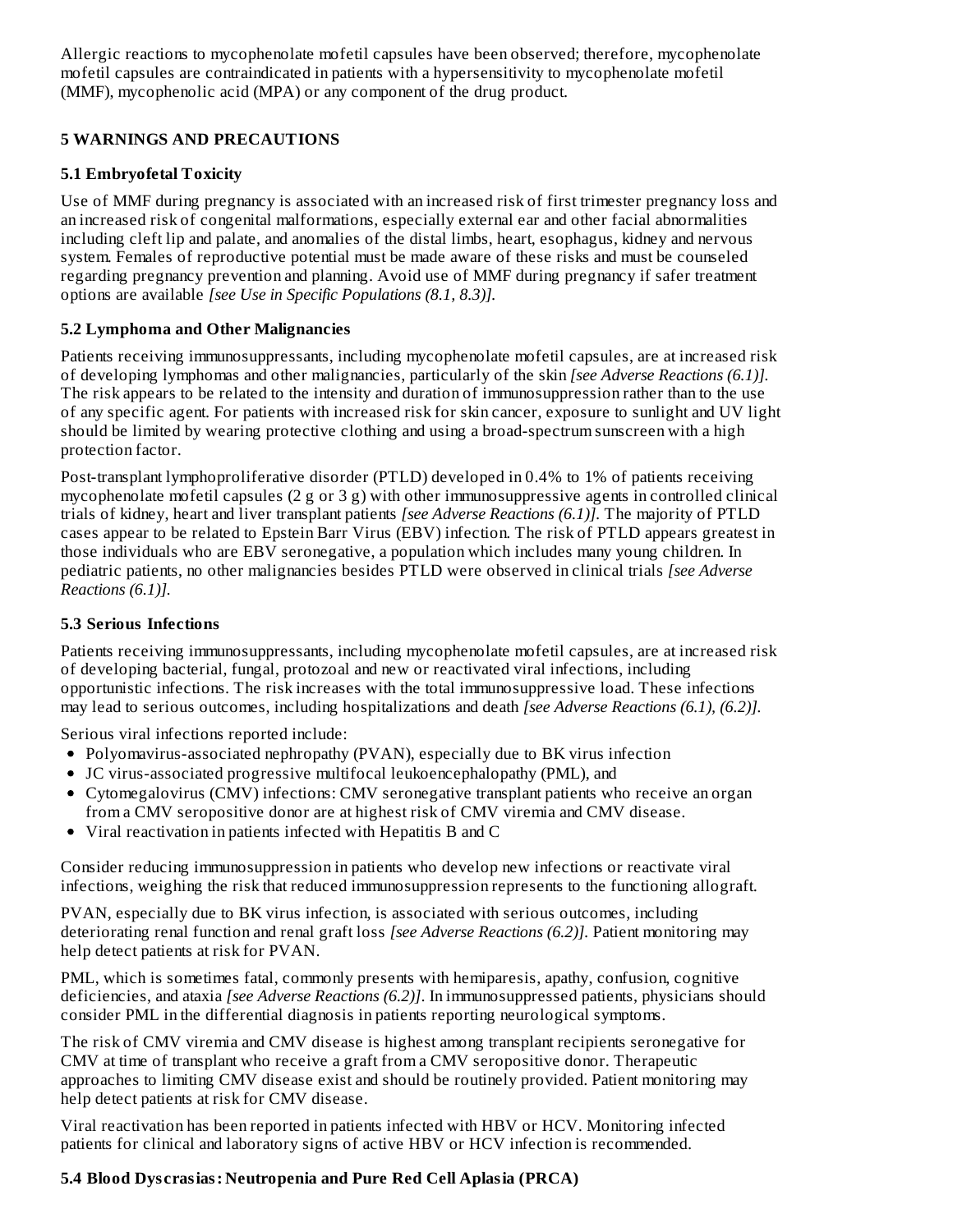Severe neutropenia [absolute neutrophil count (ANC) <  $0.5 \times 10^3$ /mL] developed in transplant patients receiving mycophenolate mofetil capsules 3 g daily *[see Adverse Reactions (6.1)].* Patients receiving mycophenolate mofetil capsules should be monitored for neutropenia*.* Neutropenia has been observed most frequently in the period from 31 to 180 days post-transplant in patients treated for prevention of kidney, heart and liver rejection. The development of neutropenia may be related to mycophenolate mofetil itself, concomitant medications, viral infections, or a combination of these causes. If neutropenia develops (ANC <1.3 x 10<sup>3</sup>/mL), dosing with mycophenolate mofetil capsules should be interrupted or the dose reduced, appropriate diagnostic tests performed, and the patient managed appropriately *[see Dosage and Administration (2.5)].*

Patients receiving mycophenolate mofetil capsules should be instructed to report immediately any evidence of infection, unexpected bruising, bleeding or any other manifestation of bone marrow depression.

Consider monitoring with complete blood counts weekly for the first month, twice monthly for the second and third months, and monthly for the remainder of the first year.

Cases of pure red cell aplasia (PRCA) have been reported in patients treated with mycophenolate mofetil capsules in combination with other immunosuppressive agents. In some cases, PRCA was found to be reversible with dose reduction or cessation of mycophenolate mofetil capsule therapy. In transplant patients, however, reduced immunosuppression may place the graft at risk.

# **5.5 Gastrointestinal Complications**

Gastrointestinal bleeding requiring hospitalization, ulceration and perforations were observed in clinical trials. Physicians should be aware of these serious adverse effects particularly when administering mycophenolate mofetil capsules to patients with a gastrointestinal disease.

# **5.6 Patients with Hypoxanthine-Guanine Phosphoribosyl-Transferas e Deficiency (HGPRT)**

Mycophenolate mofetil capsules are an inosine monophosphate dehydrogenase (IMPDH) inhibitor; therefore it should be avoided in patients with hereditary deficiencies of hypoxanthine-guanine phosphoribosyl-transferase (HGPRT) such as Lesch-Nyhan and Kelley-Seegmiller syndromes because it may cause an exacerbation of disease symptoms characterized by the overproduction and accumulation of uric acid leading to symptoms associated with gout such as acute arthritis, tophi, nephrolithiasis or urolithiasis and renal disease including renal failure.

### **5.7 Immunizations**

During treatment with mycophenolate mofetil capsules, the use of live attenuated vaccines should be avoided (e.g., intranasal influenza, measles, mumps, rubella, oral polio, BCG, yellow fever, varicella, and TY21a typhoid vaccines) and patients should be advised that vaccinations may be less effective. Advise patients to discuss with the physician before seeking any immunizations.

### **5.10 Blood Donation**

Patients should not donate blood during therapy and for at least 6 weeks following discontinuation of mycophenolate mofetil capsules because their blood or blood products might be administered to a female of reproductive potential or a pregnant woman.

# **5.11 Semen Donation**

Based on animal data, men should not donate semen during therapy and for 90 days following discontinuation of mycophenolate mofetil capsules *[see Use In Specific Populations (8.3)].*

### **5.12 Effect of Concomitant Medications on Mycophenolic Acid Concentrations**

A variety of drugs have potential to alter systemic MPA exposure when co-administered with mycophenolate mofetil capsules. Therefore, determination of MPA concentrations in plasma before and after making any changes to immunosuppressive therapy, or when adding or discontinuing concomitant medications, may be appropriate to ensure MPA concentrations remain stable.

# **5.13 Potential Impairment of Ability to Drive or Operate Machinery**

Mycophenolate mofetil capsules may impact the ability to drive and use machines. Patients should avoid driving or using machines if they experience somnolence, confusion, dizziness, tremor, or hypotension during treatment with mycophenolate mofetil capsules *[see Adverse Reactions (6.1)].*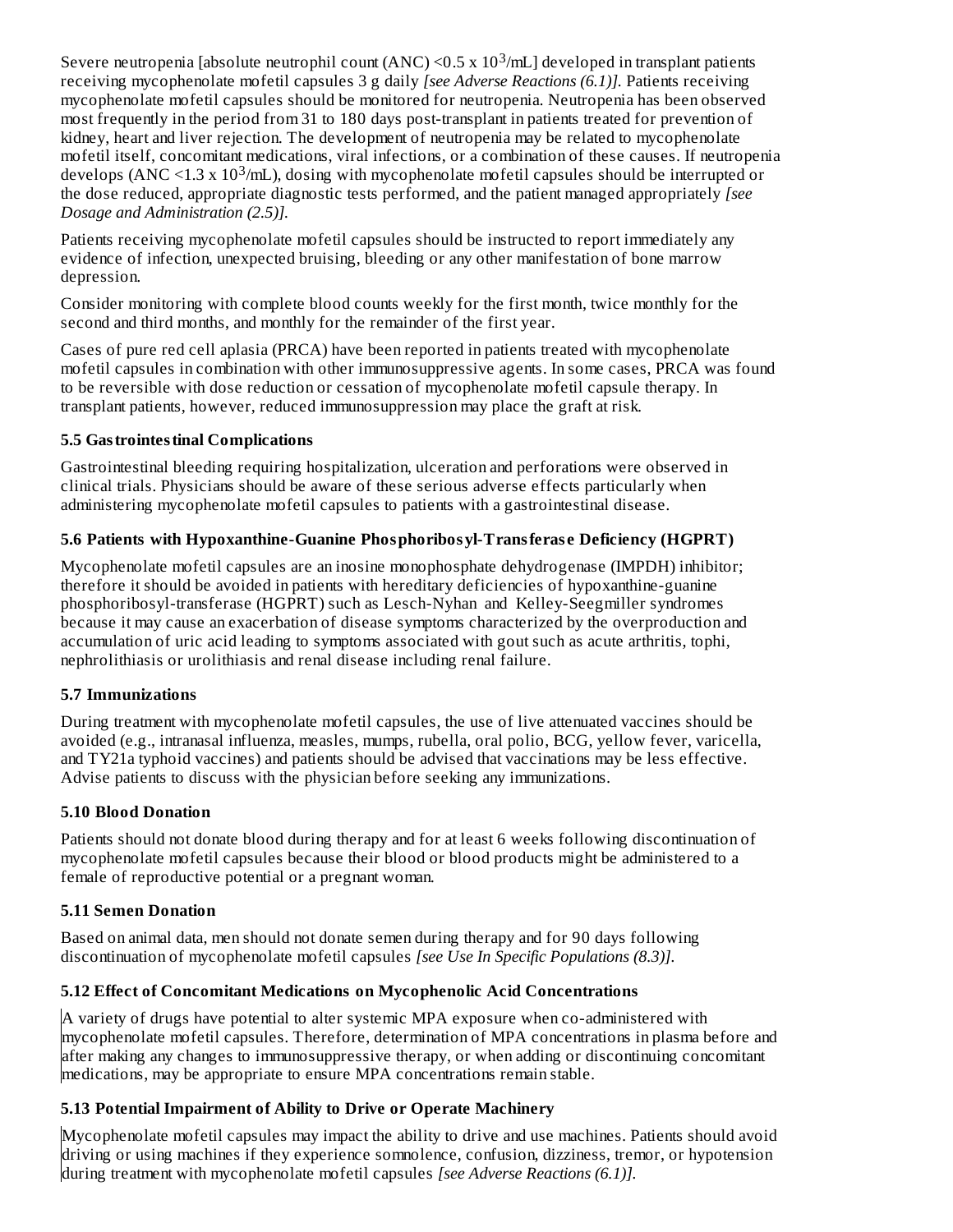# **6 ADVERSE REACTIONS**

The following adverse reactions are discussed in greater detail in other sections of the label:

- Embryofetal Toxicity *[see Warnings and Precautions (5.1)]*
- Lymphomas and Other Malignancies *[see Warnings and Precautions 5.2)]*
- Serious Infections *[see Warnings and Precautions (5.3)]*
- Blood Dyscrasias: Neutropenia, Pure Red Cell Aplasia *[see Warnings and Precautions (5.4)]*
- Gastrointestinal Complications *[see Warnings and Precautions (5.5)]*

# **6.1 Clinical Studies Experience**

Because clinical trials are conducted under widely varying conditions, adverse reaction rates observed in the clinical trials of a drug cannot be directly compared to rates in the clinical trials of another drug and may not reflect the rates observed in practice.

An estimated total of 1557 patients received mycophenolate mofetil capsules during pivotal clinical trials in the prevention of acute organ rejection. Of these, 991 were included in the three renal studies, 277 were included in one hepatic study, and 289 were included in one cardiac study. Patients in all study arms also received cyclosporine and corticosteroids.

The data described below primarily derive from five randomized, active-controlled double-blind 12 month trials of mycophenolate mofetil capsules in *de novo* kidney (3) heart (1) and liver (1) transplant patients *[see Clinical Studies (14.1, 14.2 and 14.3)]*.

### Mycophenolate Mofetil Oral

The incidence of adverse reactions for mycophenolate mofetil was determined in five randomized, comparative, double-blind trials in the prevention of rejection in kidney, heart and liver transplant patients (two active- and one placebo-controlled trials, one active-controlled trial, and one activecontrolled trial, respectively) *[see Clinical Studies (14.1, 14.2 and 14.3)].*

The three *de novo* kidney studies with 12-month duration compared two dose levels of oral mycophenolate mofetil (1 g twice daily and 1.5 g twice daily) with azathioprine (2 studies) or placebo (1 study) when administered in combination with cyclosporine (Sandimmune  $(\overline{\mathbb{R}})$  and corticosteroids to prevent acute rejection episodes. One study also included anti-thymocyte globulin (ATGAM®) induction therapy.

In the *de novo* heart transplantation study with 12-month duration, patients received mycophenolate mofetil 1.5 g twice daily ( $n=289$ ) or azathioprine 1.5 to 3 mg/kg/day ( $n=289$ ), in combination with cyclosporine (Sandimmune® or Neoral®) and corticosteroids as maintenance immunosuppressive therapy.

In the *de novo* liver transplantation study with 12-month duration, patients received mycophenolate mofetil 1 g twice daily intravenously for up to 14 days followed by mycophenolate mofetil 1.5 g twice daily orally or azathioprine 1 to 2 mg/kg/day intravenously followed by azathioprine 1 to 2 mg/kg/day orally, in combination with cyclosporine (Neoral<sup>®</sup>) and corticosteroids as maintenance immunosuppressive therapy. The total number of patients enrolled was 565.

Approximately 53% of the kidney transplant patients, 65% of the heart transplant patients, and 48% of the liver transplant patients were treated for more than 1 year. Adverse reactions reported in ≥20% of patients in the mycophenolate mofetil treatment groups are presented below. The safety data of three kidney transplantation studies are pooled together.

### **Table 3 Advers e Reactions in Controlled Studies of** *De Novo* **Kidney, Heart or Liver Transplantation (Reported in ≥20% of Patients in the Mycophenolate Mofetil Group)**

|                                        | <b>Kidney Studies</b>                                                    |                                                              |      | <b>Heart Study</b>               |                                              | <b>Liver Study</b>                                                      |                                 |
|----------------------------------------|--------------------------------------------------------------------------|--------------------------------------------------------------|------|----------------------------------|----------------------------------------------|-------------------------------------------------------------------------|---------------------------------|
| Adverse drug<br>reaction               | $\widetilde{\mathbf{M}}$ ycophenolate $\mathbf{A}\mathbf{ZA}$<br>Mofetil |                                                              |      | Placebo Mycophenolate<br>Mofetil |                                              | $\overline{\mathbf{M}}$ ycophenolate $\mathbf{A}\mathbf{ZA}$<br>Mofetil |                                 |
| (MedDRA)<br>System Organ Class (n=490) | 2g/day<br>$(n=501)$<br>or $3g/day$                                       | $1$ to<br>$2 \text{ mg/kg/day}$ or<br>100<br>to $150$ mg/day |      | 3g/day                           | $1.5$ to<br>$3 \mathrm{\ mg/kg/day}^3$ g/day |                                                                         | $1$ to<br>$2 \text{ mg/kg/day}$ |
|                                        | $(n=991)$                                                                | $(n=326)$                                                    |      | $(n=166)(n=289)$                 | $(n=289)$                                    | $(n=277)$                                                               | $(n=287)$                       |
|                                        | $\%$                                                                     | $\%$                                                         | $\%$ | $\%$                             | $\%$                                         | $\%$                                                                    | $\%$                            |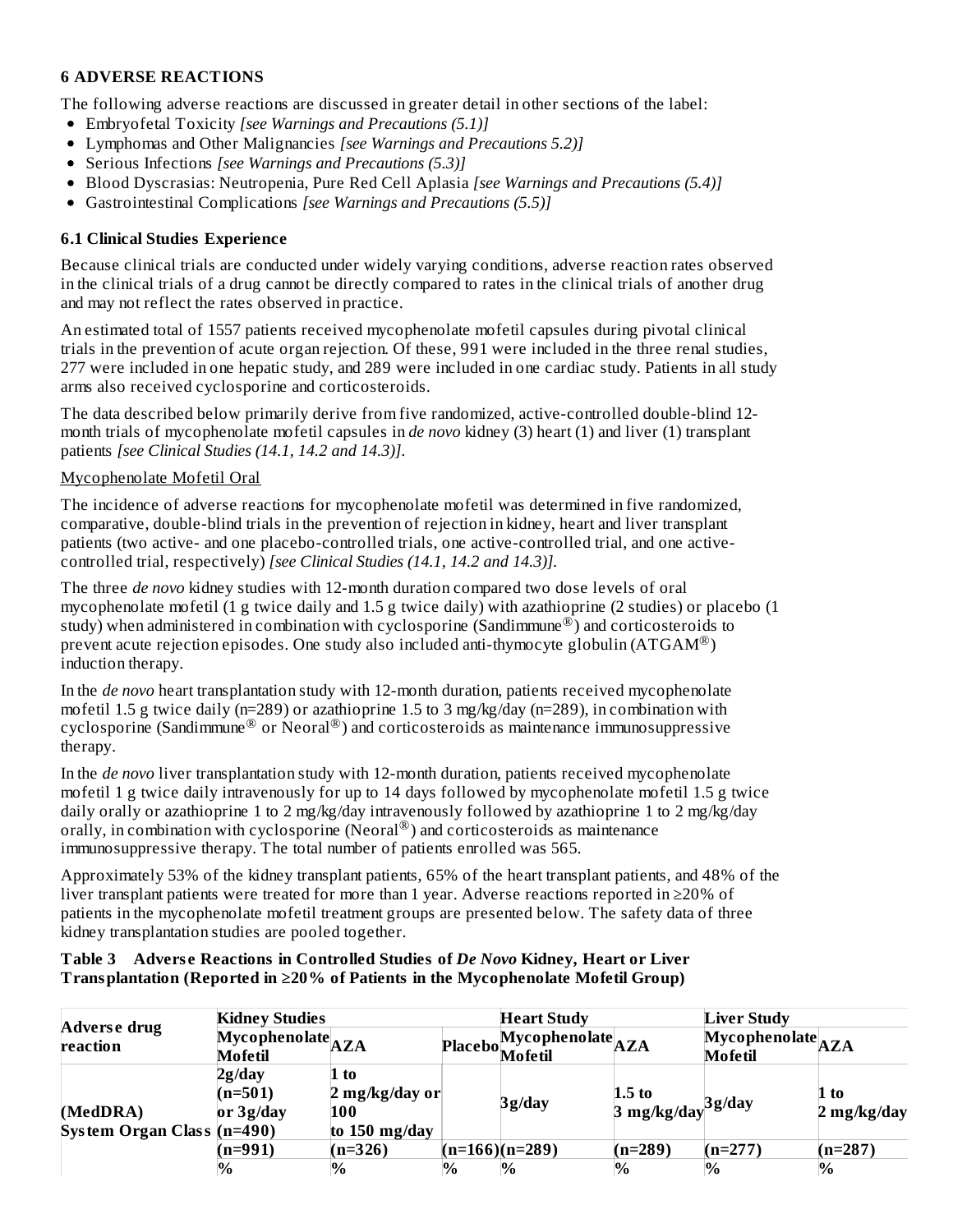| <b>Infections and infestations</b>                   |      |      |      |      |           |      |      |
|------------------------------------------------------|------|------|------|------|-----------|------|------|
| <b>Bacterial infections</b>                          | 39.9 | 33.7 | 37.3 |      |           | 27.4 | 26.5 |
| Viral infections                                     | a.   |      |      | 31.1 | 24.9      |      |      |
| <b>Blood and lymphatic system disorders</b>          |      |      |      |      |           |      |      |
| Anemia                                               | 20.0 | 23.6 | 2.4  | 45.0 | 47.1      | 43.0 | 53.0 |
| Ecchymosis                                           |      |      |      | 20.1 | 9.7       |      |      |
| Leukocytosis                                         |      |      |      | 42.6 | 37.4      | 22.4 | 21.3 |
| Leukopenia                                           | 28.6 | 24.8 | 4.2  | 34.3 | 43.3 45.8 |      | 39.0 |
| Thrombocytopenia                                     |      |      |      | 24.2 | 28.0      | 38.3 | 42.2 |
| <b>Metabolism and nutrition disorders</b>            |      |      |      |      |           |      |      |
| Hypercholesterolemia-                                |      |      |      | 46.0 | 43.9      |      |      |
| Hyperglycemia                                        |      |      |      | 48.4 | 53.3      | 43.7 | 48.8 |
| Hyperkalemia                                         |      |      |      |      |           | 22.0 | 23.7 |
| Hypocalcemia                                         |      |      |      |      |           | 30.0 | 30.0 |
| Hypokalemia                                          |      |      |      | 32.5 | 26.3      | 37.2 | 41.1 |
| Hypomagnesemia                                       |      |      |      | 20.1 | 14.2      | 39.0 | 37.6 |
| Ps ychiatric dis orders                              |      |      |      |      |           |      |      |
| Depression                                           |      |      |      | 20.1 | 15.2      |      |      |
| Insomnia                                             |      |      |      | 43.3 | 39.8      | 52.3 | 47.0 |
| Nervous system disorders                             |      |      |      |      |           |      |      |
| <b>Dizziness</b>                                     |      |      |      | 34.3 | 33.9      |      |      |
| Headache                                             |      |      |      | 58.5 | 55.4      | 53.8 | 49.1 |
| Tremor                                               |      |      |      | 26.3 | 25.6      | 33.9 | 35.5 |
| <b>Cardiac disorders</b>                             |      |      |      |      |           |      |      |
| Tachycardia                                          |      |      |      | 22.8 | 21.8      | 22.0 | 15.7 |
| Vas cular dis orders                                 |      |      |      |      |           |      |      |
| Hypertension                                         | 27.5 | 32.2 | 19.3 | 78.9 | 74.0      | 62.1 | 59.6 |
| Hypotension                                          |      |      |      | 34.3 | 40.1      |      |      |
| Respiratory, thoracic and mediastinal disorders      |      |      |      |      |           |      |      |
| Cough                                                |      |      |      | 40.5 | 32.2      |      |      |
| <b>Dyspnea</b>                                       |      |      |      | 44.3 | 44.3 31.0 |      | 30.3 |
| Pleural effusion                                     |      |      |      |      |           | 34.3 | 35.9 |
| <b>Gas trointes tinal dis orders</b>                 |      |      |      |      |           |      |      |
| Abdominal pain                                       | 22.4 | 23.0 | 11.4 | 41.9 | 39.4      | 62.5 | 51.2 |
| Constipation                                         |      |      |      | 43.6 | 38.8 37.9 |      | 38.3 |
| Decreased appetite                                   |      |      |      |      |           | 25.3 | 17.1 |
| Diarrhea                                             | 30.4 | 20.9 | 13.9 | 52.6 | 39.4 51.3 |      | 49.8 |
| Dyspepsia                                            |      |      |      | 22.1 | 22.1 22.4 |      | 20.9 |
| Nausea                                               |      |      |      | 56.1 | 60.2 54.5 |      | 51.2 |
| Vomiting                                             |      |      |      | 39.1 | 34.6 32.9 |      | 33.4 |
| <b>Hepatobiliary disorders</b>                       |      |      |      |      |           |      |      |
| <b>Blood</b> lactate                                 |      |      |      |      |           |      |      |
| dehydrogenase                                        |      |      |      | 23.5 | 18.3      |      |      |
| increased                                            |      |      |      |      |           |      |      |
| Hepatic enzyme                                       |      |      |      |      |           |      |      |
| increased                                            |      |      |      |      |           | 24.9 | 19.2 |
| Skin and subcutaneous tissues disorders              |      |      |      |      |           |      |      |
| Rash                                                 |      |      |      | 26.0 | 20.8      |      |      |
| <b>Renal and urinary disorders</b>                   |      |      |      |      |           |      |      |
| <b>Blood creatinine</b>                              |      |      |      |      |           |      |      |
| increased                                            |      |      |      | 42.2 | 39.8      |      |      |
| Blood urea increased                                 |      |      |      | 36.7 | 34.3      |      |      |
| General disorders and administration site conditions |      |      |      |      |           |      |      |
| Asthenia                                             |      |      |      | 49.1 | 41.2 35.4 |      | 33.8 |
| Edema <sup>b</sup>                                   | 21.0 | 28.2 | 8.4  | 67.5 | 55.7      | 48.4 | 47.7 |
| Pain <sup>c</sup>                                    | 24.8 | 32.2 | 9.6  | 79.2 | 77.5 74.0 |      | 77.5 |
| Pyrexia                                              |      |      |      | 56.4 | 53.6 52.3 |      | 56.1 |
|                                                      |      |      |      |      |           |      |      |

a : "-" Indicates that the incidence was below the cutoff value of 20% for inclusion in the table.

b : "Edema" includes peripheral edema, facial edema, scrotal edema.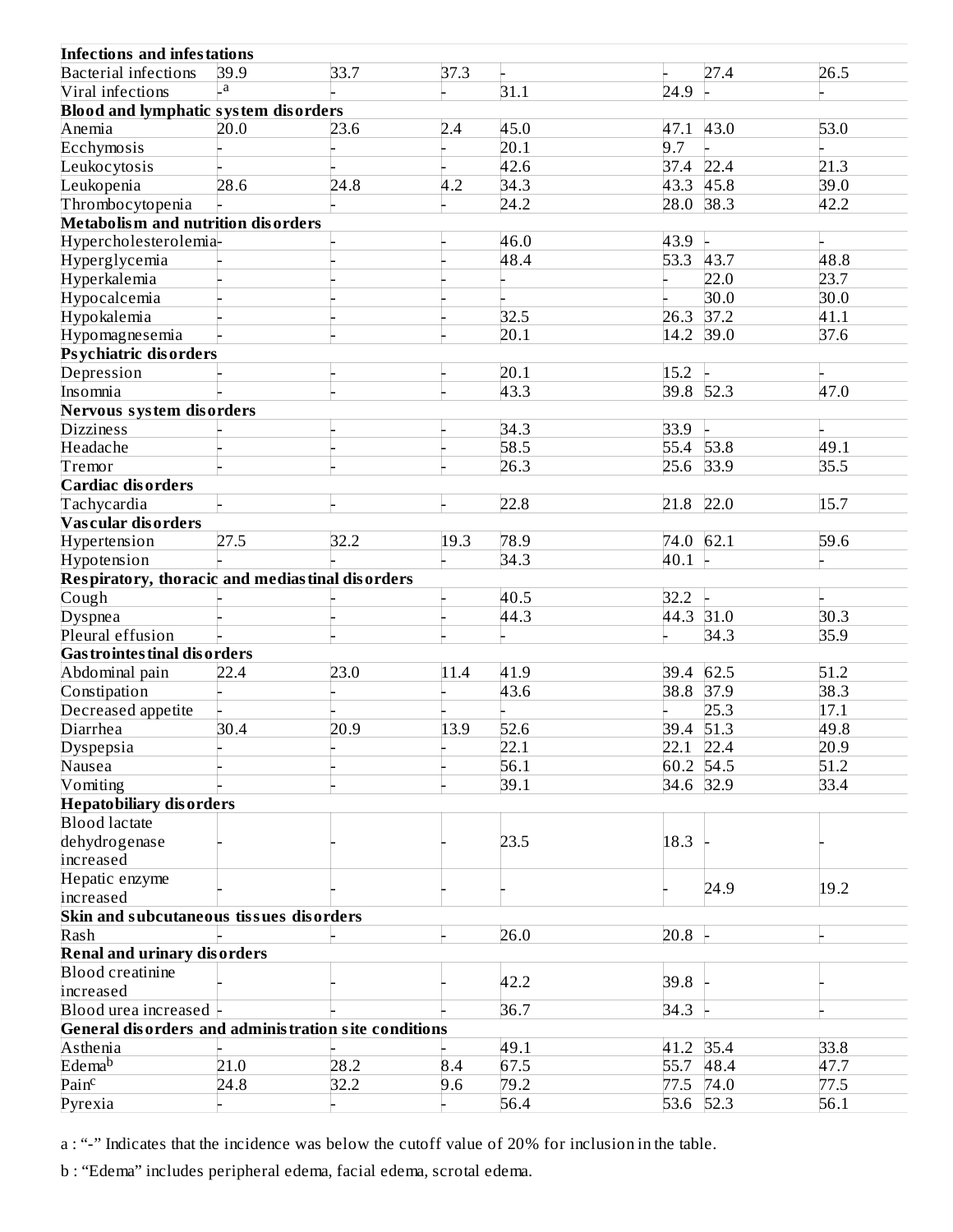c : "Pain" includes musculoskeletal pain (myalgia, neck pain, back pain).

In the three *de novo* kidney studies, patients receiving 2 g/day of mycophenolate mofetil had an overall better safety profile than did patients receiving 3 g/day of mycophenolate mofetil.

Post-transplant lymphoproliferative disease (PTLD, pseudolymphoma) developed in 0.4% to 1% of patients receiving mycophenolate mofetil (2 g or 3 g daily) with other immunosuppressive agents in controlled clinical trials of kidney, heart and liver transplant patients followed for at least 1 year *[see Warnings and Precautions (5.2)].* Non-melanoma skin carcinomas occurred in 1.6% to 4.2% of patients, other types of malignancy in 0.7% to 2.1% of patients. Three-year safety data in kidney and heart transplant patients did not reveal any unexpected changes in incidence of malignancy compared to the 1 year data. In pediatric patients, PTLD was observed in 1.35% (2/148) by 12 months post-transplant.

Cytopenias, including leukopenia, anemia, thrombocytopenia and pancytopenia are a known risk associated with mycophenolate and may lead or contribute to the occurrence of infections and hemorrhages *[see Warnings and Precautions (5.3)]*. Severe neutropenia (ANC <0.5 x 10<sup>3</sup>/µL) developed in up to 2% of kidney transplant patients, up to 2.8% of heart transplant patients and up to 3.6% of liver transplant patients receiving mycophenolate mofetil capsules 3 g daily *[see Warnings and Precautions (5.4) and Dosage and Administration (2.5)]*.

The most common opportunistic infections in patients receiving mycophenolate mofetil capsules with other immunosuppressants were mucocutaneous candida, CMV viremia/syndrome, and herpes simplex. The proportion of patients with CMV viremia/syndrome was 13.5%. In patients receiving mycophenolate mofetil capsules (2 g or 3 g) in controlled studies for prevention of kidney, heart or liver rejection, fatal infection/sepsis occurred in approximately 2% of kidney and heart patients and in 5% of liver patients *[see Warnings and Precautions (5.3)]*.

The most serious gastrointestinal disorders reported were ulceration and hemorrhage, which are known risks associated with mycophenolate mofetil capsules. Mouth, esophageal, gastric, duodenal, and intestinal ulcers often complicated by hemorrhage, as well as hematemesis, melena, and hemorrhagic forms of gastritis and colitis were commonly reported during the pivotal clinical trials, while the most common gastrointestinal disorders were diarrhea, nausea and vomiting. Endoscopic investigation of patients with mycophenolate mofetil capsules-related diarrhea revealed isolated cases of intestinal villous atrophy *[see Warnings and Precautions (5.5)]*.

The following adverse reactions were reported with 3% to <20% incidence in kidney, heart, and liver transplant patients treated with mycophenolate mofetil, in combination with cyclosporine and corticosteroids.

**Table 4 Advers e Reactions in Controlled Studies of** *De Novo* **Kidney, Heart or Liver Transplantation Reported in 3% to <20% of Patients Treated with Mycophenolate Mofetil in Combination with Cyclosporine and Corticosteroids**

| <b>System Organ</b><br>Clas s           | Adverse Reactions                                                                                   |  |  |
|-----------------------------------------|-----------------------------------------------------------------------------------------------------|--|--|
| Body as a                               | cellulitis, chills, hernia, malaise                                                                 |  |  |
| Whole                                   |                                                                                                     |  |  |
| Infections and                          | fungal infections                                                                                   |  |  |
| Infestations                            |                                                                                                     |  |  |
| Hematologic<br>and Lymphatic            | coagulation disorder, ecchymosis, pancytopenia                                                      |  |  |
| Urogenital                              | hematuria                                                                                           |  |  |
| Cardiovascular                          | hypotension                                                                                         |  |  |
| Metabolic and                           | acidosis, alkaline phosphatase increased,                                                           |  |  |
| Nutritional                             | hyperlipemia, hypophosphatemia, weight loss<br>esophagitis, flatulence, gastritis, gastrointestinal |  |  |
| Digestive                               | hemorrhage, hepatitis, ileus, nausea and vomiting,<br>stomach ulcer, stomatitis                     |  |  |
| Neoplasm                                |                                                                                                     |  |  |
| benign,<br>malignant and<br>unspecified | neoplasm                                                                                            |  |  |
| Skin and                                | skin                                                                                                |  |  |
| Appendages                              | benign neoplasm, skin carcinoma                                                                     |  |  |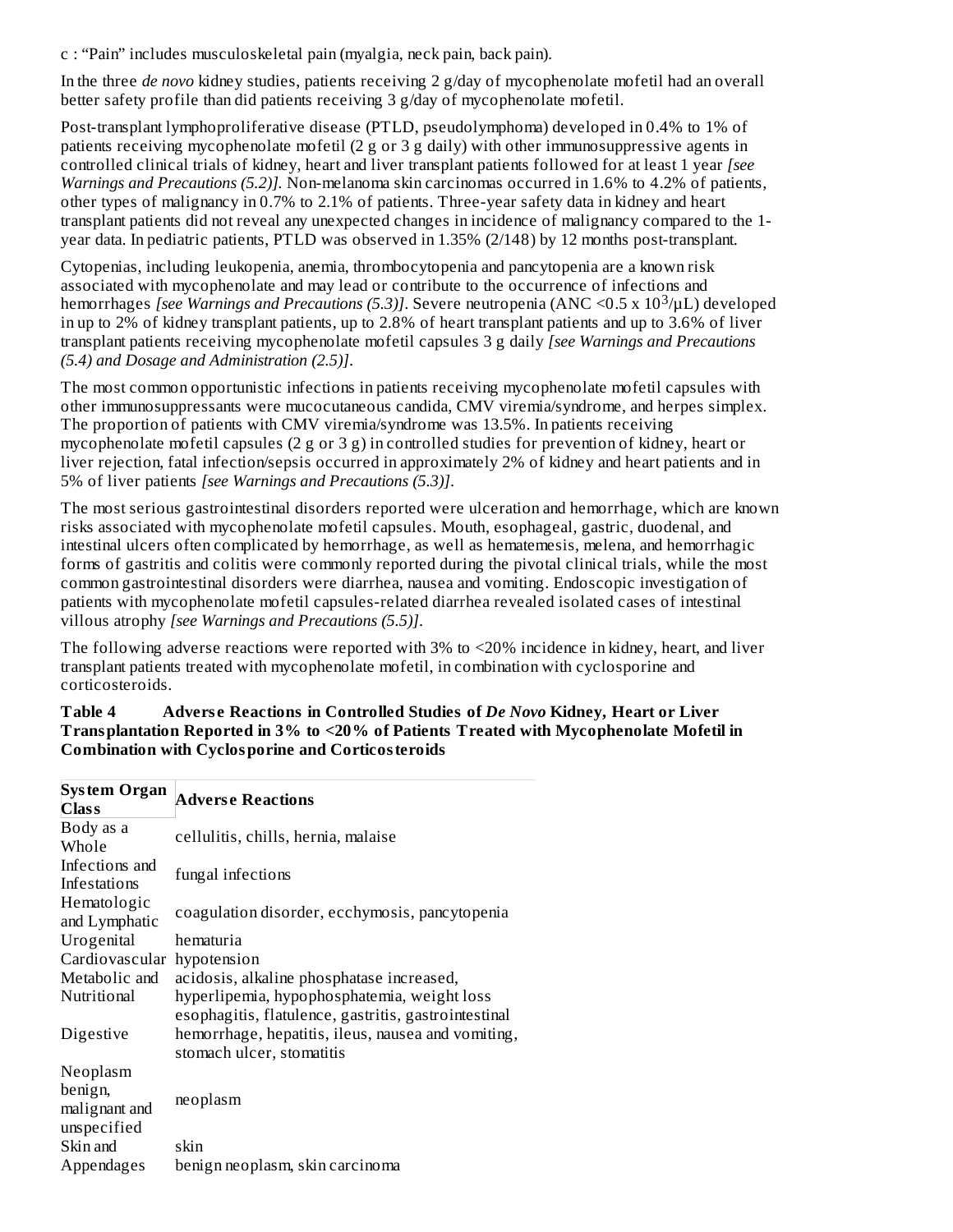# *Pediatric Study*

The type and frequency of adverse events in a clinical study for prevention of kidney allograft rejection in 100 pediatric patients 3 months to 18 years of age dosed with mycophenolate mofetil oral suspension  $600 \text{ mg/m}^2$  twice daily (up to 1 g twice daily) were generally similar to those observed in adult patients dosed with mycophenolate mofetil capsules at a dose of 1 g twice daily with the exception of abdominal pain, fever, infection, pain, sepsis, diarrhea, vomiting, pharyngitis, respiratory tract infection, hypertension, leukopenia, and anemia, which were observed in a higher proportion in pediatric patients.

### *Geriatrics*

Elderly patients (≥65 years), particularly those who are receiving mycophenolate mofetil as part of a combination immunosuppressive regimen, may be at increased risk of certain infections (including cytomegalovirus [CMV] tissue invasive disease) and possibly gastrointestinal hemorrhage and pulmonary edema, compared to younger individuals *[see Warnings and Precautions (5.3) and Adverse Reactions (6.1)].*

### Mycophenolate Mofetil Intravenous

The safety profile of mycophenolate mofetil intravenous was determined from a single, double-blind, controlled comparative study of the safety of 2 g/day of intravenous and oral mycophenolate mofetil in kidney transplant patients in the immediate post-transplant period (administered for the first 5 days).

The potential venous irritation of mycophenolate mofetil intravenous was evaluated by comparing the adverse reactions attributable to peripheral venous infusion of mycophenolate mofetil intravenous with those observed in the intravenous placebo group; patients in the placebo group received active medication by the oral route.

Adverse reactions attributable to peripheral venous infusion were phlebitis and thrombosis, both observed at 4% in patients treated with mycophenolate mofetil intravenous.

### **6.2 Postmarketing Experience**

The following adverse reactions have been identified during post-approval use of mycophenolate mofetil. Because these reactions are reported voluntarily from a population of uncertain size, it is not always possible to reliably estimate their frequency or establish a causal relationship to drug exposure:

Embryo-Fetal Toxicity: Congenital malformations and spontaneous abortions, mainly in the first trimester, have been reported following exposure to mycophenolate mofetil (MMF) in combination with other immunosuppressants during pregnancy *[see Warnings and Precautions (5.1), and Use in Specific Populations (8.1), (8.3)].* Congenital malformations include:

-Facial malformations: cleft lip, cleft palate, micrognathia, hypertelorism of the orbits

-Abnormalities of the ear and eye: abnormally formed or absent external/middle ear, coloboma, microphthalmos

-Malformations of the fingers: polydactyly, syndactyly, brachydactyly

- -Cardiac abnormalities: atrial and ventricular septal defects
- -Esophageal malformations: esophageal atresia
- -Nervous system malformations: such as spina bifida*.*
- Digestive: Colitis, pancreatitis
- Hematologic and Lymphatic: Bone marrow failure, cases of pure red cell aplasia (PRCA) and hypogammaglobulinemia have been reported in patients treated with mycophenolate mofetil in combination with other immunosuppressive agents *[see Warnings and Precautions (5.4)]*.
- Immune: Hypersensitivity, hypogammaglobinemia.
- Infections: Meningitis, infectious endocarditis, tuberculosis, atypical mycobacterial infection, progressive multifocal leukoencephalopathy, BK virus infection, viral reactivation of hepatitis B and hepatitis C, protozoal infections *[see Warnings and Precautions (5.3)]*.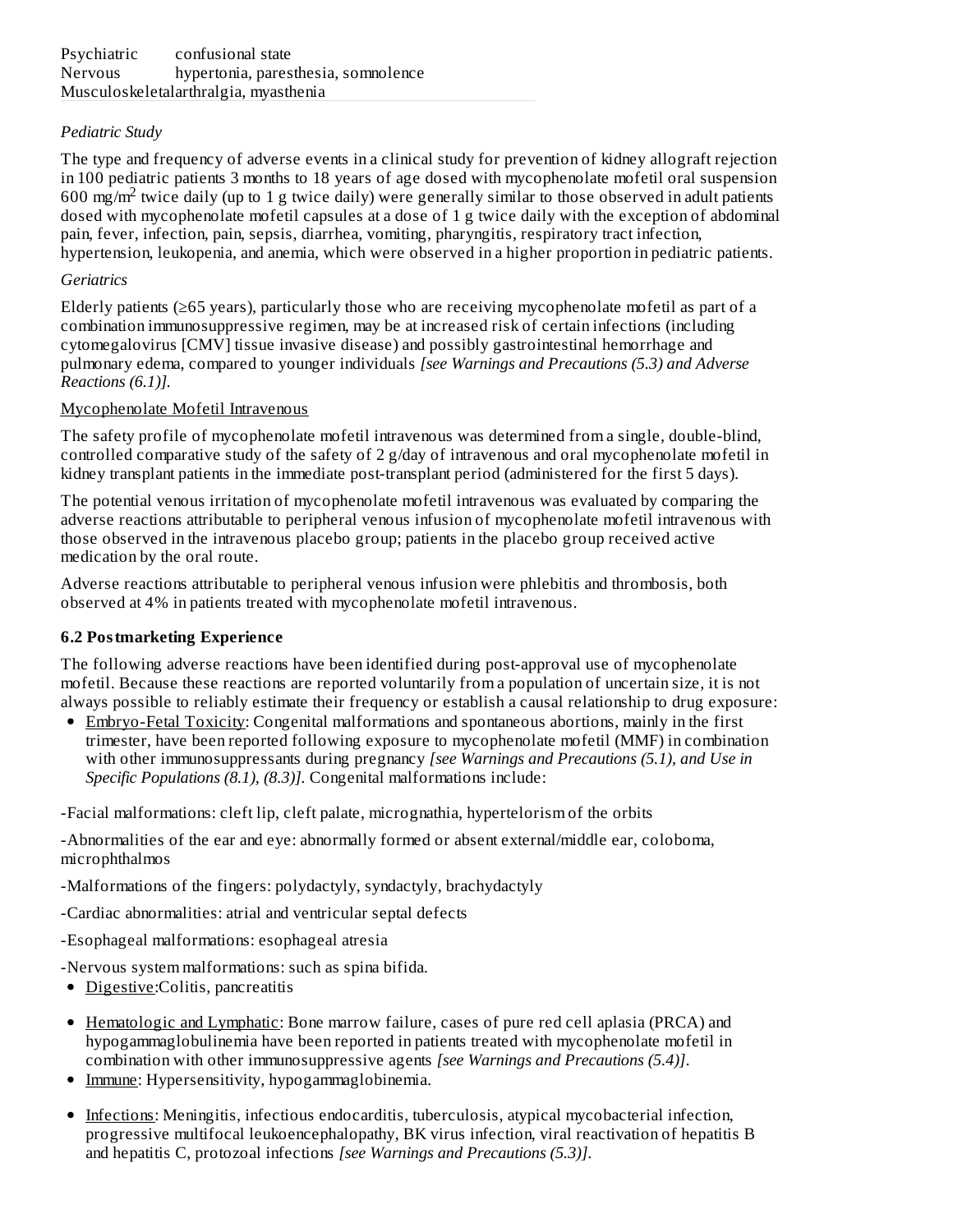- Respiratory: Bronchiectasis, interstitial lung disease, fatal pulmonary fibrosis, have been reported rarely and should be considered in the differential diagnosis of pulmonary symptoms ranging from dyspnea to respiratory failure in post-transplant patients receiving mycophenolate mofetil.
- Vascular: Lymphocele

# **7 DRUG INTERACTIONS**

### **7.1 Effect of Other Drugs on Mycophenolate Mofetil Capsules**

# **Table 5 Drug Interactions with Mycophenolate Mofetil Capsules that Affect Mycophenolic Acid (MPA) Exposure**

|                                      | <b>Antacids with Magnesium or Aluminum Hydroxide</b>  |  |  |
|--------------------------------------|-------------------------------------------------------|--|--|
|                                      | Concomitant use with an antacid containing            |  |  |
|                                      | magnesium or aluminum hydroxide decreases MPA         |  |  |
| Clinical Impact                      | systemic exposure [see Clinical Pharmacology          |  |  |
|                                      | $(12.3)$ ], which may reduce mycophenolate mofetil    |  |  |
|                                      | efficacy.                                             |  |  |
|                                      | Administer magnesium or aluminum hydroxide            |  |  |
| Prevention or                        | containing antacids at least 2h after mycophenolate   |  |  |
| Management                           | mofetil capsules administration.                      |  |  |
| <b>Proton Pump Inhibitors (PPIs)</b> |                                                       |  |  |
|                                      | Concomitant use with PPIs decreases MPA               |  |  |
|                                      | systemic exposure [see Clinical Pharmacology          |  |  |
| Clinical Impact                      | $(12.3)$ ], which may reduce mycophenolate mofetil    |  |  |
|                                      | efficacy.                                             |  |  |
|                                      | Monitor patients for alterations in efficacy when     |  |  |
| Prevention or                        | PPIs are co- administered with mycophenolate          |  |  |
| Management                           | mofetil capsules.                                     |  |  |
| Examples                             | Lansoprazole, pantoprazole                            |  |  |
|                                      | Drugs that Interfere with Enterohepatic Recirculation |  |  |
|                                      | Concomitant use with drugs that directly interfere    |  |  |
|                                      | with enterohepatic recirculation, or indirectly       |  |  |
|                                      | interfere with enterohepatic recirculation by         |  |  |
| Clinical Impact                      | altering the gastrointestinal flora, can decrease     |  |  |
|                                      | MPA systemic exposure [see Clinical Pharmacology      |  |  |
|                                      | $(12.3)$ ], which may reduce mycophenolate mofetil    |  |  |
|                                      | efficacy.                                             |  |  |
|                                      | Monitor patients for alterations in efficacy or       |  |  |
| Prevention or                        | mycophenolate mofetil related adverse reactions       |  |  |
| Management                           | when these drugs are co-administered with             |  |  |
|                                      | mycophenolate mofetil capsules.                       |  |  |
|                                      | Trimethoprim/sulfamethoxazole, bile acid              |  |  |
|                                      | sequestrants (cholestyramine), rifampin as well as    |  |  |
| Examples                             | aminoglycoside, cephalosporin, fluoroquinolone        |  |  |
|                                      | and penicillin classes of antimicrobials              |  |  |
|                                      | <b>Drugs Modulating Glucuronidation</b>               |  |  |
|                                      | Concomitant use with drugs inducing                   |  |  |
|                                      | glucuronidation decreases MPA systemic exposure,      |  |  |
|                                      | potentially reducing mycophenolate mofetil            |  |  |
|                                      | efficacy, while use with drugs inhibiting             |  |  |
| Clinical Impact                      | glucuronidation increases MPA systemic exposure       |  |  |
|                                      | [see Clinical Pharmacology (12.3)], which may         |  |  |
|                                      | increase the risk of mycophenolate mofetil related    |  |  |
|                                      | adverse reactions.                                    |  |  |
|                                      |                                                       |  |  |
|                                      | Monitor patients for alterations in efficacy or       |  |  |
| Prevention or                        | mycophenolate mofetil related adverse reactions       |  |  |
| Management                           | when these drugs are co-administered with             |  |  |
|                                      | mycophenolate mofetil capsules.                       |  |  |
| Examples                             | Telmisartan (induces glucuronidation);                |  |  |
|                                      | isavuconazole (inhibits glucuronidation).             |  |  |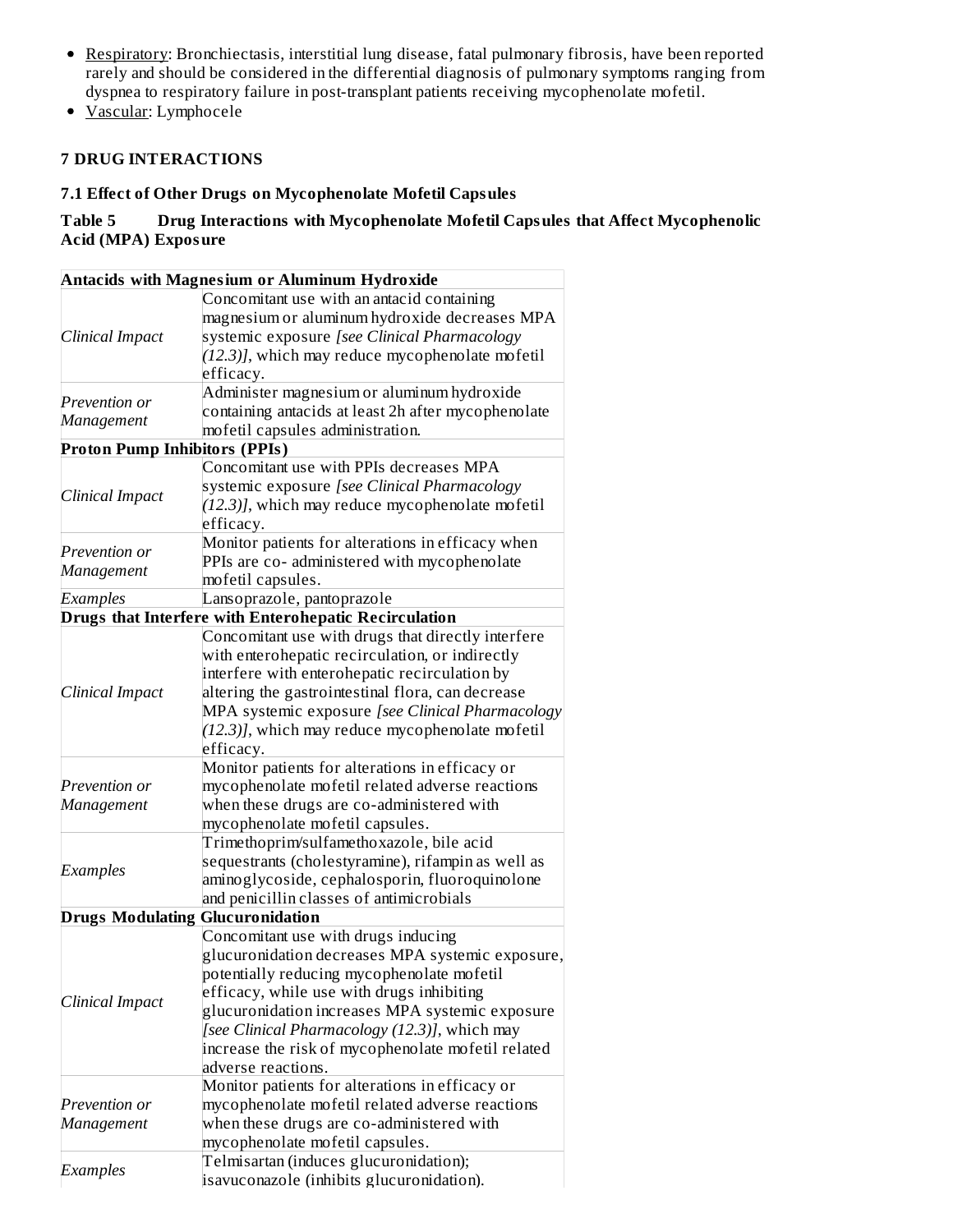| <b>Calcium Free Phosphate Binders</b> |                                                      |  |  |
|---------------------------------------|------------------------------------------------------|--|--|
| Clinical Impact                       | Concomitant use with calcium free phosphate          |  |  |
|                                       | binders decrease MPA systemic exposure [see          |  |  |
|                                       | Clinical Pharmacology (12.3)], which may reduce      |  |  |
|                                       | mycophenolate mofetil efficacy.                      |  |  |
| Prevention or                         | Administer calcium free phosphate binders at least 2 |  |  |
| Management                            | hours after mycophenolate mofetil capsules.          |  |  |
| Examples                              | Sevelamer                                            |  |  |

# **7.2 Effect of Mycophenolate Mofetil Capsules on Other Drugs**

### **Table 6 Drug Interactions with Mycophenolate Mofetil Capsules that Affect Other Drugs**

|                                        | <b>Drugs that Undergo Renal Tubular Secretion</b>                                                                                                                                                                                                                                                |  |  |
|----------------------------------------|--------------------------------------------------------------------------------------------------------------------------------------------------------------------------------------------------------------------------------------------------------------------------------------------------|--|--|
| Clinical Impact                        | When concomitantly used with mycophenolate<br>mofetil capsules, its metabolite MPAG, may<br>compete with drugs eliminated by renal tubular<br>secretion which may increase plasma concentrations<br>and/or adverse reactions associated with these<br>drugs.                                     |  |  |
| Prevention or<br>Management            | Monitor for drug-related adverse reactions in<br>patients with renal<br>impairment.                                                                                                                                                                                                              |  |  |
| Examples                               | Acyclovir, ganciclovir, probenecid, valacyclovir,<br>valganciclovir                                                                                                                                                                                                                              |  |  |
| <b>Combination Oral Contraceptives</b> |                                                                                                                                                                                                                                                                                                  |  |  |
| Clinical Impact                        | Concomitant use with mycophenolate mofetil<br>capsules decreased the systemic exposure to<br>levonorgestrel, but did not affect the systemic<br>exposure to ethinylestradiol [see Clinical<br>Pharmacology (12.3)], which may result in reduced<br>combination oral contraceptive effectiveness. |  |  |
| Prevention or<br>Management            | Use additional barrier contraceptive methods.                                                                                                                                                                                                                                                    |  |  |

# **8 USE IN SPECIFIC POPULATIONS**

### **8.1 Pregnancy**

### Pregnancy Exposure Registry

There is a pregnancy exposure registry that monitors pregnancy outcomes in women exposed to mycophenolate during pregnancy and those becoming pregnant within 6 weeks of discontinuing mycophenolate mofetil capsule treatment. To report a pregnancy or obtain information about the registry, visit www.mycophenolateREMS.com or call 1-800-617-8191.

### Risk Summary

Use of mycophenolate mofetil (MMF) during pregnancy is associated with an increased risk of first trimester pregnancy loss and an increased risk of multiple congenital malformations in multiple organ systems *[see Human Data]*. Oral administration of mycophenolate to rats and rabbits during the period of organogenesis produced congenital malformations and pregnancy loss at doses less than the recommended clinical dose (0.02 to 0.1 times the recommended clinical doses in kidney and heart transplant patients) *[see Animal Data].*

Consider alternative immunosuppressants with less potential for embryofetal toxicity. Risks and benefits of mycophenolate mofetil capsules should be discussed with the pregnant woman.

The estimated background risk of pregnancy loss and congenital malformations in organ transplant populations is not clear*.* In the U.S. general population, the estimated background risk of major birth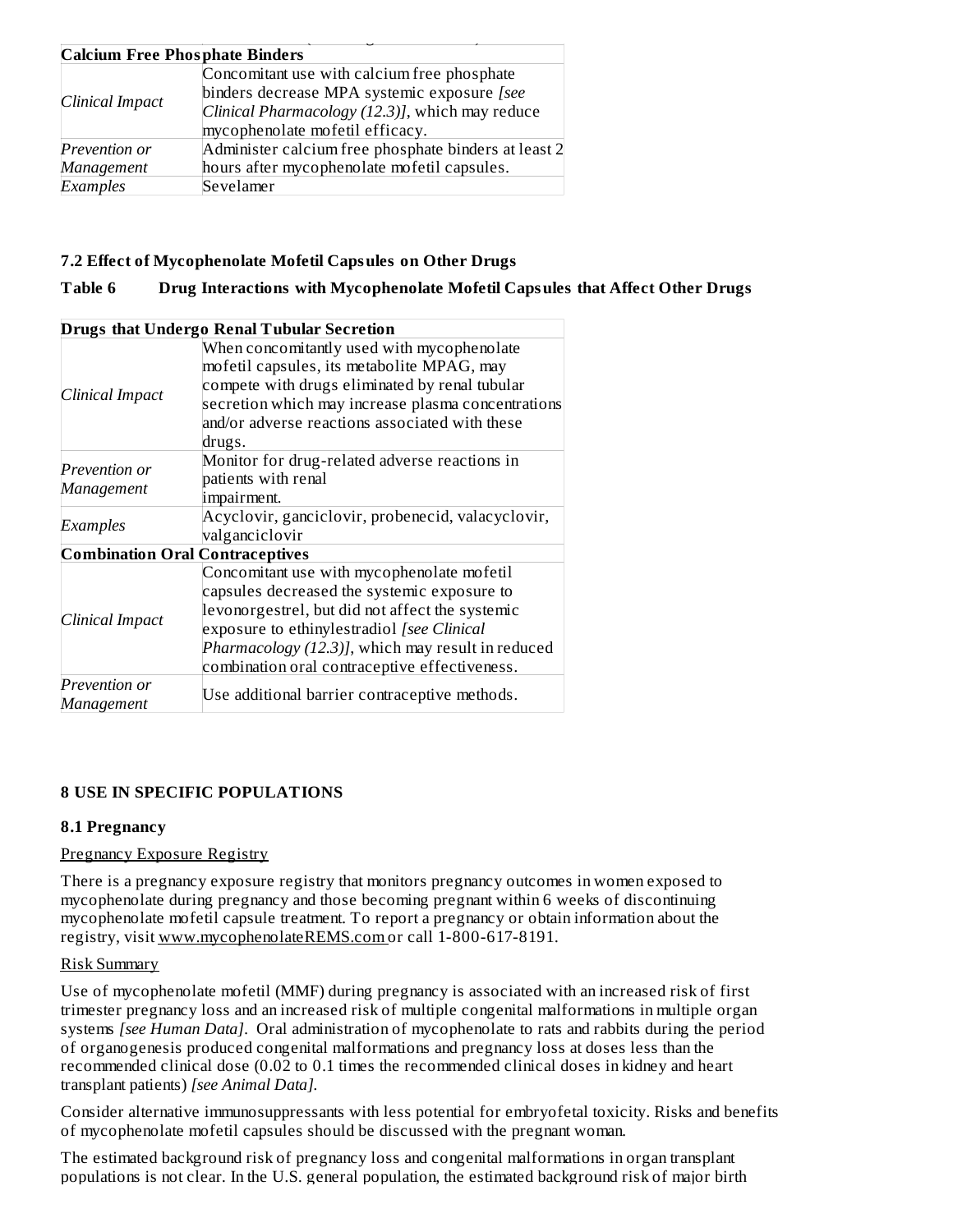defects and miscarriage in clinically recognized pregnancies is 2 to 4% and 15 to 20%, respectively.

# Data

# *Human Data*

A spectrum of congenital malformations (including multiple malformations in individual newborns) has been reported in 23 to 27% of live births in MMF exposed pregnancies, based on published data from pregnancy registries. Malformations that have been documented include external ear, eye, and other facial abnormalities including cleft lip and palate, and anomalies of the distal limbs, heart, esophagus, kidney, and nervous system.

Based on published data from pregnancy registries, the risk of first trimester pregnancy loss has been reported at 45 to 49% following MMF exposure.

# *Animal Data*

In animal reproductive toxicology studies, there were increased rates of fetal resorptions and malformations in the absence of maternal toxicity. Oral administration of MMF to pregnant rats from Gestational Day 7 to Day 16 produced increased embryofetal lethality and fetal malformations including anophthalmia, agnathia, and hydrocephaly at doses equivalent to 0.03 and 0.02 times the recommended human doses for renal and cardiac transplant patients, respectively, when corrected for BSA. Oral administration of MMF to pregnant rabbits from Gestational Day 7 to Day 19 produced increased embryofetal lethality and fetal malformations included ectopia cordis, ectopic kidneys, diaphragmatic hernia, and umbilical hernia at dose equivalents as low as 0.1 and 0.06 times the recommended human doses for renal and cardiac transplant patients, respectively, when corrected for BSA.

# **8.2 Lactation**

# Risk Summary

There are no data on the presence of mycophenolate in human milk, or the effects on milk production. There are limited data in the National Transplantation Pregnancy Registry on the effects of mycophenolate on a breastfed child *[see Data]*. Studies in rats treated with MMF have shown mycophenolic acid (MPA) to be present in milk. Because available data are limited, it is not possible to exclude potential risks to a breastfeeding infant.

The developmental and health benefits of breastfeeding should be considered along with the mother's clinical need for mycophenolate mofetil capsules and any potential adverse effects on the breastfed infant from mycophenolate mofetil capsules or from the underlying maternal condition.

# Data

Limited information is available from the National Transplantation Pregnancy Registry. Of seven infants reported by the National Transplantation Pregnancy Registry to have been breastfed while the mother was taking mycophenolate, all were born at 34 to 40 weeks gestation, and breastfed for up to 14 months. No adverse events were reported.

# **8.3 Females and Males of Reproductive Potential**

Females of reproductive potential must be made aware of the increased risk of first trimester pregnancy loss and congenital malformations and must be counseled regarding pregnancy prevention and planning.

# Pregnancy Planning

For patients who are considering pregnancy, consider alternative immunosuppressants with less potential for embryofetal toxicity whenever possible. Risks and benefits of mycophenolate mofetil capsules should be discussed with the patient.

# Pregnancy Testing

To prevent unplanned exposure during pregnancy, all females of reproductive potential should have a serum or urine pregnancy test with a sensitivity of at least 25 mIU/mL immediately before starting mycophenolate mofetil capsules. Another pregnancy test with the same sensitivity should be done 8 to 10 days later. Repeat pregnancy tests should be performed during routine follow-up visits. Results of all pregnancy tests should be discussed with the patient. In the event of a positive pregnancy test, consider alternative immunosuppressants with less potential for embryofetal toxicity whenever possible.

Contraception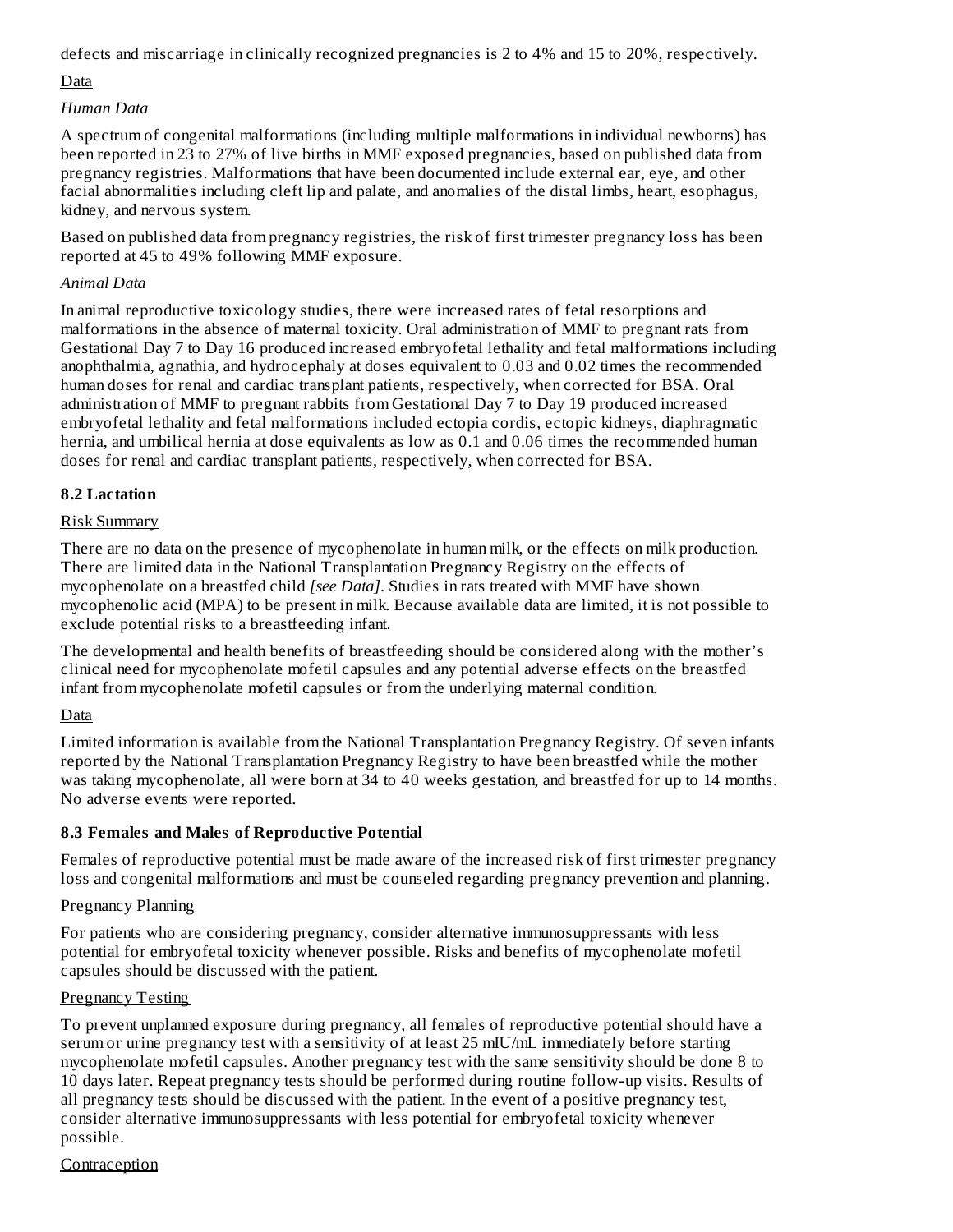# *Female Patients*

Females of reproductive potential taking mycophenolate mofetil capsules must receive contraceptive counseling and use acceptable contraception (see **Table 7** for acceptable contraception methods). Patients must use acceptable birth control during the entire mycophenolate mofetil capsule therapy, and for 6 weeks after stopping mycophenolate mofetil capsules, unless the patient chooses abstinence.

Patients should be aware that mycophenolate mofetil capsules reduce blood levels of the hormones from the oral contraceptive pill and could theoretically reduce its effectiveness *[see Drug Interactions (7.2)].*

# **Table 7 Acceptable Contraception Methods For Females Of Reproductive Potential**

### **Pick from the following birth control options:**

| <b>Option 1</b>  |                               |  |
|------------------|-------------------------------|--|
| Methods to       | • Intrauterine devices (IUDs) |  |
| <b>Use Alone</b> | • Tubal sterilization         |  |
|                  | • Patient's partner vasectomy |  |
| $\alpha$         |                               |  |

### **OK**

| <b>Option 2</b>                                          | <b>Hormone Methods</b><br>choose 1                            | <b>Barrier Methods</b><br>choose 1 |
|----------------------------------------------------------|---------------------------------------------------------------|------------------------------------|
| <b>Choose One</b><br><b>Hormone</b><br><b>Method AND</b> | <b>Estrogen and Progesterone</b><br>• Oral Contraceptive Pill | • Diaphragm with spermicide        |

| <b>One Barrier</b><br><b>Method</b> | • Transdermal patch<br>• Vaginal ring<br>Progesterone-only<br>• Injection<br>Implant | AND | • Cervical cap with spermicide<br>• Contraceptive sponge<br>• Male condom<br>• Female condom |
|-------------------------------------|--------------------------------------------------------------------------------------|-----|----------------------------------------------------------------------------------------------|
|-------------------------------------|--------------------------------------------------------------------------------------|-----|----------------------------------------------------------------------------------------------|

OR

| <b>Option 3</b>                                                                                          | <b>Barrier Methods</b><br>choose 1                                                      |     | <b>Barrier Methods</b><br>choose 1 |  |
|----------------------------------------------------------------------------------------------------------|-----------------------------------------------------------------------------------------|-----|------------------------------------|--|
| <b>Choose One</b><br><b>Barrier</b><br><b>Method</b> from<br>each column<br>(must choose<br>two methods) | • Diaphragm with spermicide<br>• Cervical cap with spermicide<br>• Contraceptive sponge | AND | • Male condom<br>• Female condom   |  |

### *Male Patients*

Genotoxic effects have been observed in animal studies at exposures exceeding the human therapeutic exposures by approximately 2.5 times. Thus, the risk of genotoxic effects on sperm cells cannot be excluded. Based on this potential risk, sexually active male patients and/or their female partners are recommended to use effective contraception during treatment of the male patient and for at least 90 days after cessation of treatment. Also, based on the potential risk of genotoxic effects, male patients should not donate sperm during treatment with mycophenolate mofetil capsules and for at least 90 days after cessation of treatment *[see Use in Special Populations (8.1), Nonclinical Toxicology (13.1), Patient Counseling Information (17.9)]*.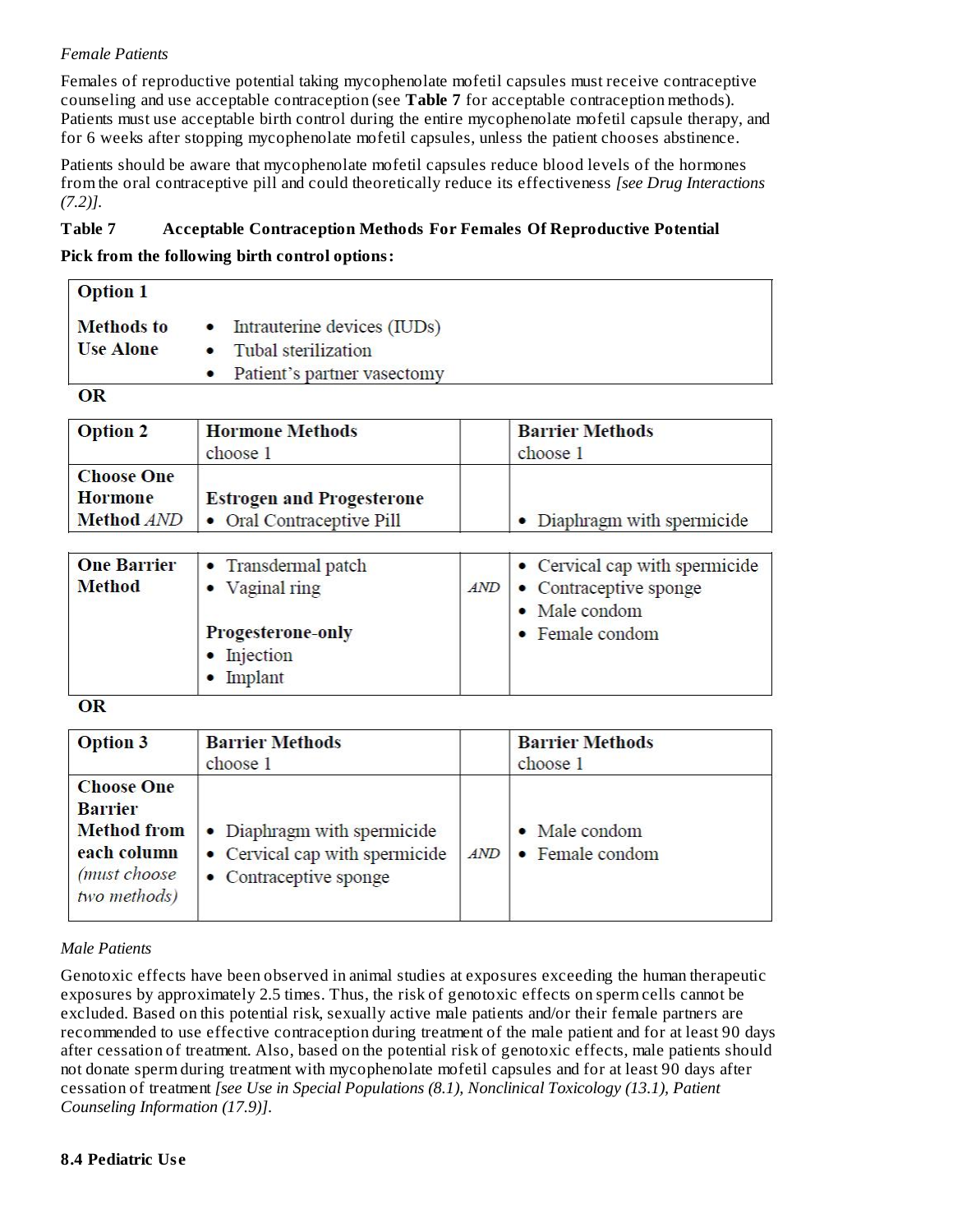Safety and effectiveness of mycophenolate mofetil capsules have been established in pediatric patients 3 months and older for the prophylaxis of kidney rejection after allogeneic kidney transplant. Use of mycophenolate mofetil capsules in this population is supported by evidence from adequate and wellcontrolled studies of mycophenolate mofetil capsules in adults with additional data from one open-label, pharmacokinetic and safety study of mycophenolate mofetil capsules in pediatric patients after receiving allogeneic kidney transplant *[see Dosage and Administration (2.2), Adverse Reactions (6.1), Clinical Pharmacology (12.3), Clinical Studies (14.1)].*

Safety and effectiveness in pediatric patients receiving allogeneic heart or liver transplants have not been established.

# **8.5 Geriatric Us e**

Clinical studies of mycophenolate mofetil capsules did not include sufficient numbers of subjects aged 65 and over to determine whether they respond differently from younger subjects. Other reported clinical experience has not identified differences in responses between the elderly and younger patients. In general, dose selection for an elderly patient should take into consideration the presence of decreased hepatic, renal or cardiac function and of concomitant drug therapies *[see Adverse Reactions (6.1), Drug Interactions (7)].*

# **8.6 Patients with Renal Impairment**

### Patients with Kidney Transplant

No dose adjustments are needed in kidney transplant patients experiencing delayed graft function postoperatively but patients should be carefully monitored *[see Clinical Pharmacology (12.3)].* In kidney  $\frac{1}{2}$  transplant patients with severe chronic impairment of the graft (GFR <25 mL/min/1.73 m<sup>2</sup>), no dose adjustments are necessary; however, doses greater than 1 g administered twice a day should be avoided.

# Patients with Heart and Liver Transplant

No data are available for heart or liver transplant patients with severe chronic renal impairment. Mycophenolate mofetil capsules may be used for heart or liver transplant patients with severe chronic renal impairment if the potential benefits outweigh the potential risks.

### **8.7 Patients with Hepatic Impairment**

### Patients with Kidney Transplant

No dose adjustments are recommended for kidney transplant patients with severe hepatic parenchymal disease. However, it is not known whether dose adjustments are needed for hepatic disease with other etiologies *[see Clinical Pharmacology (12.3)].*

### Patients with Heart Transplant

No data are available for heart transplant patients with severe hepatic parenchymal disease.

# **10 OVERDOSAGE**

Possible signs and symptoms of acute overdose include hematological abnormalities such as leukopenia and neutropenia, and gastrointestinal symptoms such as abdominal pain, diarrhea, nausea, vomiting, and dyspepsia.

The experience with overdose of mycophenolate mofetil capsules in humans is limited. The reported effects associated with overdose fall within the known safety profile of the drug. The highest dose administered to kidney transplant patients in clinical trials has been 4 g/day. In limited experience with heart and liver transplant patients in clinical trials, the highest doses used were 4 g/day or 5 g/day. At doses of 4 g/day or 5 g/day, there appears to be a higher rate, compared to the use of 3 g/day or less, of gastrointestinal intolerance (nausea, vomiting, and/or diarrhea), and occasional hematologic abnormalities, particularly neutropenia *[see Warnings and Precautions (5.4)]*.

### Treatment and Management

MPA and the phenolic glucuronide metabolite of MPA (MPAG) are usually not removed by hemodialysis. However, at high MPAG plasma concentrations (>100 mcg/mL), small amounts of MPAG are removed. By increasing excretion of the drug, MPA can be removed by bile acid sequestrants, such as cholestyramine *[see Clinical Pharmacology (12.3)].*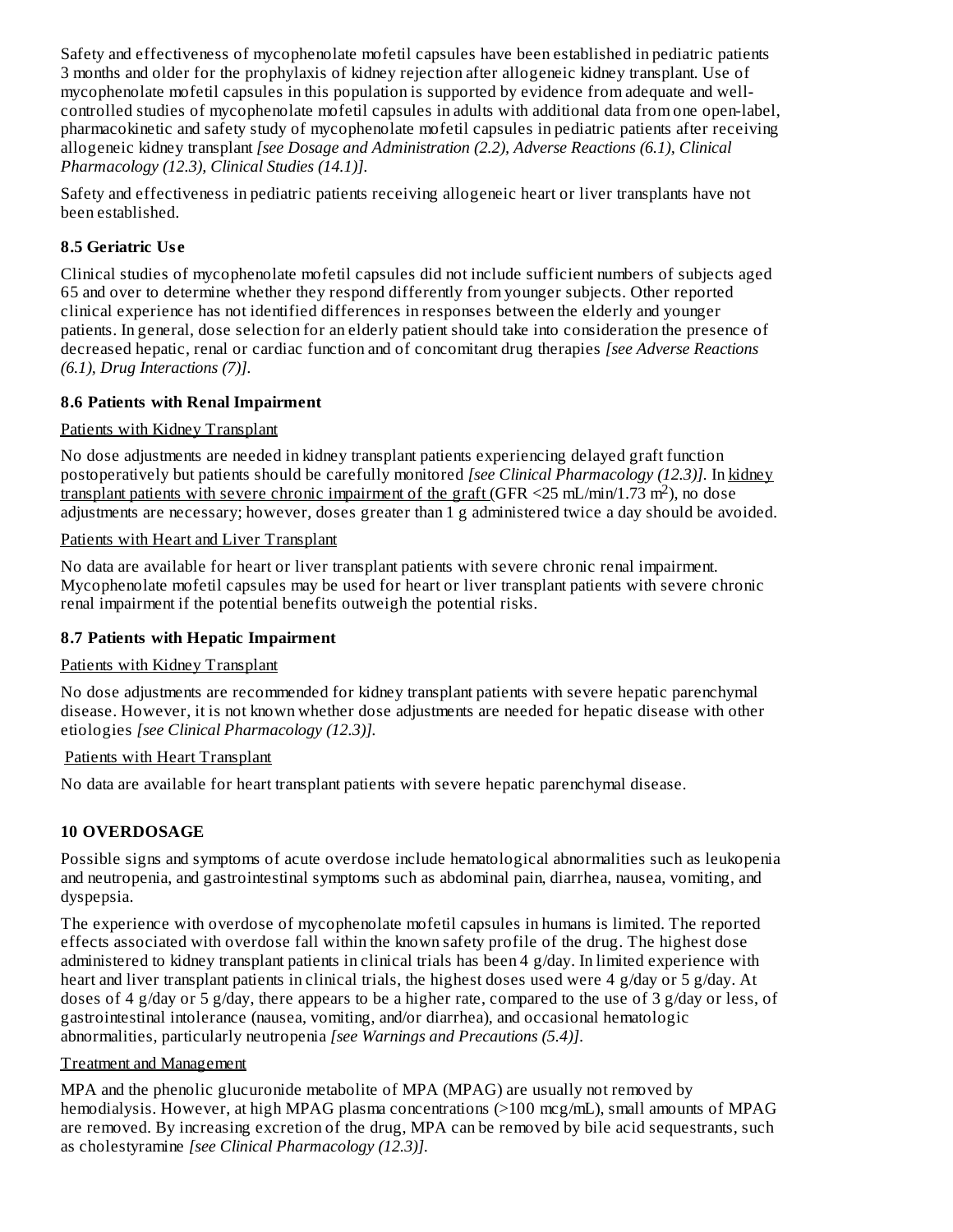### **11 DESCRIPTION**

Mycophenolate mofetil, USP is an antimetabolite immunosuppressant. It is the 2-morpholinoethyl ester of mycophenolic acid (MPA), an immunosuppressive agent; inosine monophosphate dehydrogenase (IMPDH) inhibitor.

The chemical name for mycophenolate mofetil, USP (MMF) is 2-morpholinoethyl (*E*)-6-(1,3-dihydro-4 hydroxy-6-methoxy-7-methyl-3-oxo-5-isobenzofuranyl)-4-methyl-4-hexenoate. It has the following structural formula:



# $C_{23}H_{31}NO_7$  M.W. 433.50

Mycophenolate mofetil, USP is a white to almost white crystalline powder. It is slightly soluble in water (43 mcg/mL at pH 7.4), freely soluble in acetone, soluble in methanol, sparingly soluble in anhydrous ethanol, and practically insoluble in water. No polymorphic form was found. The apparent partition coefficient in 1-octanol/water (pH 7.4) buffer solution is 238. The pKa values for mycophenolate mofetil, USP are 5.6 for the morpholino group and 8.5 for the phenolic group.

Mycophenolate mofetil, USP is available for oral administration as capsules containing 250 mg of mycophenolate mofetil, USP.

Inactive ingredients in Mycophenolate Mofetil Capsules, USP, 250 mg include: black iron oxide, croscarmellose sodium, D&C red #28, D&C yellow #10, FD&C blue #1, FD&C red #40, gelatin, magnesium stearate, povidone, pregelatinized corn starch, propylene glycol, shellac glaze, and titanium dioxide.

# **12 CLINICAL PHARMACOLOGY**

# **12.1 Mechanism of Action**

Mycophenolate mofetil (MMF) is absorbed following oral administration and hydrolyzed to mycophenolic acid (MPA), the active metabolite. MPA is a selective, uncompetitive, and reversible inhibitor of inosine monophosphate dehydrogenase (IMPDH), and therefore inhibits the *de novo* pathway of guanosine nucleotide synthesis without incorporation into DNA. Because T- and Blymphocytes are critically dependent for their proliferation on de novo synthesis of purines, whereas other cell types can utilize salvage pathways, MPA has potent cytostatic effects on lymphocytes. MPA inhibits proliferative responses of T- and B- lymphocytes to both mitogenic and allospecific stimulation. Addition of guanosine or deoxyguanosine reverses the cytostatic effects of MPA on lymphocytes. MPA also suppresses antibody formation by B-lymphocytes. MPA prevents the glycosylation of lymphocyte and monocyte glycoproteins that are involved in intercellular adhesion to endothelial cells and may inhibit recruitment of leukocytes into sites of inflammation and graft rejection. MMF did not inhibit early events in the activation of human peripheral blood mononuclear cells, such as the production of interleukin-1 (IL-1) and interleukin-2 (IL-2), but did block the coupling of these events to DNA synthesis and proliferation.

### **12.2 Pharmacodynamics**

There is a lack of information regarding the pharmacodynamic effects of MMF.

# **12.3 Pharmacokinetics**

# Absorption

Following oral and intravenous administration, MMF undergoes complete conversion to MPA, the active metabolite. In 12 healthy volunteers, the mean absolute bioavailability of oral MMF relative to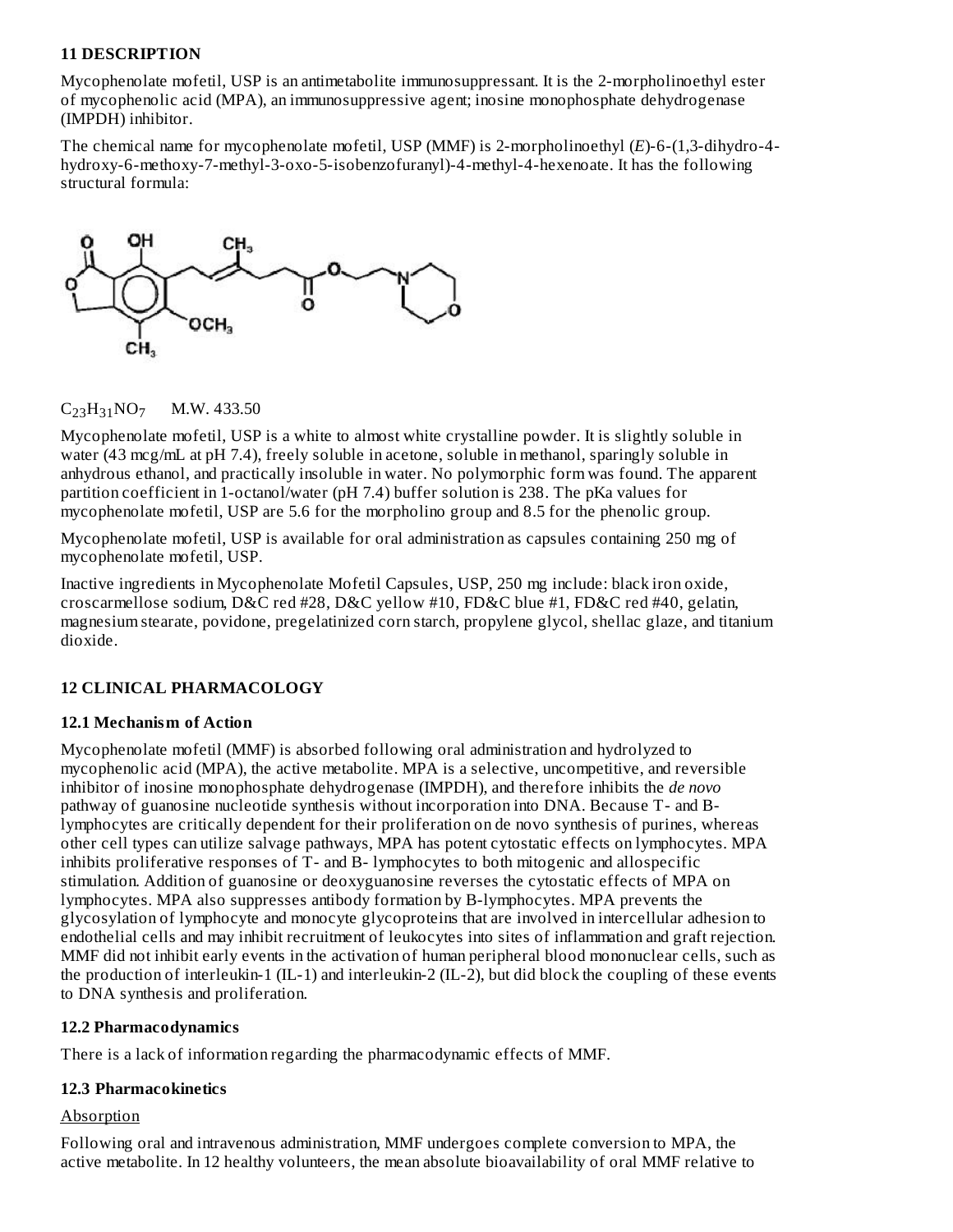intravenous MMF was 94%. Two 500 mg mycophenolate mofetil tablets have been shown to be bioequivalent to four 250 mg mycophenolate mofetil capsules. Five mL of the 200 mg/mL constituted mycophenolate mofetil oral suspension have been shown to be bioequivalent to four 250 mg capsules.

The mean (±SD) pharmacokinetic parameters estimates for MPA following the administration of MMF given as single doses to healthy volunteers, and multiple doses to kidney, heart, and liver transplant patients, are shown in **Table 8**. The area under the plasma- concentration time curve (AUC) for MPA appears to increase in a dose-proportional fashion in kidney transplant patients receiving multiple oral doses of MMF up to a daily dose of 3 g (1.5g twice daily) (see **Table 8**).

# **Table 8 Pharmacokinetic Parameters for MPA [mean (±SD)] Following Administration of MMF to Healthy Volunteers (Single Dos e), and Kidney, Heart, and Liver Transplant Patients (Multiple Dos es)**

| <b>Healthy</b>                                                                                                               | Dose/Route   |               |                                             | <b>Total AUC</b>                                                       |
|------------------------------------------------------------------------------------------------------------------------------|--------------|---------------|---------------------------------------------|------------------------------------------------------------------------|
| Volunteers                                                                                                                   |              |               | $T_{max}(h)$ $C_{max}(mcg/mL)$ $(mcg*h/mL)$ |                                                                        |
|                                                                                                                              |              | 0.80          | 24.5                                        | 63.9                                                                   |
| Single dose                                                                                                                  | $1$ g/oral   | $(\pm 0.36)$  | $(\pm 9.5)$                                 | $(\pm 16.2)$                                                           |
|                                                                                                                              |              | $(n=129)$     | $(n=129)$                                   | $(n=117)$                                                              |
| <b>Kidney</b><br><b>Transplant</b><br><b>Patients</b> (twice<br>daily dosing)<br><b>Time After</b><br><b>Transplantation</b> |              |               | Dose/Route $T_{max}(h)$ $C_{max}(mcg/mL)$   | <b>Interdosing</b><br><b>Interval</b><br>$AUC_{(0-12h)}$<br>(mcg·h/mL) |
|                                                                                                                              |              | 1.58          | 12.0                                        | 40.8                                                                   |
| 5 days                                                                                                                       | $1$ g/iv     | $(\pm 0.46)$  | $(\pm 3.82)$                                | $(\pm 11.4)$                                                           |
|                                                                                                                              |              | $(n=31)$      | $(n=31)$                                    | $(n=31)$                                                               |
|                                                                                                                              |              | 1.33          | 10.7                                        | 32.9                                                                   |
| 6 days                                                                                                                       | $1$ g/oral   | $(\pm 1.05)$  | (±4.83)                                     | $(\pm 15.0)$                                                           |
|                                                                                                                              |              | $(n=31)$      | $(n=31)$                                    | $(n=31)$                                                               |
|                                                                                                                              |              | 1.31          | 8.16                                        | 27.3                                                                   |
| Early (Less than                                                                                                             | $1$ g/oral   | $(\pm 0.76)$  | $(\pm 4.50)$                                | (±10.9)                                                                |
| $40 \text{ days}$ )                                                                                                          |              | $(n=25)$      | $(n=25)$                                    | $(n=25)$                                                               |
|                                                                                                                              |              | 1.21          | 13.5                                        | 38.4                                                                   |
| Early (Less than                                                                                                             | $1.5$ g/oral | $(\pm 0.81)$  | $(\pm 8.18)$                                | $(\pm 15.4)$                                                           |
| $40$ days)                                                                                                                   |              | $(n=27)$      | $(n=27)$                                    | $(n=27)$                                                               |
| Late (Greater than<br>З                                                                                                      |              | 0.90          | 24.1                                        | 65.3                                                                   |
|                                                                                                                              | $1.5$ g/oral | $(\pm 0.24)$  | $(\pm 12.1)$                                | $(\pm 35.4)$                                                           |
| months)                                                                                                                      |              | $(n=23)$      | $(n=23)$                                    | $(n=23)$                                                               |
| Heart transplant<br><b>Patients (twice</b><br>daily dosing)<br><b>Time After</b><br><b>Transplantation</b>                   | Dose/Route   |               | $T_{max}(h)$ $C_{max}(mcg/mL)$              | <b>Interdosing</b><br><b>Interval</b><br>$AUC_{(0-12h)}$<br>(mcg•h/mL) |
| Early                                                                                                                        |              | 1.8           | 11.5                                        | 43.3                                                                   |
| (Day before                                                                                                                  | $1.5$ g/oral | $(\pm 1.3)$   | $(\pm 6.8)$                                 | $(\pm 20.8)$                                                           |
| discharge)                                                                                                                   |              | $(n=11)$      | $(n=11)$                                    | $(n=9)$                                                                |
| Late (Greater than<br>6                                                                                                      |              | 1.1           | 20.0                                        | 54.1a                                                                  |
|                                                                                                                              | $1.5$ g/oral | $(\pm 0.7)$   | (±9.4)                                      | (±20.4)                                                                |
| months)                                                                                                                      |              | $(n=52)$      | $(n=52)$                                    | $(n=49)$                                                               |
| Liver transplant<br><b>Patients (twice</b><br>daily dosing)<br>Time After<br>Transplantation                                 | Dose/Route   | $T_{max}(h)$  | $C_{\text{max}}(\text{mcg/mL})$             | <b>Interdosing</b><br><b>Interval</b><br>$AUC_{(0-12h)}$<br>(mcg•h/mL) |
|                                                                                                                              |              | 1.50          | 17.0                                        | 34.0                                                                   |
|                                                                                                                              |              | $(\pm 0.517)$ | $(\pm 12.7)$                                |                                                                        |
| 4 to 9 days                                                                                                                  | $1$ g/iv     | $(n=22)$      | (n=22)                                      | $(\pm 17.4)$<br>$(n=22)$                                               |
|                                                                                                                              |              | 1 1 C         | 1D1                                         | ר חר                                                                   |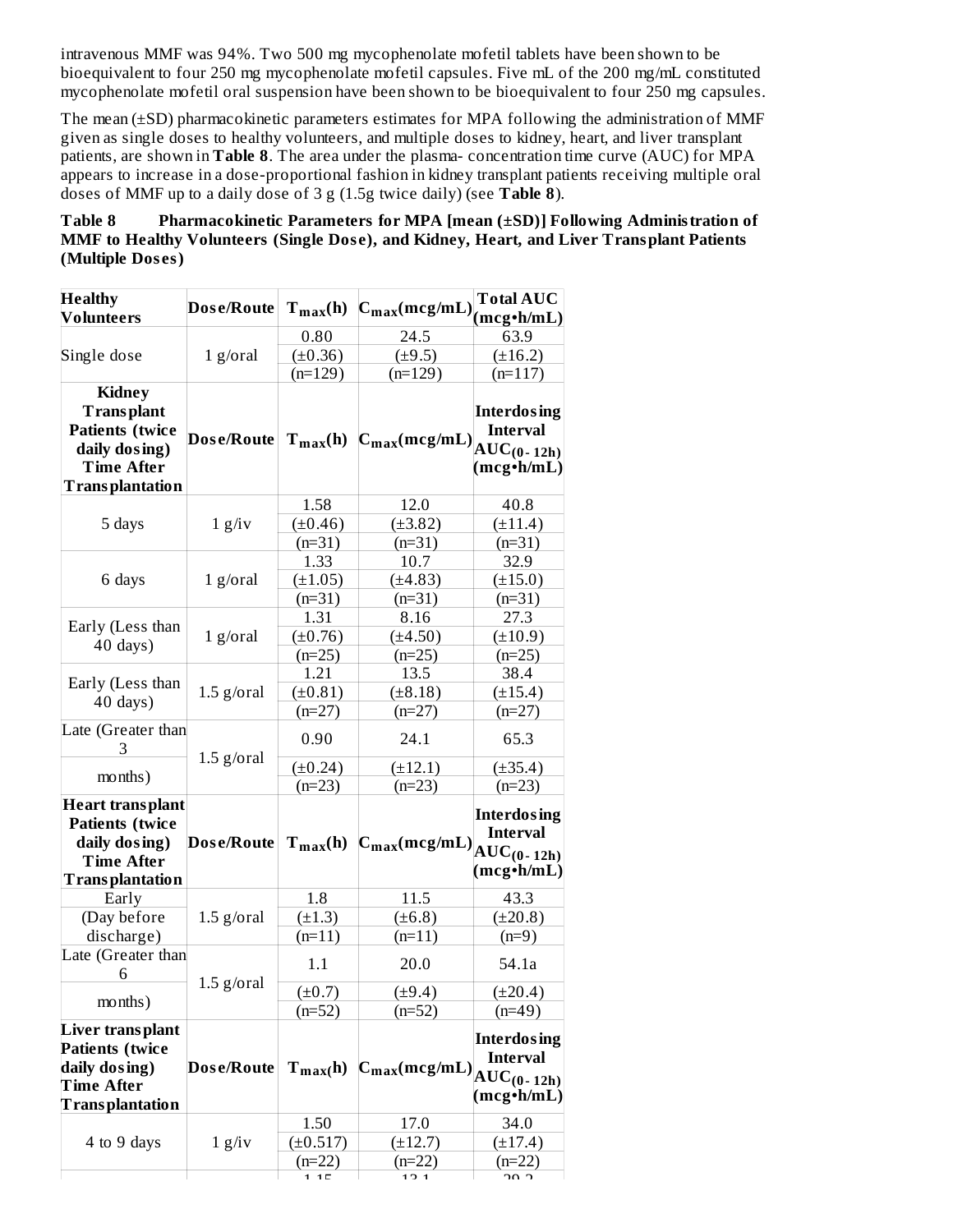|                           |              | 1.15          | 1.5.1        | 2J.2         |
|---------------------------|--------------|---------------|--------------|--------------|
| Early $(5 \text{ to } 8)$ | $1.5$ g/oral | $(\pm 0.432)$ | $(\pm 6.76)$ | (±11.9`      |
| days)                     |              | $(n=20)$      | $(n=20)$     | (n=20)       |
| Late (Greater than        |              | 1.54          | 19.3         | 49.3         |
|                           | $1.5$ g/oral | $(\pm 0.51)$  | $(\pm 11.7)$ | $(\pm 14.8)$ |
| months)                   |              | $(n=6)$       | $(n=6)$      | $(n=6)$      |

 $\mathrm{^{a}AUC_{(0-12h)}}$  values quoted are extrapolated from data from samples collected over 4 hours.

In the early post-transplant period (less than 40 days post-transplant), kidney, heart, and liver transplant patients had mean MPA AUCs approximately 20% to 41% lower and mean  $\mathsf{C}_{\max}$  approximately 32% to 44% lower compared to the late transplant period (i.e., 3 to 6 months post-transplant) (non-stationarity in MPA pharmacokinetics).

Mean MPA AUC values following administration of 1 g twice daily intravenous mycophenolate mofetil over 2 hours to kidney transplant patients for 5 days were about 24% higher than those observed after oral administration of a similar dose in the immediate post-transplant phase.

In liver transplant patients, administration of 1 g twice daily intravenous mycophenolate mofetil followed by 1.5 g twice daily oral mycophenolate mofetil resulted in mean MPA AUC estimates similar to those found in kidney transplant patients administered 1 g mycophenolate mofetil twice daily.

# *Effect of Food*

Food (27 g fat, 650 calories) had no effect on the extent of absorption (MPA AUC) of MMF when administered at doses of 1.5 g twice daily to kidney transplant patients. However, MPA  $\rm{C_{max}}$  was decreased by 40% in the presence of food *[see Dosage and Administration (2.1)].*

# Distribution

The mean ( $\pm$ SD) apparent volume of distribution of MPA in 12 healthy volunteers was approximately 3.6 (±1.5) L/kg. At clinically relevant concentrations, MPA is 97% bound to plasma albumin. The phenolic glucuronide metabolite of MPA (MPAG) is 82% bound to plasma albumin at MPAG concentration ranges that are normally seen in stable kidney transplant patients; however, at higher MPAG concentrations (observed in patients with kidney impairment or delayed kidney graft function), the binding of MPA may be reduced as a result of competition between MPAG and MPA for protein binding. Mean blood to plasma ratio of radioactivity concentrations was approximately 0.6 indicating that MPA and MPAG do not extensively distribute into the cellular fractions of blood.

*In vitro* studies to evaluate the effect of other agents on the binding of MPA to human serum albumin (HSA) or plasma proteins showed that salicylate (at 25 mg/dL with human serum albumin) and MPAG (at ≥460 mcg/mL with plasma proteins) increased the free fraction of MPA. MPA at concentrations as high as 100 mcg/mL had little effect on the binding of warfarin, digoxin or propranolol, but decreased the binding of theophylline from 53% to 45% and phenytoin from 90% to 87%.

### Elimination

Mean ( $\pm$ SD) apparent half-life and plasma clearance of MPA are 17.9 ( $\pm$ 6.5) hours and 193 ( $\pm$ 48) mL/min following oral administration and  $16.6$  ( $\pm$ 5.8) hours and  $177$  ( $\pm$ 31) mL/min following intravenous administration, respectively.

### *Metabolism*

The parent drug, MMF, can be measured systemically during the intravenous infusion; however, approximately 5 minutes after the infusion is stopped or after oral administration, MMF concentrations are below the limit of quantitation  $(0.4 \text{ mcg/mL})$ .

Metabolism to MPA occurs pre-systemically after oral dosing. MPA is metabolized principally by glucuronyl transferase to form MPAG, which is not pharmacologically active. *In vivo*, MPAG is converted to MPA during enterohepatic recirculation. The following metabolites of the 2 hydroxyethyl-morpholino moiety are also recovered in the urine following oral administration of MMF to healthy subjects: N-(2-carboxymethyl)-morpholine, N-(2-hydroxyethyl)-morpholine, and the N-oxide of N-(2-hydroxyethyl)-morpholine.

Due to the enterohepatic recirculation of MPAG/MPA, secondary peaks in the plasma MPA concentration-time profile are usually observed 6 to 12 hours post-dose. Bile sequestrants, such as cholestyramine, reduce MPA AUC by interfering with this enterohepatic recirculation of the drug *[see Overdose (10*) *and Drug Interaction Studies below*].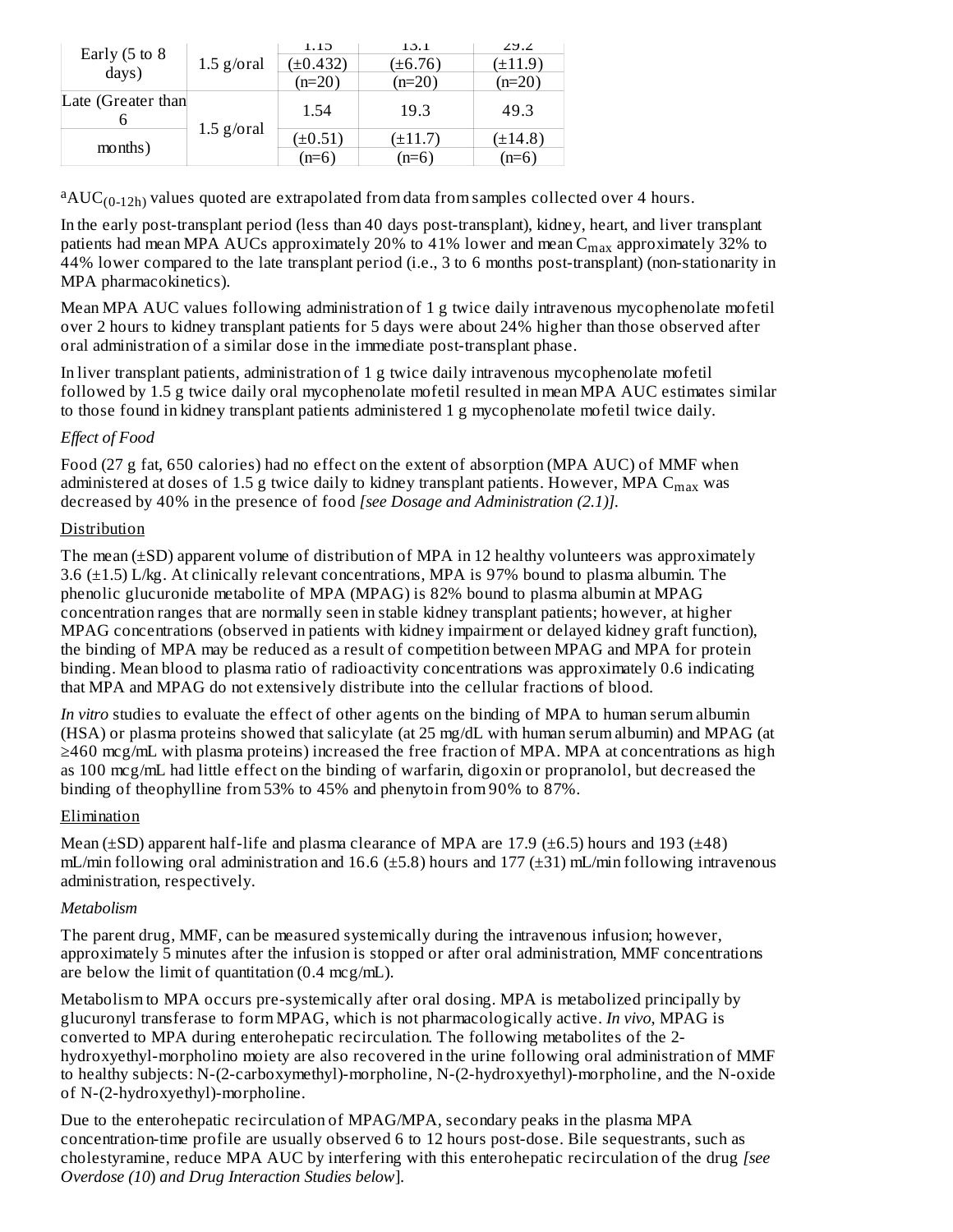# *Excretion*

Negligible amount of drug is excreted as MPA (less than 1% of dose) in the urine. Orally administered radiolabeled MMF resulted in complete recovery of the administered dose, with 93% of the administered dose recovered in the urine and 6% recovered in feces. Most (about 87%) of the administered dose is excreted in the urine as MPAG. At clinically encountered concentrations, MPA and MPAG are usually not removed by hemodialysis. However, at high MPAG plasma concentrations (>100 mcg/mL), small amounts of MPAG are removed.

Increased plasma concentrations of MMF metabolites (MPA 50% increase and MPAG about a 3-fold to 6-fold increase) are observed in patients with renal insufficiency *[see Specific Populations].*

# Specific Populations

# *Patients with Renal Impairment*

The mean (±SD) pharmacokinetic parameters for MPA following the administration of oral MMF given as single doses to non-transplant subjects with renal impairment are presented in Table 9.

In a single-dose study, MMF was administered as a capsule or as an intravenous infusion over 40 minutes. Plasma MPA AUC observed after oral dosing to volunteers with severe chronic renal impairment (GFR <25 mL/min/1.73 m<sup>2</sup>) was about 75% higher relative to that observed in healthy volunteers (GFR > 80 mL/min/1.73 m<sup>2</sup>). In addition, the single-dose plasma MPAG AUC was 3-fold to 6-fold higher in volunteers with severe renal impairment than in volunteers with mild renal impairment or healthy volunteers, consistent with the known renal elimination of MPAG. No data are available on the safety of long-term exposure to this level of MPAG.

Plasma MPA AUC observed after single-dose (1 g) intravenous dosing to volunteers (n=4) with severe chronic renal impairment (GFR <25 mL/min/1.73 m<sup>2</sup>) was 62.4 mcg•h/mL (±19.3). Multiple dosing of MMF in patients with severe chronic renal impairment has not been studied*.*

# *Patients with Delayed Graft Function or Nonfunction*

In patients with delayed renal graft function post-transplant, mean MPA AUC(0-12h) was comparable to that seen in post-transplant patients without delayed renal graft function. There is a potential for a transient increase in the free fraction and concentration of plasma MPA in patients with delayed renal graft function. However, dose adjustment does not appear to be necessary in patients with delayed renal graft function. Mean plasma MPAG  $\mathrm{AUC_{(0\text{-}12h)}}$  was 2-fold to 3-fold higher than in post-transplant patients without delayed renal graft function *[see Dosage and Administration (2.5)].*

In eight patients with primary graft non-function following kidney transplantation, plasma concentrations of MPAG accumulated about 6-fold to 8-fold after multiple dosing for 28 days. Accumulation of MPA was about 1-fold to 2-fold.

The pharmacokinetics of MMF are not altered by hemodialysis. Hemodialysis usually does not remove MPA or MPAG. At high concentrations of MPAG (>100 mcg/mL), hemodialysis removes only small amounts of MPAG.

# *Patients with Hepatic Impairment*

The mean  $(\pm SD)$  pharmacokinetic parameters for MPA following the administration of oral MMF given as single doses to non-transplant subjects with hepatic impairment is presented in **Table 9**.

In a single-dose (1 g oral) study of 18 volunteers with alcoholic cirrhosis and 6 healthy volunteers, hepatic MPA glucuronidation processes appeared to be relatively unaffected by hepatic parenchymal disease when pharmacokinetic parameters of healthy volunteers and alcoholic cirrhosis patients within this study were compared. However, it should be noted that for unexplained reasons, the healthy volunteers in this study had about a 50% lower AUC as compared to healthy volunteers in other studies, thus making comparisons between volunteers with alcoholic cirrhosis and healthy volunteers difficult. In a single-dose (1 g intravenous) study of 6 volunteers with severe hepatic impairment (aminopyrine breath test less than 0.2% of dose) due to alcoholic cirrhosis, MMF was rapidly converted to MPA. MPA AUC was 44.1 mcg•h/mL (±15.5).

# **Table 9 Pharmacokinetic Parameters for MPA [mean (±SD)] Following Single Dos es of MMF Capsules in Chronic Renal and Hepatic Impairment**

**Pharmacokinetic Parameters for Renal Impairment**  $\mathbf{D} = \mathbf{F}$  **(h)**  $\mathbf{C} = \mathbf{F}$ **max max**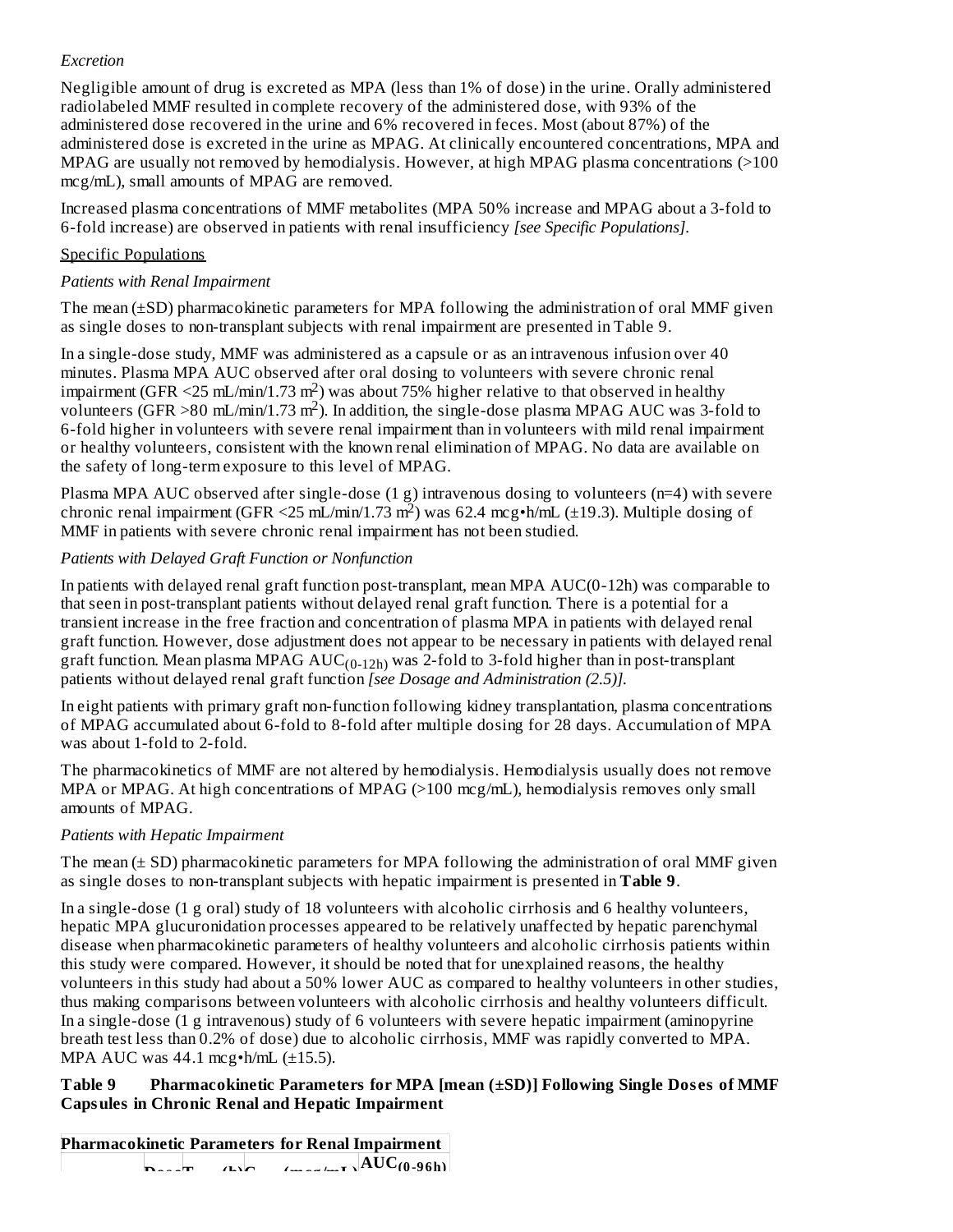|                                                                              |                |              | posel max(11)  Cmax(111Cg/111L)  $(\underline{m} \underline{c} \underline{g \cdot \underline{h} / \underline{m} L})$ |                 |
|------------------------------------------------------------------------------|----------------|--------------|----------------------------------------------------------------------------------------------------------------------|-----------------|
| Healthy                                                                      |                | 0.75         | 25.3                                                                                                                 | 45.0            |
| Volunteers                                                                   |                |              |                                                                                                                      |                 |
| <b>GFR</b><br>greater than<br>80<br>mL/min/1.73<br>m <sup>2</sup><br>$(n=6)$ | 1 <sub>g</sub> | $(\pm 0.27)$ | $(\pm 7.99)$                                                                                                         | $(\pm 22.6)$    |
| Mild Renal                                                                   |                | 0.75         | 26.0                                                                                                                 | 59.9            |
| Impairment                                                                   |                |              |                                                                                                                      |                 |
| GFR 50 to<br>80<br>mL/min/1.73<br>m <sup>2</sup><br>$(n=6)$                  | 1 <sub>g</sub> | $(\pm 0.27)$ | $(\pm 3.82)$                                                                                                         | $(\pm 12.9)$    |
| Moderate<br>Renal<br>Impairment                                              |                | 0.75         | 19.0                                                                                                                 | 52.9            |
| GFR 25 to<br>49<br>mL/min/1.73<br>m <sup>2</sup><br>$(n=6)$                  | 1 <sub>g</sub> | $(\pm 0.27)$ | $(\pm 13.2)$                                                                                                         | $(\pm 25.5)$    |
| Severe<br>Renal<br>Impairment                                                |                | 1.00         | 16.3                                                                                                                 | 78.6            |
| <b>GFR</b> less<br>than 25<br>mL/min/1.73<br>m <sup>2</sup><br>$(n=7)$       | 1 <sub>g</sub> | $(\pm 0.41)$ | $(\pm 10.8)$                                                                                                         | $(\pm 46.4)$    |
|                                                                              |                |              | <b>Pharmacokinetic Parameters for Hepatic</b>                                                                        |                 |
|                                                                              |                |              | Impairment                                                                                                           |                 |
|                                                                              |                |              |                                                                                                                      | $AUC_{(0-48h)}$ |
| Healthy<br>Volunteers                                                        | 1 <sub>g</sub> | 0.63         | 24.3                                                                                                                 | 29.0            |
| $(n=6)$                                                                      |                | $(\pm 0.14)$ | $(\pm 5.73)$                                                                                                         | $(\pm 5.78)$    |
| Alcoholic<br>Cirrhosis                                                       | 1 <sub>g</sub> | 0.85         | 22.4                                                                                                                 | 29.8            |
| $(n=18)$                                                                     |                | $(\pm 0.58)$ | $(\pm 10.1)$                                                                                                         | $(\pm 10.7)$    |

# *Pediatric Patients*

The pharmacokinetic parameters of MPA and MPAG have been evaluated in 55 pediatric patients (ranging from 1 year to 18 years of age) receiving mycophenolate mofetil oral suspension at a dose of  $600$  mg/m<sup>2</sup> twice daily (up to a maximum of 1 g twice daily) after allogeneic kidney transplantation. The pharmacokinetic data for MPA is provided in **Table 10**.

# **Table 10 Mean (±SD) Computed Pharmacokinetic Parameters for MPA by Age and Time after Allogeneic Kidney Transplantation**

| Age Group (n)                  | Time | $T_{max}(h)$                                                                          | Dose<br>Adjus ted <sup>a</sup><br>$\mathbf{C_{max}}$<br>(mcg/mL) | Dose<br>Adjusted <sup>a</sup><br>$AUC_{0-12}$<br>(mcg•h/mL) |
|--------------------------------|------|---------------------------------------------------------------------------------------|------------------------------------------------------------------|-------------------------------------------------------------|
|                                |      | Early (Day 7)                                                                         |                                                                  |                                                             |
| 1 to less than 2<br>(6)d<br>yr |      | $\left 3.03\left(4.70\right)\right $ $\left 10.3\left(5.80\right)\right $ 22.5 (6.66) |                                                                  |                                                             |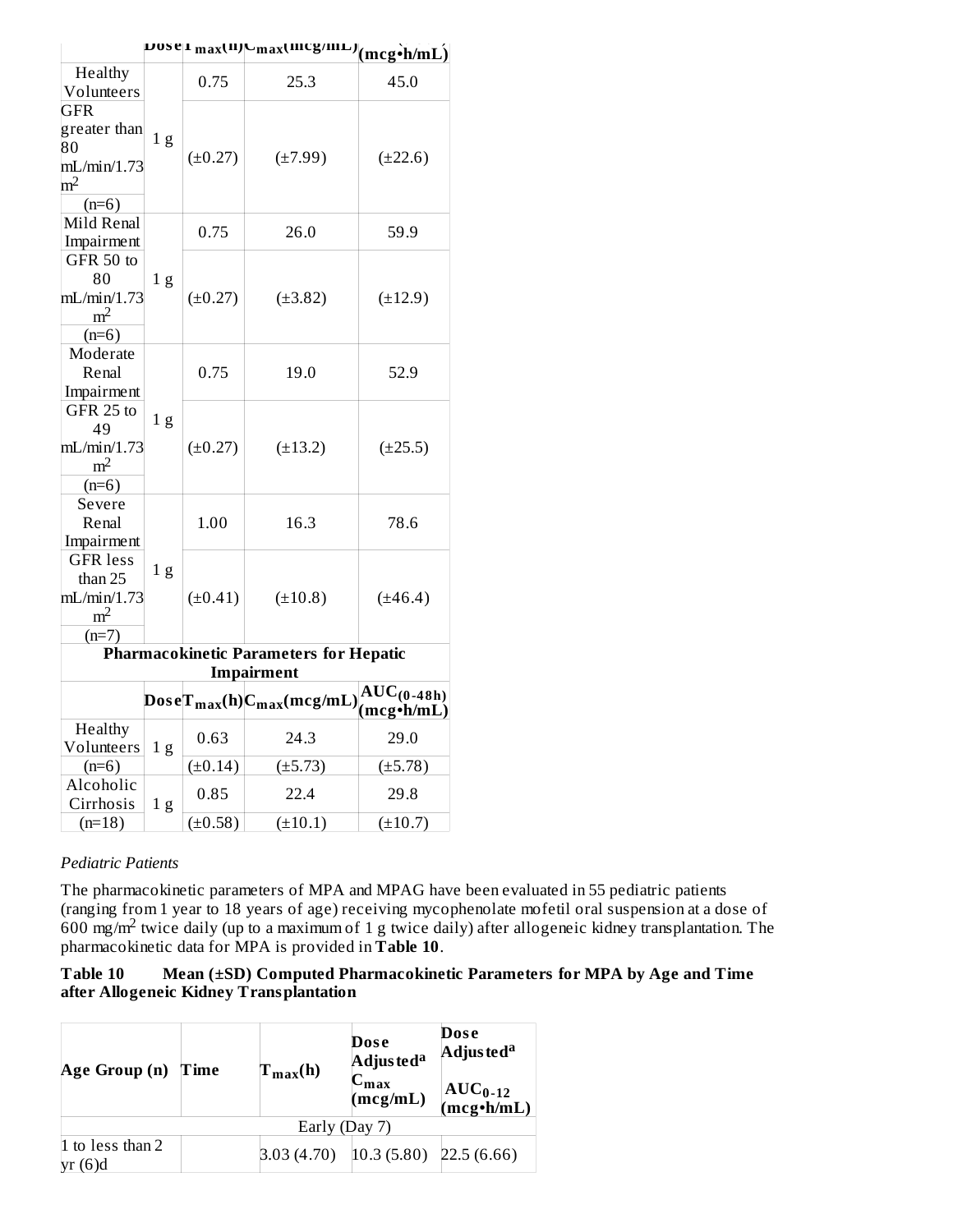| 1 to less than 6<br>yr (17)  | 1.63(2.85)                 | 13.2(7.16)                | 27.4 (9.54)                  |
|------------------------------|----------------------------|---------------------------|------------------------------|
| 6 to less than 12<br>yr (16) | 0.940<br>(0.546)           | 13.1 (6.30)               | 33.2(12.1)                   |
| 12 to 18 yr (21)             | $1.16(0.830)$ $11.7(10.7)$ |                           | $26.3(9.14)^{b}$             |
|                              | Late (Month 3)             |                           |                              |
| 1 to less than 2<br>yr (4)d  | 0.725<br>(0.276)           | 23.8 (13.4) 47.4 (14.7)   |                              |
| 1 to less than 6<br>yr (15)  | 0.989<br>(0.511)           |                           | $22.7(10.1)$ 49.7 (18.2)     |
| 6 to less than 12<br>yr(14)  |                            | $1.21(0.532)$ 27.8 (14.3) | 61.9(19.6)                   |
| 12 to 18 yr $(17)$           | 0.978<br>(0.484)           |                           | $17.9(9.57)$ 53.6 $(20.3)^c$ |
|                              | Late (Month 9)             |                           |                              |
| 1 to less than 2<br>yr (4)d  | 0.604<br>(0.208)           | $25.6(4.25)$ 55.8 (11.6)  |                              |
| 1 to less than 6<br>yr(12)   | 0.869<br>(0.479)           |                           | 30.4 (9.16) 61.0 (10.7)      |
| 6 to less than 12<br>yr (11) |                            | $1.12(0.462)$ 29.2 (12.6) | 66.8 (21.2)                  |
| 12 to 18 yr $(14)$           | 1.09 (0.518) [18.1 (7.29)  |                           | 56.7(14.0)                   |

<sup>a</sup> adjusted to a dose of 600 mg/m<sup>2</sup>

### $^{\rm b}$  n=20

 $c_{n=16}$ 

 $^d$  a subset of 1 to  $\leq$ 6 yr

The mycophenolate mofetil oral suspension dose of 600 mg/m<sup>2</sup> twice daily (up to a maximum of 1 g twice daily) achieved mean MPA AUC values in pediatric patients similar to those seen in adult kidney transplant patients receiving mycophenolate mofetil capsules at a dose of 1 g twice daily in the early post-transplant period. There was wide variability in the data. As observed in adults, early posttransplant MPA AUC values were approximately 45% to 53% lower than those observed in the later post-transplant period (>3 months). MPA AUC values were similar in the early and late post-transplant period across the 1 to 18-year age range.

# *Male and Female Patients*

Data obtained from several studies were pooled to look at any gender-related differences in the pharmacokinetics of MPA (data were adjusted to 1 g oral dose). Mean (±SD) MPA  $\mathrm{AUC_{(0\text{-}12h)}}$  for males (n=79) was 32.0 ( $\pm$ 14.5) and for females (n=41) was 36.5 ( $\pm$ 18.8) mcg•h/mL while mean ( $\pm$ SD) MPA C $_{\rm max}$  was 9.96 (±6.19) in the males and 10.6 (±5.64) mcg/mL in the females. These differences are not of clinical significance.

### *Geriatric Patients*

The pharmacokinetics of mycophenolate mofetil and its metabolites have not been found to be altered in elderly transplant patients when compared to younger transplant patients.

### Drug Interaction Studies

### *Acyclovir*

Coadministration of MMF (1 g) and acyclovir (800 mg) to 12 healthy volunteers resulted in no significant change in MPA AUC and  $\mathsf{C}_{\max}.$  However, MPAG and acyclovir plasma AUCs were increased 10.6% and 21.9%, respectively.

# *Antacids with Magnesium and Aluminum Hydroxides*

Absorption of a single dose of MMF  $(2 g)$  was decreased when administered to 10 rheumatoid arthritis patients also taking Maalox<sup>®</sup> TC (10 mL qid). The C<sub>max</sub> and AUC<sub>(0-24h)</sub> for MPA were 33% and 17% lower, respectively, than when MMF was administered alone under fasting conditions.

# *Proton Pump Inhibitors (PPIs)*

Coadministration of PPIs (e.g., lansoprazole, pantoprazole) in single doses to healthy volunteers and multiple doses to transplant patients receiving mycophenolate mofetil capsules has been reported to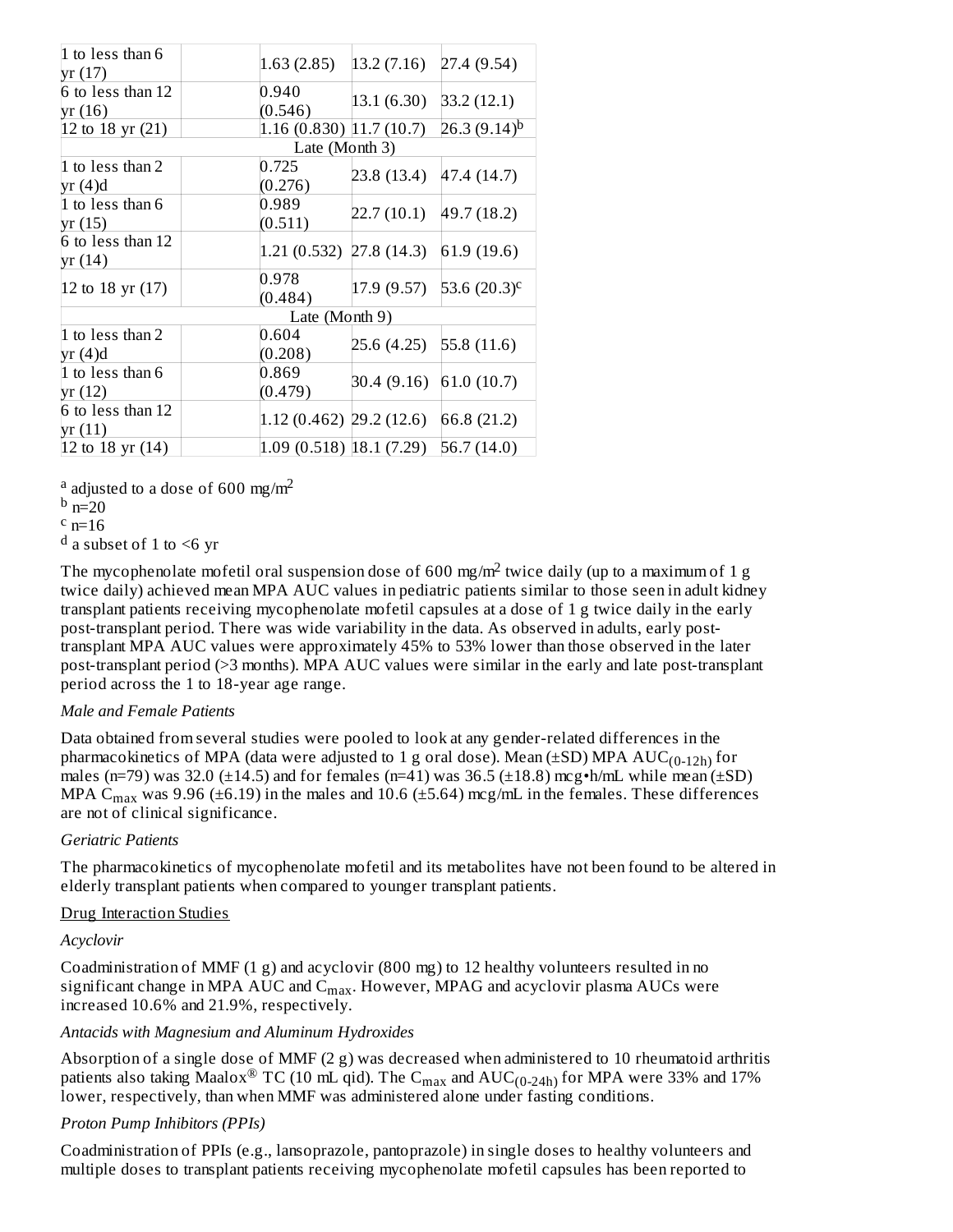reduce the exposure to MPA. An approximate reduction of 30 to 70% in the  $\rm{C_{max}}$  and 25% to 35% in the AUC of MPA has been observed, possibly due to a decrease in MPA solubility at an increased gastric pH.

# *Cholestyramine*

Following single-dose administration of 1.5 g MMF to 12 healthy volunteers pretreated with 4 g three times a day of cholestyramine for 4 days, MPA AUC decreased approximately 40%. This decrease is consistent with interruption of enterohepatic recirculation which may be due to binding of recirculating MPAG with cholestyramine in the intestine.

# *Cyclosporine*

Cyclosporine (Sandimmune $^circledown$ ) pharmacokinetics (at doses of 275 to 415 mg/day) were unaffected by single and multiple doses of 1.5 g twice daily of MMF in 10 stable kidney transplant patients. The mean  $(\pm SD) \,\mathrm{AUC}_{(0-12h)}$  and  $C_{\text{max}}$  of cyclosporine after 14 days of multiple doses of MMF were 3290 ( $\pm 822$ ) ng•h/mL and 753 (±161) ng/mL, respectively, compared to 3245 (±1088) ng•h/mL and 700 (±246) ng/mL, respectively, 1 week before administration of MMF.

Cyclosporine A interferes with MPA enterohepatic recirculation. In kidney transplant patients, mean MPA exposure  $(AUC_{(0-12h)})$  was approximately 30 to 50% greater when MMF was administered without cyclosporine compared with when MMF was coadministered with cyclosporine. This interaction is due to cyclosporine inhibition of multidrug-resistance-associated protein 2 (MRP-2) transporter in the biliary tract, thereby preventing the excretion of MPAG into the bile that would lead to enterohepatic recirculation of MPA. This information should be taken into consideration when MMF is used without cyclosporine.

# *Drugs Affecting Glucuronidation*

Concomitant administration of drugs inhibiting glucuronidation of MPA may increase MPA exposure (e.g., increase of MPA  $\mathrm{AUC_{(0-\infty)}}$  by 35% was observed with concomitant administration of isavuconazole).

Concomitant administration of telmisartan and mycophenolate mofetil capsules resulted in an approximately 30% decrease in MPA concentrations. Telmisartan changes MPA's elimination by enhancing PPAR gamma (peroxisome proliferator-activated receptor gamma) expression, which in turn results in an enhanced UGT1A9 expression and glucuronidation activity.

### *Ganciclovir*

Following single-dose administration to 12 stable kidney transplant patients, no pharmacokinetic interaction was observed between MMF  $(1.5 g)$  and intravenous ganciclovir  $(5 mg/kg)$ . Mean  $(\pm SD)$ ganciclovir AUC and C $_{\rm max}$  (n=10) were 54.3 (±19.0) mcg•h/mL and 11.5 (±1.8) mcg/mL, respectively, after coadministration of the two drugs, compared to 51.0  $(\pm 17.0)$  mcg•h/mL and 10.6  $(\pm 2.0)$  mcg/mL, respectively, after administration of intravenous ganciclovir alone. The mean (±SD) AUC and  $\mathsf{C}_{\max}$  of MPA (n=12) after coadministration were 80.9 ( $\pm$ 21.6) mcg•h/mL and 27.8 ( $\pm$ 13.9) mcg/mL, respectively, compared to values of 80.3 ( $\pm$ 16.4) mg•h/mL and 30.9 ( $\pm$ 11.2) mcg/mL, respectively, after administration of MMF alone.

### *Oral Contraceptives*

A study of coadministration of mycophenolate mofetil capsules (1 g twice daily) and combined oral contraceptives containing ethinylestradiol (0.02 mg to 0.04 mg) and levonorgestrel (0.05 mg to 0.20 mg), desogestrel (0.15 mg) or gestodene (0.05 mg to 0.10 mg) was conducted in 18 women with psoriasis over 3 consecutive menstrual cycles. Mean serum levels of LH, FSH and progesterone were not significantly affected. Mean  $\mathrm{AUC_{(0\text{-}24h)}}$  was similar for ethinylestradiol and 3-keto desogestrel; however, mean levonorgestrel  $\mathrm{AUC_{(0\text{-}24h)}}$  significantly decreased by about 15%. There was large inter-patient variability (%CV in the range of 60% to 70%) in the data, especially for ethinylestradiol.

### *Sevelamer*

Concomitant administration of sevelamer and MMF in adult and pediatric patients decreased the mean MPA  $C_{\text{max}}$  and  $\text{AUC}_{(0-12h)}$  by 36% and 26% respectively.

### *Antimicrobials*

Antimicrobials eliminating beta-glucuronidase-producing bacteria in the intestine (e.g. aminoglycoside, cephalosporin, fluoroquinolone, and penicillin classes of antimicrobials) may interfere with the MPAG/MPA enterohepatic recirculation thus leading to reduced systemic MPA exposure. Information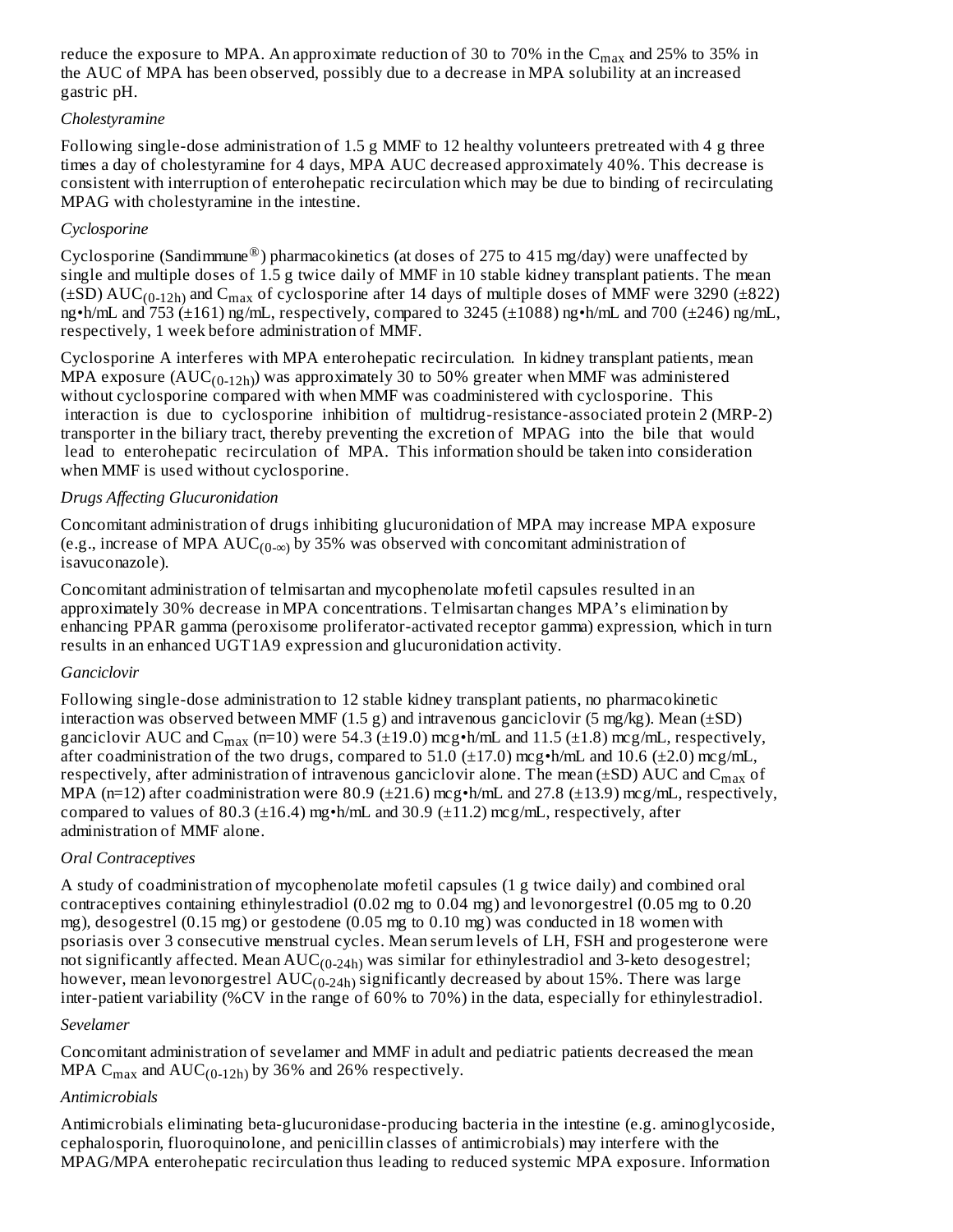concerning antibiotics is as follows:

- Trimethoprim/Sulfamethoxazole: Following single-dose administration of MMF (1.5 g) to 12 healthy male volunteers on day 8 of a 10-day course of trimethoprim 160 mg/sulfamethoxazole 800 mg administered twice daily, no effect on the bioavailability of MPA was observed. The mean ( $\pm$ SD) AUC and C<sub>max</sub> of MPA after concomitant administration were 75.2 ( $\pm$ 19.8) mcg•h/mL and 34.0 ( $\pm$ 6.6) mg/mL, respectively, compared to 79.2 ( $\pm$ 27.9) mcg•h/mL and 34.2 ( $\pm$ 10.7) mcg/mL, respectively, after administration of MMF alone.
- Norfloxacin and Metronidazole: Following single-dose administration of MMF (1 g) to 11 healthy volunteers on day 4 of a 5-day course of a combination of norfloxacin and metronidazole, the mean MPA  $AUC_{(0-48h)}$  was significantly reduced by 33% compared to the administration of MMF alone (p<0.05). The mean (±SD) MPA  $AUC_{(0-48h)}$  after coadministration of MMF with norfloxacin or metronidazole separately was 48.3 ( $\pm$ 24) mcg•h/mL and 42.7 ( $\pm$ 23) mcg•h/mL, respectively, compared with 56.2 ( $\pm$ 24) mcg $\cdot$ h/mL after administration of MMF alone.
- Ciprofloxacin and Amoxicillin Plus Clavulanic Acid*:* A total of 64 mycophenolate mofetil capsuletreated kidney transplant recipients received either oral ciprofloxacin 500 mg twice daily or amoxicillin plus clavulanic acid 375 mg three times daily for 7 or at least 14 days, respectively. Approximately 50% reductions in median trough MPA concentrations (pre dose) from baseline (mycophenolate mofetil capsules alone) were observed in 3 days following commencement of oral ciprofloxacin or amoxicillin plus clavulanic acid. These reductions in trough MPA concentrations tended to diminish within 14 days of antimicrobial therapy and ceased within 3 days of discontinuation of antibiotics.
- Rifampin: In a single heart-lung transplant patient, after correction for dose, a 67% decrease in MPA exposure  $(AUC_{(0-12h)})$  has been observed with concomitant administration of MMF and rifampin.

# **13 NONCLINICAL TOXICOLOGY**

# **13.1 Carcinogenesis, Mutagenesis, Impairment of Fertility**

In a 104-week oral carcinogenicity study in mice, MMF in daily doses up to 180 mg/kg was not tumorigenic. The highest dose tested was 0.4 times the recommended clinical dose (2 g/day) in renal transplant patients and  $0.3$  times the recommended clinical dose  $(3 g/day)$  in cardiac transplant patients when corrected for differences in body surface area (BSA). In a 104-week oral carcinogenicity study in rats, MMF in daily doses up to 15 mg/kg was not tumorigenic. The highest dose was 0.07 times the recommended clinical dose in kidney transplant patients and 0.05 times the recommended clinical dose in heart transplant patients when corrected for BSA. While these animal doses were lower than those given to patients, they were maximal in those species and were considered adequate to evaluate the potential for human risk *[see Warnings and Precautions (5.2)].*

The genotoxic potential of MMF was determined in five assays. MMF was genotoxic in the mouse lymphoma/thymidine kinase assay and the *in vivo* mouse micronucleus assay. MMF was not genotoxic in the bacterial mutation assay, the yeast mitotic gene conversion assay or the Chinese hamster ovary cell chromosomal aberration assay.

MMF had no effect on fertility of male rats at oral doses up to 20 mg/kg/day. This dose represents 0.1 times the recommended clinical dose in renal transplant patients and 0.06 times the recommended clinical dose in cardiac transplant patients when corrected for BSA. In a female fertility and reproduction study conducted in rats, oral doses of 4.5 mg/kg/day caused malformations (principally of the head and eyes) in the first generation offspring in the absence of maternal toxicity. This dose was 0.02 times the recommended clinical dose in renal transplant patients and 0.01 times the recommended clinical dose in cardiac transplant patients when corrected for BSA. No effects on fertility or reproductive parameters were evident in the dams or in the subsequent generation.

# **14 CLINICAL STUDIES**

### **14.1 Kidney Transplantation**

**Adults**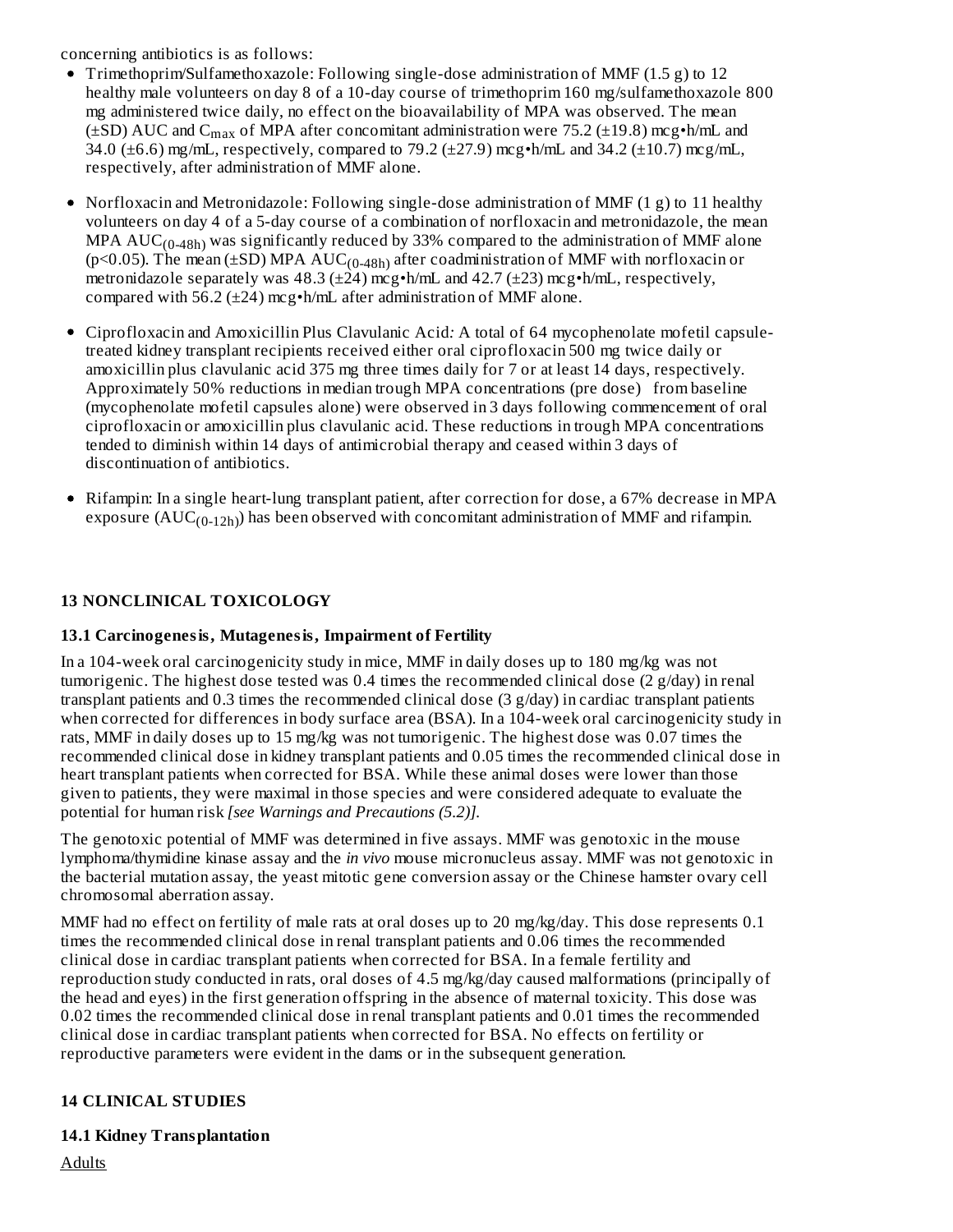The three *de novo* kidney transplantation studies compared two dose levels of oral mycophenolate mofetil (1 g twice daily and 1.5 g twice daily) with azathioprine (2 studies) or placebo (1 study) to prevent acute rejection episodes. One of the two studies with azathioprine (AZA) control arm also  $\frac{1}{2}$  included anti-thymocyte globulin (ATGAM®) induction therapy. The geographic location of the investigational sites of these studies are included in **Table 11**.

In all three *de novo* kidney transplantation studies, the primary efficacy endpoint was the proportion of patients in each treatment group who experienced treatment failure within the first 6 months after transplantation. Treatment failure was defined as biopsy-proven acute rejection on treatment or the occurrence of death, graft loss or early termination from the study for any reason without prior biopsyproven rejection.

Mycophenolate mofetil, in combination with corticosteroids and cyclosporine, reduced (statistically significant at 0.05 level) the incidence of treatment failure within the first 6 months following transplantation (**Table 11).** Patients who prematurely discontinued treatment were followed for the occurrence of death or graft loss, and the cumulative incidence of graft loss and patient death combined are summarized in **Table 12**. Patients who prematurely discontinued treatment were not followed for the occurrence of acute rejection after termination.

| <b>Treatment Failure in De Novo Kidney Transplantation Studies</b><br>Table 11 |
|--------------------------------------------------------------------------------|
|--------------------------------------------------------------------------------|

|                                                                    | <b>Mofetil</b>                                                                 | MycophenolateMycophenolate AZA<br><b>Mofetil</b> | $1$ to $2$                          |  |
|--------------------------------------------------------------------|--------------------------------------------------------------------------------|--------------------------------------------------|-------------------------------------|--|
| <b>USA Study</b><br>$(N=499$ patients)                             | $2$ g/day<br>$(n=167)$<br>patients)                                            | $3$ g/day<br>$(n=166)$<br>patients)              | mg/kg/day<br>$(n=166)$<br>patients) |  |
|                                                                    |                                                                                | All 3 groups received anti-thymocyte             |                                     |  |
|                                                                    | corticosteroids                                                                | globulin induction, cyclosporine and             |                                     |  |
| All treatment failures                                             | 31.1%                                                                          | 31.3%                                            | 47.6%                               |  |
| Early termination without<br>prior acute rejection                 | 9.6%                                                                           | 12.7%                                            | 6.0%                                |  |
| Biopsy-proven rejection<br>episode on treatment                    | 19.8%                                                                          | 17.5%                                            | 38.0%                               |  |
|                                                                    |                                                                                | MycophenolateMycophenolate <sub>AZA</sub>        |                                     |  |
|                                                                    | Mofetil                                                                        | Mofetil                                          | 100 to 150                          |  |
| Europe/Canada/Australia2 g/day<br><b>Study</b><br>(N=503 patients) | $(n=173)$<br>patients)                                                         | $3$ g/day<br>$(n=164)$<br>patients)              | mg/day<br>$(n=166)$<br>patients)    |  |
|                                                                    |                                                                                | No induction treatment administered; all 3       |                                     |  |
|                                                                    |                                                                                | groups received cyclosporine and                 |                                     |  |
|                                                                    | corticosteroids.                                                               |                                                  |                                     |  |
| All treatment failures                                             | 38.2%                                                                          | 34.8%                                            | 50.0%                               |  |
| Early termination without<br>prior acute rejection                 | 13.9%                                                                          | 15.2%                                            | 10.2%                               |  |
| Biopsy-proven rejection<br>episode on treatment                    | 19.7%                                                                          | 15.9%                                            | 35.5%                               |  |
|                                                                    |                                                                                | MycophenolateMycophenolate                       |                                     |  |
|                                                                    | <b>Mofetil</b>                                                                 | <b>Mofetil</b>                                   | <b>Placebo</b>                      |  |
|                                                                    | $2$ g/day                                                                      | $3$ g/day                                        | $(n=166)$                           |  |
| <b>Europe Study</b>                                                | $(n=165)$                                                                      | $(n=160)$                                        | patients)                           |  |
| (N=491 patients)                                                   | patients)                                                                      | patients)                                        |                                     |  |
|                                                                    | No induction treatment administered; all 3<br>groups received cyclosporine and |                                                  |                                     |  |
|                                                                    | corticosteroids.                                                               |                                                  |                                     |  |
| All treatment failures                                             | 30.3%                                                                          | 38.8%                                            | 56.0%                               |  |
| Early termination without<br>prior acute rejection                 | 11.5%                                                                          | 22.5%                                            | 7.2%                                |  |
| Biopsy-proven rejection<br>episode on treatment                    | 17.0%                                                                          | 13.8%                                            | 46.4%                               |  |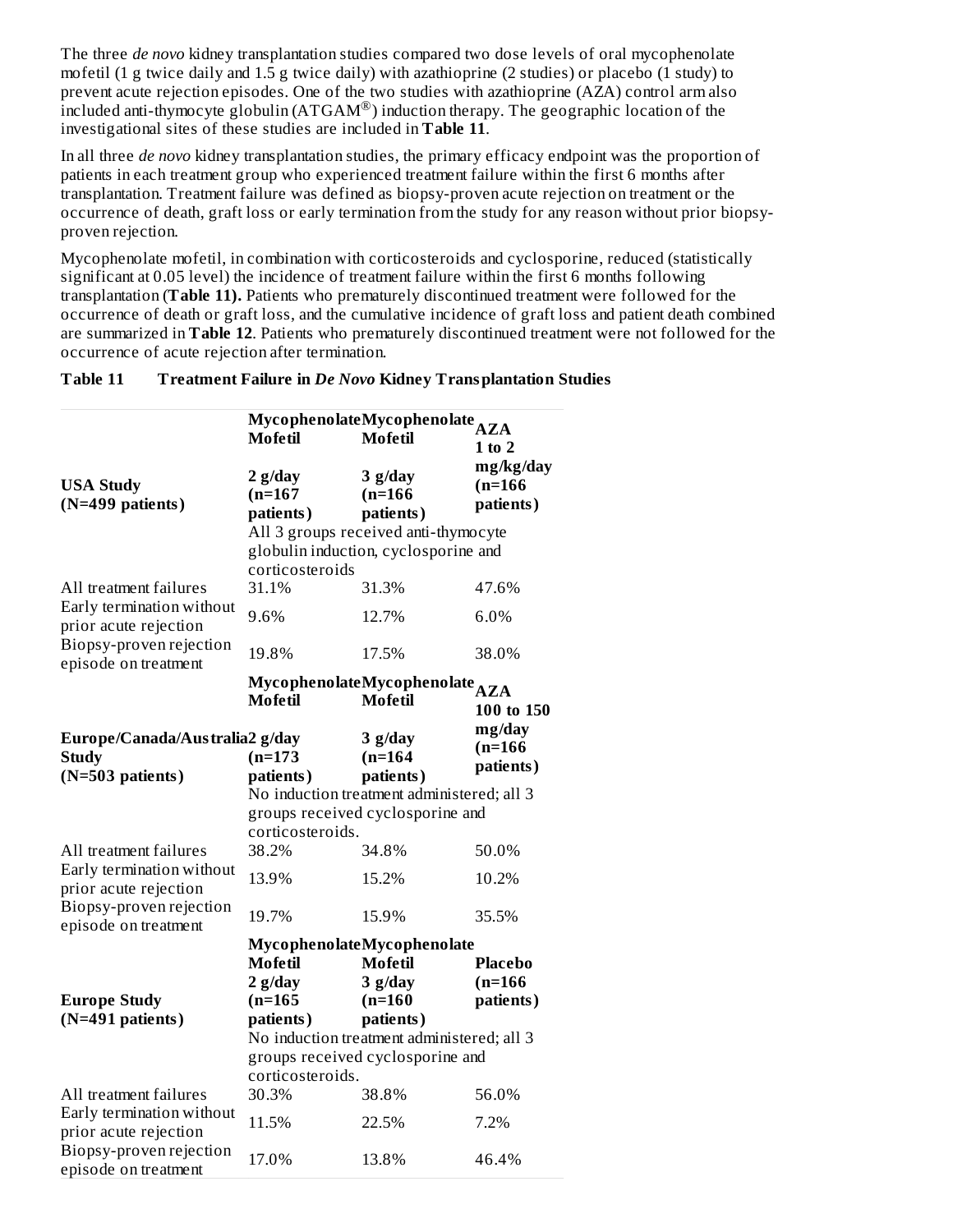\*Does not include death and graft loss as reason for early termination.

No advantage of mycophenolate mofetil at 12 months with respect to graft loss or patient death (combined) was established (**Table 12**). Numerically, patients receiving mycophenolate mofetil 2 g/day and 3 g/day experienced a better outcome than controls in all three studies; patients receiving mycophenolate mofetil 2 g/day experienced a better outcome than mycophenolate mofetil 3 g/day in two of the three studies. Patients in all treatment groups who terminated treatment early were found to have a poor outcome with respect to graft loss or patient death at 1 year.

# **Table 12** *De Novo* **Kidney Transplantation Studies Cumulative Incidence of Combined Graft Loss or Patient Death at 12 Months**

|                         | MycophenolateMycophenolateControl (AZA |       |                    |             |  |  |
|-------------------------|----------------------------------------|-------|--------------------|-------------|--|--|
| <b>Study</b>            | <b>Mofetil</b><br>$2$ g/day            |       | Mofetil            | or Placebo) |  |  |
| <b>USA</b>              | 8.5%                                   |       | $3$ g/day<br>11.5% | 12.2%       |  |  |
| Europe/Canada/Australia |                                        | 11.7% | 11.0%              | 13.6%       |  |  |
| Europe                  | 8.5%                                   |       | 10.0%              | 11.5%       |  |  |

Pediatrics- *De Novo* Kidney transplantation PK Study with Long Term Follow-Up

One open-label, safety and pharmacokinetic study of mycophenolate mofetil oral suspension 600 mg/m<sup>2</sup> twice daily (up to 1 g twice daily) in combination with cyclosporine and corticosteroids was performed at centers in the United States (9), Europe (5) and Australia (1) in 100 pediatric patients (3 months to 18 years of age) for the prevention of renal allograft rejection. Mycophenolate mofetil was well tolerated in pediatric patients *[see Adverse Reactions (6.1)]*, and the pharmacokinetics profile was similar to that seen in adult patients dosed with 1 g twice daily mycophenolate mofetil capsules *[see Clinical Pharmacology (12.3)].* The rate of biopsy-proven rejection was similar across the age groups (3 months to  $\leq$  6 years, 6 years to  $\leq$  12 years, 12 years to 18 years). The overall biopsy-proven rejection rate at 6 months was comparable to adults. The combined incidence of graft loss (5%) and patient death (2%) at 12 months post- transplant was similar to that observed in adult kidney transplant patients.

# **14.2 Heart Transplantation**

A double-blind, randomized, comparative, parallel-group, multicenter study in primary *de novo* heart transplant recipients was performed at centers in the United States (20), in Canada (1), in Europe (5) and in Australia (2). The total number of patients enrolled (ITT population) was 650; 72 never received study drug and 578 received study drug (Safety Population). Patients received mycophenolate mofetil 1.5 g twice daily (n=289) or AZA 1.5 to 3 mg/kg/day (n=289), in combination with cyclosporine (Sandimmune<sup>®</sup> or Neoral<sup>®</sup>) and corticosteroids as maintenance immunosuppressive therapy. The two primary efficacy endpoints were: (1) the proportion of patients who, after transplantation, had at least one endomyocardial biopsy- proven rejection with hemodynamic compromise, or were re-transplanted or died, within the first 6 months, and (2) the proportion of patients who died or were re-transplanted during the first 12 months following transplantation. Patients who prematurely discontinued treatment were followed for the occurrence of allograft rejection for up to 6 months and for the occurrence of death for 1 year.

The analyses of the endpoints showed:

- Rejection: No difference was established between mycophenolate mofetil and AZA with respect to biopsy-proven rejection with hemodynamic compromise.
- Survival: mycophenolate mofetil was shown to be at least as effective as AZA in preventing death or re-transplantation at 1 year (see **Table 13**).

# **Table 13** *De Novo* **Heart Transplantation Study Rejection at 6 Months/Death or Retransplantation at 1 Year**

| All                | <b>Patients</b> Treated Patients |               |
|--------------------|----------------------------------|---------------|
| AZA                | $Mycophenolate$ <sub>AZA</sub>   | Mycophenolate |
| $\mathbf{r}$ – 222 | Mofetil                          | Mofetil       |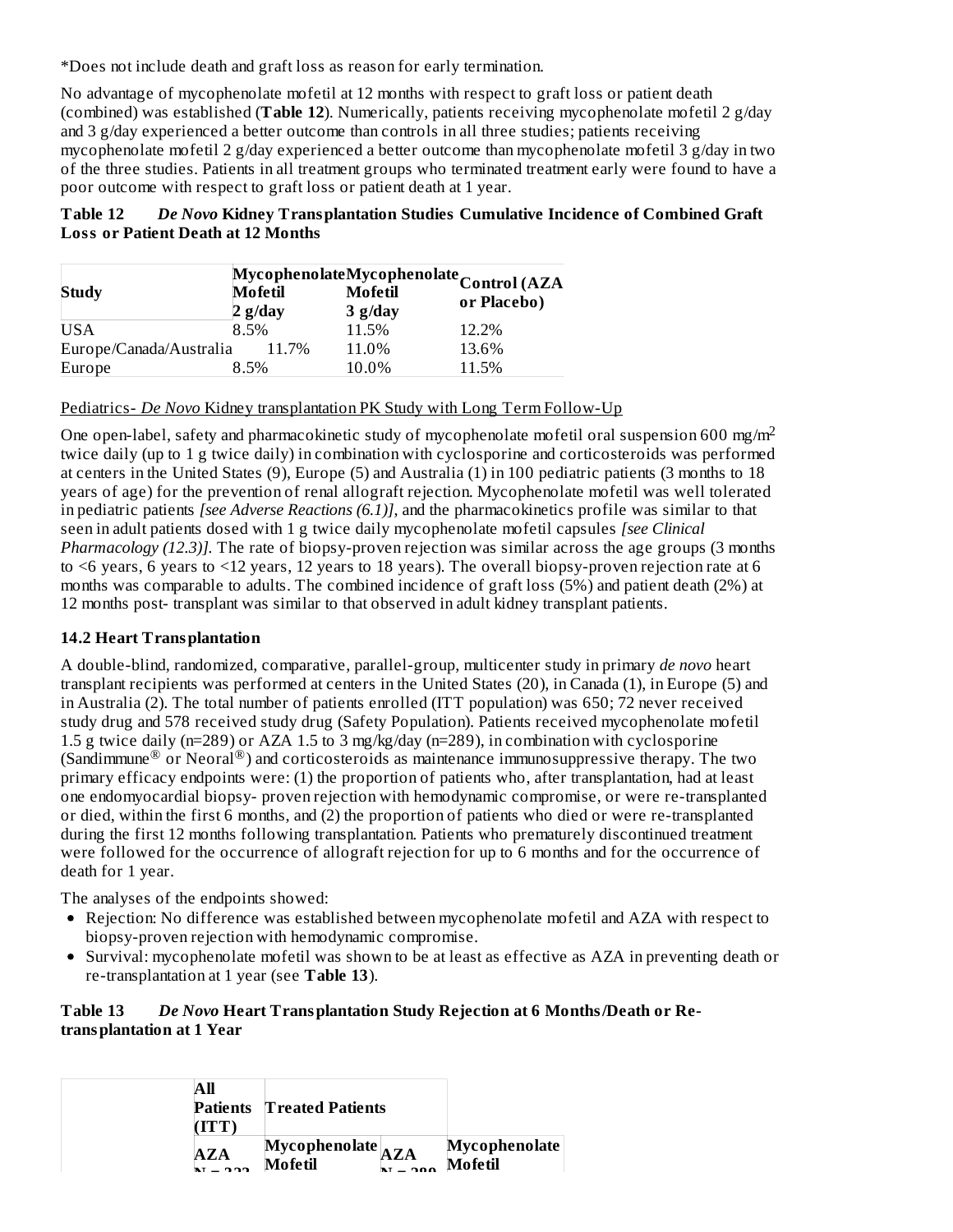|                                                                                          | - 525            | $N = 327$  | ∠oע              | $N = 289$ |
|------------------------------------------------------------------------------------------|------------------|------------|------------------|-----------|
| Biopsy-proven<br>rejection with<br>hemodynamic<br>compromise at 6<br>months <sup>a</sup> | 121<br>(38%)     | 120 (37%)  | 100<br>(35%)     | 92 (32%)  |
| Death or re-<br>transplantation at 1<br>year                                             | 49<br>$(15.2\%)$ | 42 (12.8%) | 33<br>$(11.4\%)$ | 18 (6.2%) |

<sup>a</sup> Hemodynamic compromise occurred if any of the following criteria were met: pulmonary capillary wedge pressure  $320$  mm or a 25% increase; cardiac index <2.0 L/min/m<sup>2</sup> or a 25% decrease; ejection fraction £30%; pulmonary artery oxygen saturation £60% or a 25% decrease; presence of new  $S_3$  gallop; fractional shortening was £20% or a 25% decrease; inotropic support required to manage the clinical condition.

# **14.3 Liver Transplantation**

A double-blind, randomized, comparative, parallel-group, multicenter study in primary hepatic transplant recipients was performed at centers in the United States (16), in Canada (2), in Europe (4) and in Australia (1). The total number of patients enrolled was 565. Per protocol, patients received mycophenolate mofetil 1 g twice daily intravenously for up to 14 days followed by mycophenolate mofetil 1.5 g twice daily orally or AZA 1 to 2 mg/kg/day intravenously followed by AZA 1 to 2 mg/kg/day orally, in combination with cyclosporine (Neoral<sup>®</sup>) and corticosteroids as maintenance immunosuppressive therapy. The actual median oral dose of AZA on study was 1.5 mg/kg/day (range of 0.3 to 3.8 mg/kg/day) initially and 1.26 mg/kg/day (range of 0.3 to 3.8 mg/kg/day) at 12 months. The two primary endpoints were: (1) the proportion of patients who experienced, in the first 6 months posttransplantation, one or more episodes of biopsy-proven and treated rejection or death or retransplantation, and (2) the proportion of patients who experienced graft loss (death or re-transplantation) during the first 12 months post-transplantation. Patients who prematurely discontinued treatment were followed for the occurrence of allograft rejection and for the occurrence of graft loss (death or retransplantation) for 1 year.

In combination with corticosteroids and cyclosporine, mycophenolate mofetil demonstrated a lower rate of acute rejection at 6 months and a similar rate of death or re-transplantation at 1 year compared to AZA (**Table 14**).

**Table 14** *De Novo* **Liver Transplantation Study Rejection at 6 Months/Death or Retransplantation at 1 Year**

|                                                                        | $\mathbf{A} \mathbf{Z} \mathbf{A}$<br>$N = 287$ | Mycophenolate<br><b>Mofetil</b><br>$N = 278$ |
|------------------------------------------------------------------------|-------------------------------------------------|----------------------------------------------|
| Biopsy-proven, treated rejection at 6<br>months (includes death or re- | 137 (47.7%)                                     | 107 (38.5%)                                  |
| transplantation)                                                       |                                                 |                                              |
| Death or re-transplantation at 1 year                                  | 42 (14.6%)                                      | 41 (14.7%)                                   |

# **15 REFERENCES**

1. "OSHA Hazardous Drugs." OSHA. *http://www.osha.gov/SLTC/hazardousdrugs/index.html*

# **16 HOW SUPPLIED/STORAGE AND HANDLING**

### **16.1 Handling and Disposal**

Mycophenolate mofetil (MMF) has demonstrated teratogenic effects in humans *[see Warnings and Precautions (5.1) and Use in Specific Populations (8.1)]*. Mycophenolate Mofetil Capsules, USP should not be opened or crushed. Avoid inhalation or direct contact with skin or mucous membranes of the powder contained in Mycophenolate Mofetil Capsules, USP. Follow applicable special handling and .<br>disposal procedures<sup>1</sup>.

Mycophenolate Mofetil Capsules, USP are available as follows: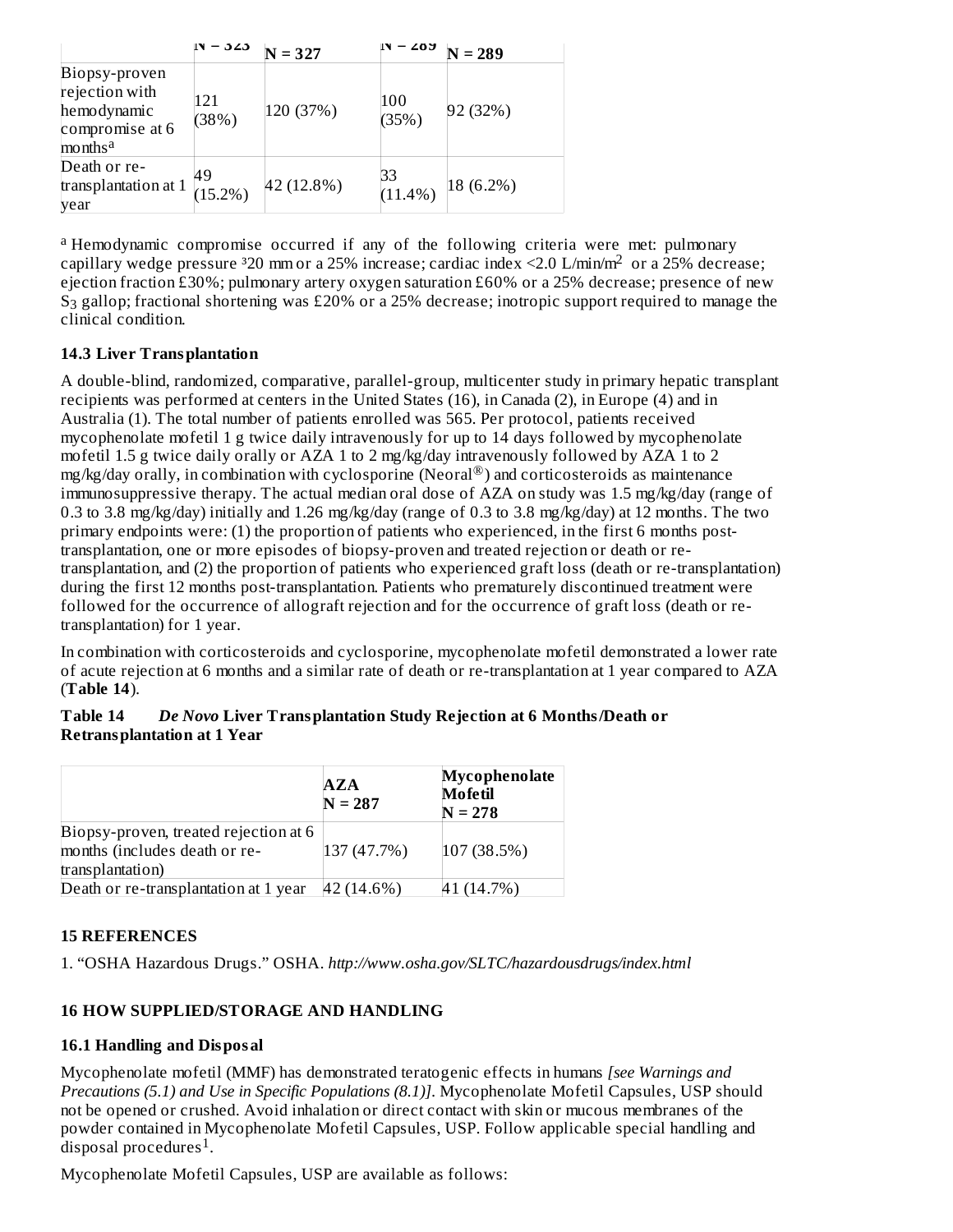250 mg – hard gelatin capsules with a light blue opaque cap and a bright orange opaque body, filled with a white to off-white powder with small agglomerates; imprinted with "TEVA" on the cap and "7334" on the body. They are available in bottles of 100 and 500 capsules. (NDC 0093-7334-01 and NDC 0093-7334-05)

# **16.2 Storage and Dispensing Information**

Store at 20° to 25°C (68° to 77°F) [See USP Controlled Room Temperature].

Dispense in a tight, light-resistant container as defined in the USP, with a child-resistant closure (as required).

KEEP THIS AND ALL MEDICATIONS OUT OF THE REACH OF CHILDREN.

# **17 PATIENT COUNSELING INFORMATION**

Information for Patients

See FDA-approved patient labeling (Medication Guide and Instructions for Use).

# **17.1 Embryofetal Toxicity**

### Pregnancy loss and malformations

Inform females of reproductive potential and pregnant women that use of mycophenolate mofetil capsules during pregnancy is associated with an increased risk of first trimester pregnancy loss and an increased risk of congenital malformations. Advise that they must use an acceptable form of contraception *[see Warnings and Precautions (5.1), Use in Specific Populations (8.1, 8.3)]*.

Encourage pregnant women to enroll in the Pregnancy Exposure Registry. This registry monitors pregnancy outcomes in women exposed to mycophenolate *[see Use in Specific Populations (8.1)].*

### **Contraception**

Discuss pregnancy testing, pregnancy prevention and planning with females of reproductive potential *[see Use in Specific Populations (8.3)].*

Females of reproductive potential must use an acceptable form of birth control during the entire mycophenolate mofetil capsule therapy and for 6 weeks after stopping mycophenolate mofetil capsules, unless the patient chooses abstinence. Mycophenolate mofetil capsules may reduce effectiveness of oral contraceptives. Use of additional barrier contraceptive methods is recommended *[see Use in Specific Populations (8.3)].*

For patients who are considering pregnancy, discuss appropriate alternative immunosuppressants with less potential for embryofetal toxicity. Risks and benefits of mycophenolate mofetil capsules should be discussed with the patient.

Advise sexually active male patients and/or their partners to use effective contraception during the treatment of the male patient and for at least 90 days after cessation of treatment. This recommendation is based on findings of animal studies *[see Use in Specific Populations (8.3), Nonclinical Toxicology (13.1)].*

### **17.2 Development of Lymphoma and Other Malignancies**

- Inform patients that they are at increased risk of developing lymphomas and other malignancies, particularly of the skin, due to immunosuppression *[see Warnings and Precautions (5.2)]*.
- Advise patients to limit exposure to sunlight and ultraviolet (UV) light by wearing protective clothing and use of broad-spectrum sunscreen with high protection factor.

### **17.3 Increas ed Risk of Serious Infections**

Inform patients that they are at increased risk of developing a variety of infections due to immunosuppression. Instruct them to contact their physician if they develop any of the signs and symptoms of infection explained in the Medication Guide.

# **17.4 Blood Dys crasias**

Inform patients that they are at increased risk for developing blood adverse effects such as anemia or low white blood cells. Advise patients to immediately contact their healthcare provider if they experience any evidence of infection, unexpected bruising, or bleeding, or any other manifestation of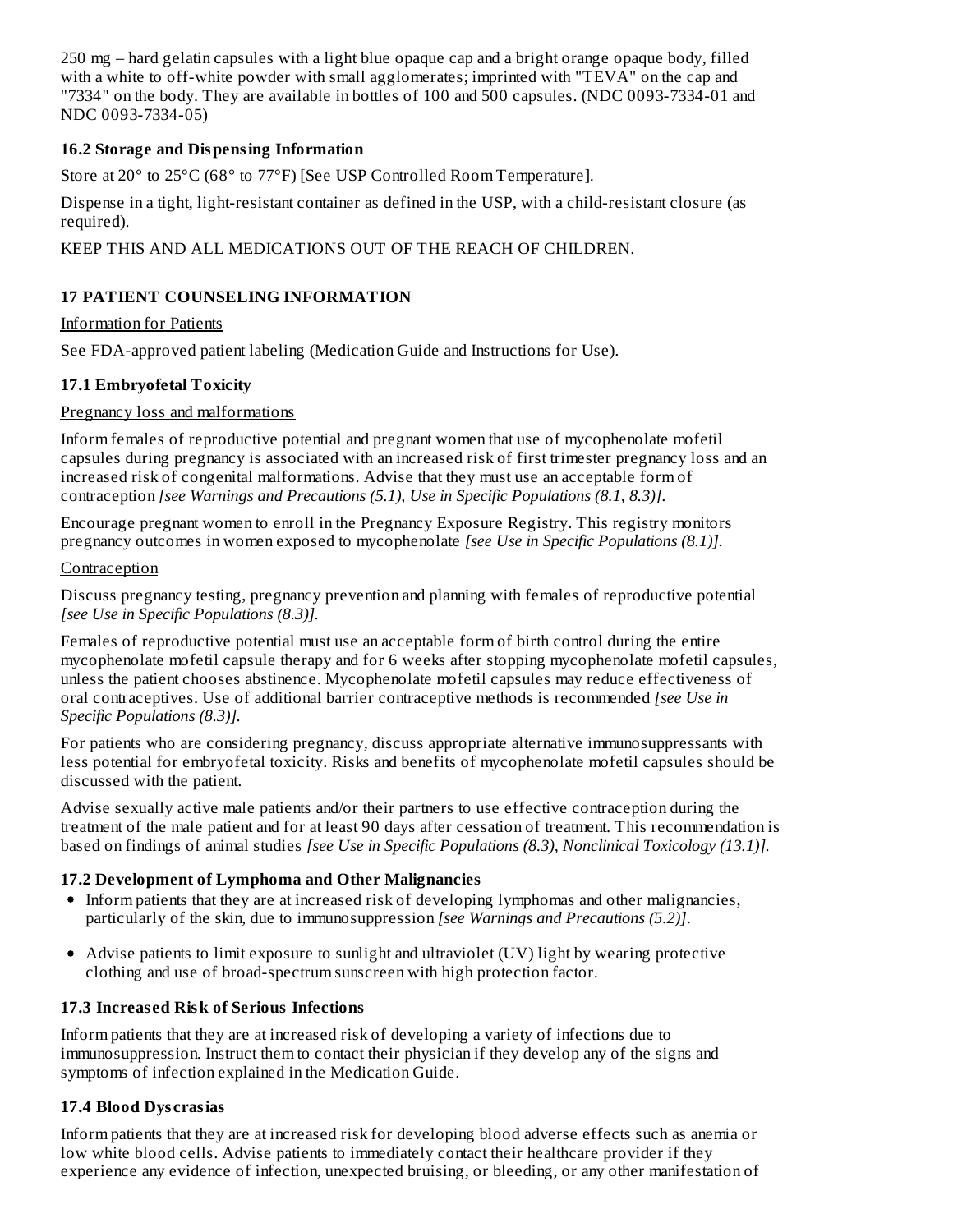bone marrow suppression *[see Warnings and Precautions (5.4)]*.

# **17.5 Gastrointestinal Tract Complications**

Inform patients that mycophenolate mofetil capsules can cause gastrointestinal tract complications including bleeding, intestinal perforations, and gastric or duodenal ulcers. Advise the patient to contact their healthcare provider if they have symptoms of gastrointestinal bleeding, or sudden onset or persistent abdominal pain *[see Warnings and Precautions (5.5)]*.

# **17.6 Immunizations**

Inform patients that mycophenolate mofetil capsules can interfere with the usual response to immunizations. Before seeking vaccines on their own, advise patients to discuss first with their physician *[see Warnings and Precautions (5.7)]*.

# **17.7 Administration Instructions**

- Advise patients not to open mycophenolate mofetil capsules.
- Advise patients to avoid inhalation or contact of the skin or mucous membranes with the powder contained in mycophenolate mofetil capsules. If such contact occurs, they must wash the area of contact thoroughly with soap and water. In case of ocular contact, rinse eyes with plain water.
- Advise patients to take a missed dose as soon as they remember, except if it is closer than 2 hours to the next scheduled dose; in this case they should continue to take mycophenolate mofetil capsules at the usual times.

# **17.8 Blood Donation**

Advise patients not to donate blood during therapy and for at least 6 weeks following discontinuation of mycophenolate mofetil capsules*.*

### **17.9 Semen Donation**

Advise males of childbearing potential not to donate semen during therapy and for 90 days following discontinuation of mycophenolate mofetil capsules.

# **17.10 Potential to Impair Driving and Us e of Machinery**

Advise patients that mycophenolate mofetil capsules can affect the ability to drive or operate machines. Patients should avoid driving or operating machines if they experience somnolence, confusion, dizziness, tremor or hypotension during treatment with mycophenolate mofetil capsules.

All brand names listed are the registered trademarks of their respective owners and are not trademarks of Teva Pharmaceuticals USA, Inc.

Manufactured In Czech Republic By: **Teva Czech Industries, s.r.o.** Opava-Komarov, Czech Republic

Manufactured For: **Teva Pharmaceuticals USA, Inc.** North Wales, PA 19454

Rev. P 6/2020

# **MEDICATION GUIDE**

# **MEDICATION GUIDE**

**Mycophenolate Mofetil (MYE-koe-FEN-oh-late MOE-fe-til) Capsules, 250 mg**

Read the Medication Guide that comes with mycophenolate mofetil capsules before you start taking it and each time you refill your prescription. There may be new information. This Medication Guide does not take the place of talking with your doctor about your medical condition or treatment.

**What is the most important information I should know about mycophenolate mofetil capsules? Mycophenolate mofetil capsules can caus e s erious side effects, including:**

**Increas ed risk of loss of a pregnancy (mis carriage) and higher risk of birth defects.** Females who take mycophenolate mofetil capsules during pregnancy have a higher risk of miscarriage during the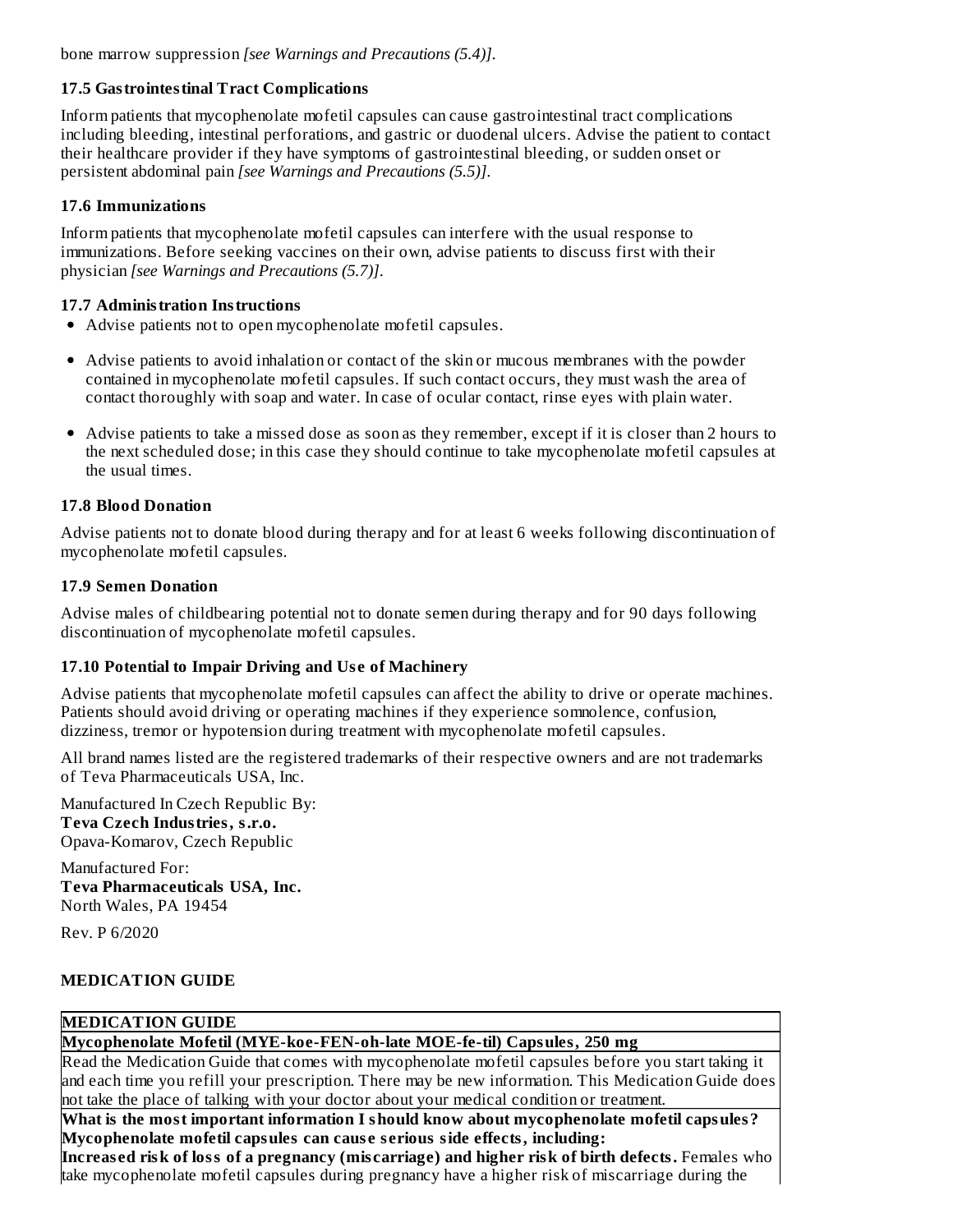first 3 months (first trimester), and a higher risk that their baby will be born with birth defects.

**If you are a female who can become pregnant**, your doctor must talk with you about acceptable birth control methods (contraceptive counseling) to use while taking mycophenolate mofetil capsules. You should have 1 pregnancy test immediately before starting mycophenolate mofetil capsules and another pregnancy test 8 to 10 days later. Pregnancy tests should be repeated during routine follow-up visits with your doctor. Talk to your doctor about the results of all of your pregnancy tests.

You must use acceptable birth control during your entire mycophenolate mofetil capsule treatment and for 6 weeks after stopping mycophenolate mofetil capsules, unless at any time you choose to avoid sexual intercourse (abstinence) with a man completely. Mycophenolate mofetil capsules decrease blood levels of the hormones in birth control pills that you take by mouth. Birth control pills may not work as well while you take mycophenolate mofetil capsules, and you could become pregnant. If you take birth control pills while using mycophenolate mofetil capsules you must also use another form of birth control. Talk to your doctor about other birth control methods that you can use while taking mycophenolate mofetil capsules.

- **If you are a s exually active male whos e female partner can become pregnant while you are taking mycophenolate mofetil capsules**, use effective contraception during treatment and for at least 90 days after stopping mycophenolate mofetil capsules.
- **If you plan to become pregnant**, talk with your doctor. Your doctor will decide if other medicines to prevent rejection may be right for you.
- **If you become pregnant while taking mycophenolate mofetil capsules**, **do not stop taking mycophenolate mofetil capsules. Call your doctor right away.** You and your doctor may decide that other medicines to prevent rejection may be right for you. You and your doctor should report your pregnancy to the Mycophenolate Pregnancy Registry either:
	- By phone at 1-800-617-8191 **or**
	- By visiting the REMS website at: **www.mycophenolateREMS.com**

The purpose of this registry is to gather information about the health of you and your baby. **Increas ed risk of getting certain cancers.** People who take mycophenolate mofetil capsules have a higher risk of getting lymphoma, and other cancers, especially skin cancer. Tell your doctor if you have:

- unexplained fever, prolonged tiredness, weight loss·a change in the size and color of a mole or lymph node swelling·a new skin lesion or bump
- a brown or black skin lesion with uneven borders, any other changes to your health or one part of the lesion does not look like the other

**Increas ed risk of getting s erious infections.** Mycophenolate mofetil capsules weaken the body's immune system and affect your ability to fight infections. Serious infections can happen with mycophenolate mofetil capsules and can lead to hospitalizations and death. These serious infections can include:

**Viral infections.** Certain viruses can live in your body and cause active infections when your immune system is weak.

Viral infections that can happen with mycophenolate mofetil capsules include:

- $\circ$  Shingles, other herpes infections, and cytomegalovirus (CMV). CMV can cause serious tissue and blood infections.
- BK virus. BK virus can affect how your kidney works and cause your transplanted kidney to fail.
- <sup>o</sup> Hepatitis B and C viruses. Hepatitis viruses can affect how your liver works. Talk to your doctor about how hepatitis viruses may affect you.
- **A brain infection called Progressive Multifocal Leukoencephalopathy (PML).** In some patients, mycophenolate mofetil capsules may cause an infection of the brain that may cause death. You are at risk for this brain infection because you have a weakened immune system. Call your doctor right away if you have any of the following symptoms:
	- weakness on one side of the body
	- you do not care about things you usually care about (apathy)
	- you are confused or have problems thinking
	- you cannot control your muscles
- **Fungal infections.** Yeasts and other types of fungal infections can happen with mycophenolate mofetil capsules and can cause serious tissue and blood infections (See **"What are the possible side effects of mycophenolate mofetil capsules?"**).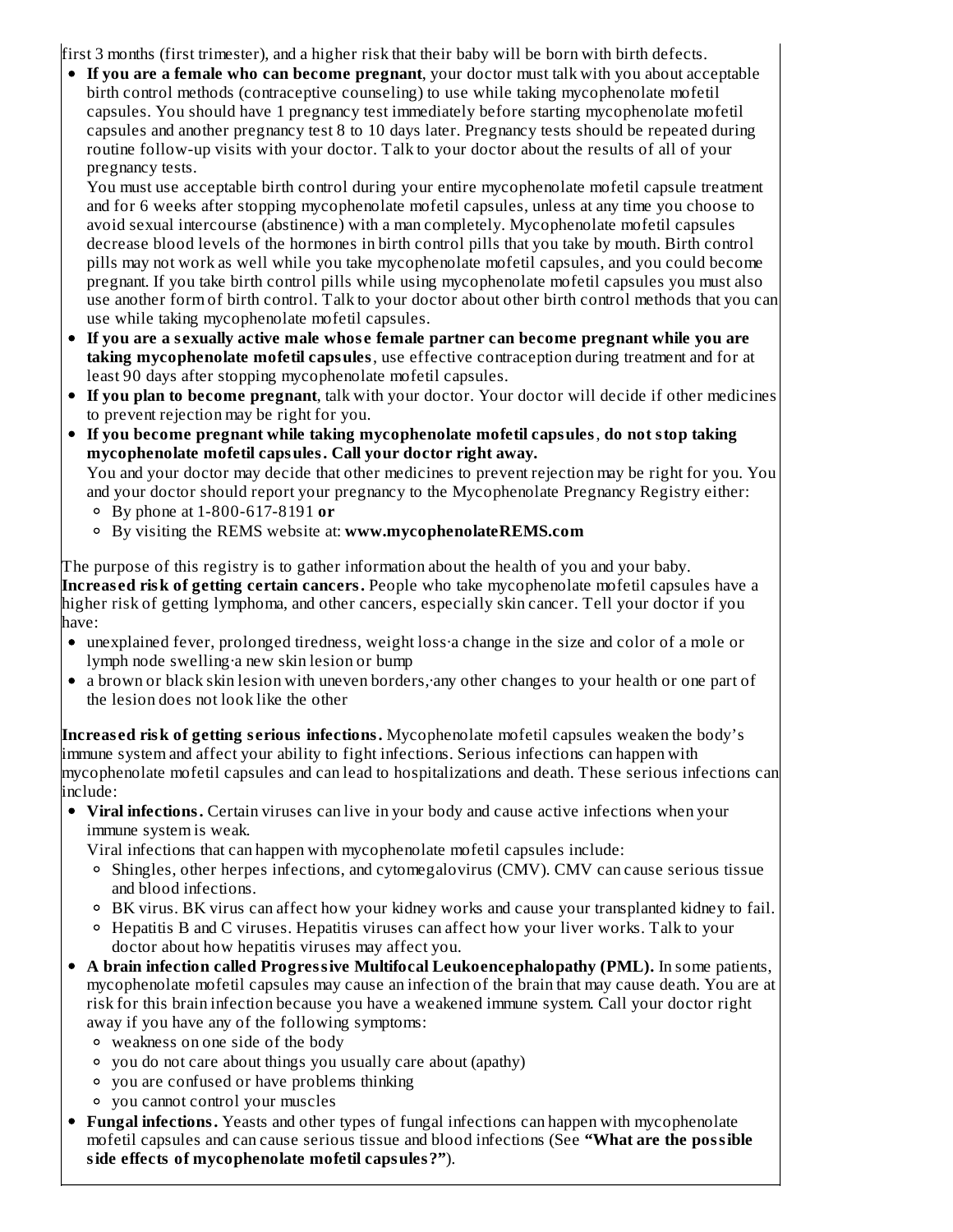### **Call your doctor right away if you have any of the following signs and symptoms of infection:**

- temperature of 100.5°F or greater
- cold symptoms, such as a runny nose or sore throat
- flu symptoms, such as an upset stomach, stomach pain, vomiting or diarrhea
- earache or headache
- pain during urination
- white patches in the mouth or throat
- unexpected bruising or bleeding
- cuts, scrapes or incisions that are red, warm and oozing pus

See **"What are the possible side effects of mycophenolate mofetil capsules?"** for information about other serious side effects.

# **What are mycophenolate mofetil capsules?**

- Mycophenolate mofetil capsules are a prescription medicine to prevent rejection (antirejection medicine) in people who have received a kidney, heart or liver transplant. Rejection is when the body's immune system perceives the new organ as a "foreign" threat and attacks it.
- Mycophenolate mofetil capsules are used with other medicines containing cyclosporine and corticosteroids.

# **Who should not take mycophenolate mofetil capsules?**

**Do not take mycophenolate mofetil capsules if you are allergic to mycophenolate mofetil or any of the ingredients in mycophenolate mofetil capsules.** See the end of this Medication Guide for a complete list of ingredients in mycophenolate mofetil capsules.

**What should I tell my doctor before taking mycophenolate mofetil capsules? Tell your doctor about all of your medical conditions, including if you**:

- have any digestive problems, such as ulcers.
- have Lesch-Nyhan syndrome, Kelley-Seegmiller syndrome, or another rare inherited deficiency hypoxanthine-guanine phosphoribosyl-transferase (HGPRT). You should not take mycophenolate mofetil capsules if you have one of these disorders.
- plan to receive any vaccines. People taking mycophenolate mofetil capsules should not receive live vaccines. Some vaccines may not work as well during treatment with mycophenolate mofetil capsules.
- are pregnant or plan to become pregnant. See **"What is the most important information I should know about mycophenolate mofetil capsules?"**
- are breastfeeding or plan to breastfeed. It is not known if mycophenolate mofetil passes into breast milk. You and your doctor will decide if you will take mycophenolate mofetil capsules or breastfeed.

**Tell your healthcare provider about all the medicines you take,** including prescription and overthe-counter medicines, vitamins and herbal supplements. Some medicines may affect the way mycophenolate mofetil capsules work, and mycophenolate mofetil capsules may affect how some medicines work.

Especially tell your doctor if you take:

- birth control pills (oral contraceptives). See **"What is the most important information I should know about mycophenolate mofetil capsules?"**
- sevelamer (Renagel®, Renvela™). These products should be taken at least 2 hours after taking mycophenolate mofetil capsules.
- acyclovir (Zovirax $^\circledR$ ), valacyclovir (Valtrex $^\circledR$ ), ganciclovir (CYTOVENE $^\circledR$ -IV, Vitrasert $^\circledR$ ), valganciclovir (VALCYTE<sup>®</sup>).
- rifampin (Rifater $^{\circledR}$ , Rifamate $^{\circledR}$ , Rimactane $^{\circledR}$ , Rifadin $^{\circledR}$ ).
- antacids that contain magnesium and aluminum (mycophenolate mofetil capsules and the antacid should not be taken at the same time).
- proton pump inhibitors (PPIs) (Prevacid $^\circledR$ , Protonix $^\circledR$ ).
- sulfamethoxazole/trimethoprim (BACTRIMä, BACTRIM DSä).
- $\cdot$ norfloxacin (Noroxin $^{\circledR}$ ) and metronidazole (Flagyl $^{\circledR}$ , Flagyl $^{\circledR}$  ER, Flagyl $^{\circledR}$  IV, Metro IV, Helidac $^{\circledR}$ ,  $Pylera^{TM}$ ).
- ciprofloxacin (Cipro $^{\circledR}$ , Cipro $^{\circledR}$  XR, Ciloxan $^{\circledR}$ , Proquin $^{\circledR}$  XR) and amoxicillin plus clavulanic acid  $(Augmentin^{\circledR})$ , Augmentin  $\overline{X}R^{TM}$ ).
- azathioprine (Azasan<sup>®</sup>, Imuran<sup>®</sup>).
- cholestyramine (Questran Light $^{\circledR}$ , Questran $^{\circledR}$ , Locholest Light, Locholest, Prevalite $^{\circledR}$ ).  $\bullet$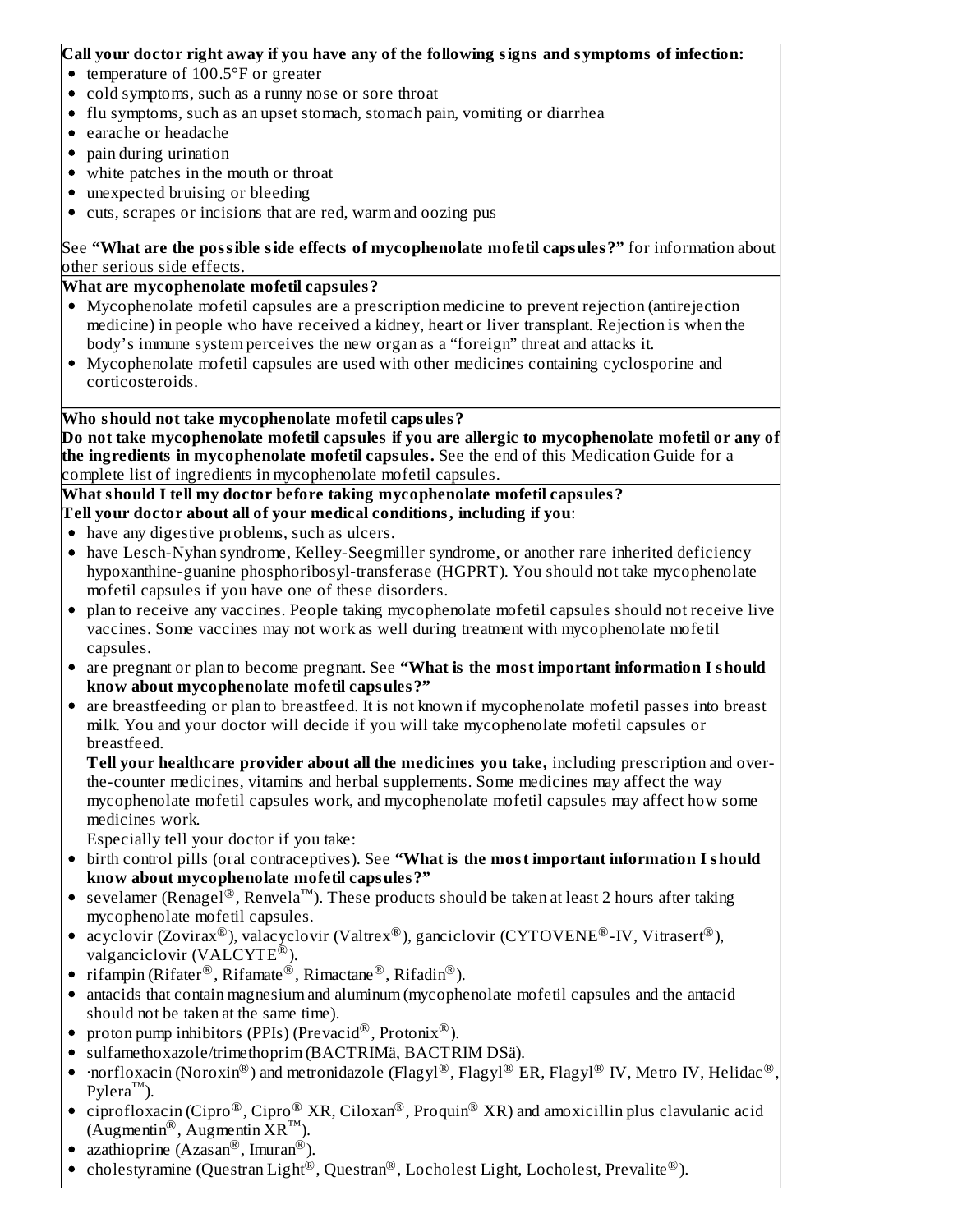Know the medicines you take. Keep a list of them to show to your doctor or nurse and pharmacist when you get a new medicine. Do not take any new medicine without talking with your doctor.

# **How should I take mycophenolate mofetil capsules?**

- Take mycophenolate mofetil capsules exactly as prescribed.
- Do not stop taking mycophenolate mofetil capsules or change the dose unless your doctor tells you to.
- If you miss a dose of mycophenolate mofetil capsules, or you are not sure when you took your last dose, take your prescribed dose of mycophenolate mofetil capsules as soon as you remember. If your next dose is less than 2 hours away, skip the missed dose and take your next dose at your normal scheduled time. Do not take 2 doses at the same time. Call your doctor if you are not sure what to do.
- Take mycophenolate mofetil capsules on an empty stomach, unless your doctor tells you otherwise.
- **Do no**t open or crush mycophenolate mofetil capsules.
- If you are not able to swallow mycophenolate mofetil capsules, your doctor may prescribe mycophenolate mofetil oral suspension. This is a liquid form of mycophenolate mofetil capsules. Your pharmacist will mix the medicine before you pick it up from a pharmacy.
- **Do not** breathe in (inhale) or let mycophenolate mofetil capsules powder come in contact with your skin or mucous membranes.
	- $\circ$  If you accidentally get the powder on the skin, wash the area well with soap and water.
	- If you accidentally get the powder in your eyes or other mucous membranes, flush with plain water.

If you take too many mycophenolate mofetil capsules, call your doctor or the poison control center right away.

# **What should I avoid while taking mycophenolate mofetil capsules?**

- Avoid becoming pregnant. See **"What is the most important information I should know about mycophenolate mofetil capsules?"**
- Limit the amount of time you spend in sunlight. Avoid using tanning beds or sunlamps. People who take mycophenolate mofetil capsules have a higher risk of getting skin cancer (See **"What is the most important information I should know about mycophenolate mofetil capsules?"**). Wear protective clothing when you are in the sun and use a broad-spectrum sunscreen with a high protection factor. This is especially important if your skin is very fair or if you have a family history of skin cancer.
- You should not donate blood while taking mycophenolate mofetil capsules and for at least 6 weeks after stopping mycophenolate mofetil capsules.
- You should not donate sperm while taking mycophenolate mofetil capsules and for 90 days after stopping mycophenolate mofetil capsules.

Mycophenolate mofetil capsules may influence your ability to drive and use machines (See "**What are the possible side effects of mycophenolate mofetil capsules?**". If you experience drowsiness, confusion, dizziness, tremor, or low blood pressure during treatment with mycophenolate mofetil capsules, you should be cautious about driving or using heavy machines.

**What are the possible side effects of mycophenolate mofetil capsules? Mycophenolate mofetil capsules can caus e s erious side effects, including:**

- See **"What is the most important information I should know about mycophenolate mofetil capsules?"**
- **Low blood cell counts.** People taking high doses of mycophenolate mofetil capsules each day may have a decrease in blood counts, including:
	- **white blood cells, especially neutrophils.** Neutrophils fight against bacterial infections. You have a higher chance of getting an infection when your white blood cell count is low. This is most common from 1 month to 6 months after your transplant.
	- **red blood cells.** Red blood cells carry oxygen to your body tissues. You have a higher chance of getting severe anemia when your red blood cell count is low.
	- **platelets**. Platelets help with blood clotting. Your doctor will do blood tests before you start taking mycophenolate mofetil capsules and during treatment with mycophenolate mofetil capsules to check your blood cell counts. Tell your doctor right away if you have any signs of infection (See **"What is the most important information I should know about mycophenolate mofetil capsules?"**), including any unexpected bruising or bleeding. Also, tell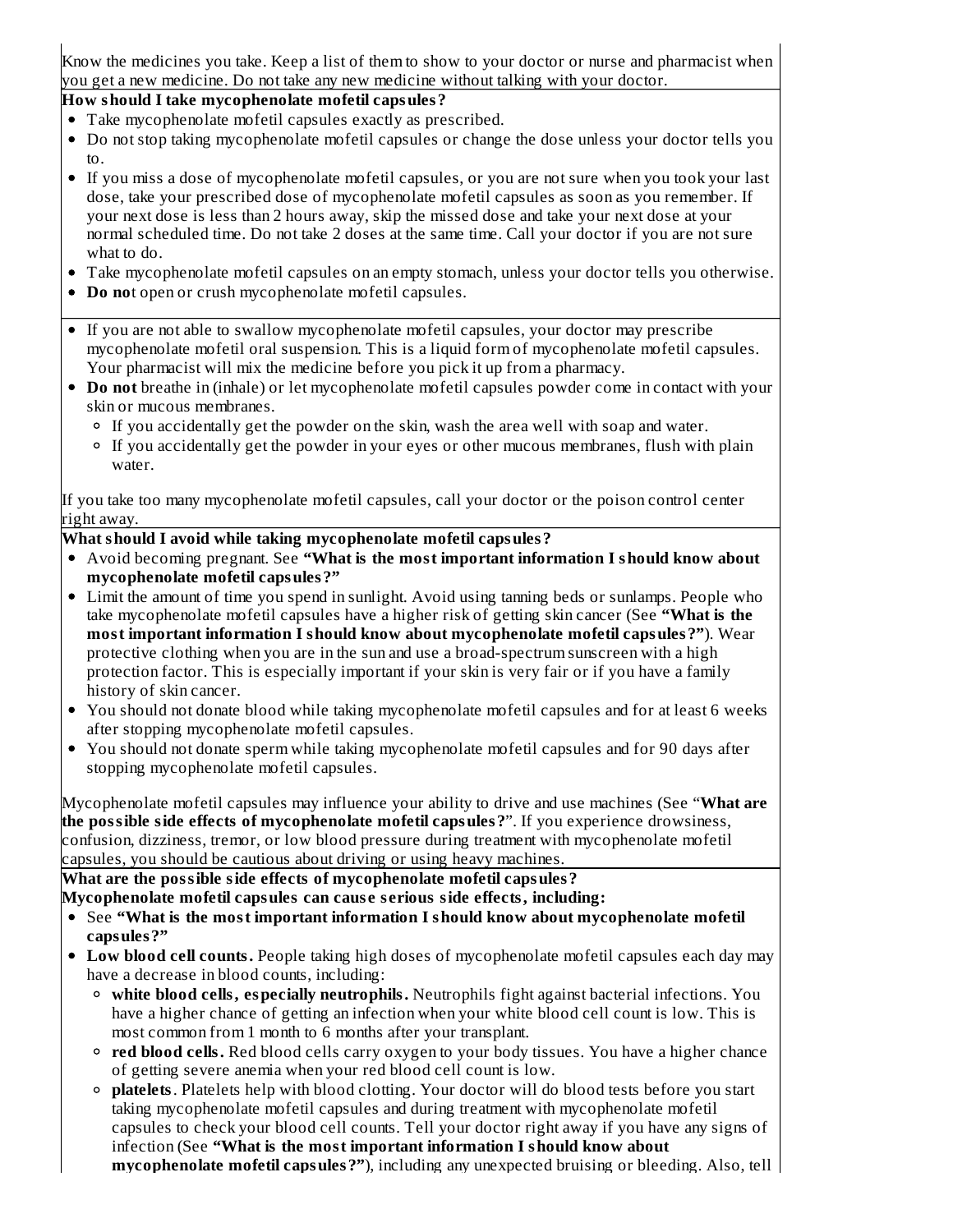your doctor if you have unusual tiredness, lack of energy, dizziness or fainting.

**Stomach problems.** Stomach problems including intestinal bleeding, a tear in your intestinal wall (perforation) or stomach ulcers can happen in people who take mycophenolate mofetil capsules. Bleeding can be severe and you may have to be hospitalized for treatment. Call your doctor right away if you have sudden or severe stomach-area pain or stomach-area pain that does not go away, or if you have diarrhea.

# **The most common side effects of mycophenolate mofetil capsules include:**

- diarrhea
- blood problems including low white and red blood cell counts
- infections
- blood pressure problems
- fast heart beat
- swelling of the lower legs, ankles and feet
- changes in laboratory blood levels, including high levels of blood sugar (hyperglycemia)
- stomach problems including diarrhea, constipation, nausea and vomiting
- $\bullet$  rash
- nervous system problems such as headache, dizziness and tremor

# **Side effects that can happen more often in children than in adults taking mycophenolate mofetil capsules include**:

- stomach area pain
- fever
- infection
- pain
- blood infection (sepsis)
- diarrhea
- vomiting
- sore throat
- colds (respiratory tract infections)
- high blood pressure
- low white blood cell count
- low red blood cell count

These are not all of the possible side effects of mycophenolate mofetil capsules. Tell your doctor about any side effect that bothers you or that does not go away.

# **Call your doctor for medical advice about side effects. You may report side effects to FDA at 1- 800-FDA-1088**.

You may also report side effects to Teva at 1-888-838-2872.

# **How should I store mycophenolate mofetil capsules?**

- Store mycophenolate mofetil capsules at room temperature, between  $68^{\circ}$  F to  $77^{\circ}$  F (20 $^{\circ}$ C to 25 $^{\circ}$ C). Keep the container closed tightly.
- **Keep mycophenolate mofetil capsules and all medicines out of the reach of children.**

# **General Information about the safe and effective us e of mycophenolate mofetil capsules.**

Medicines are sometimes prescribed for purposes other than those listed in a Medication Guide. Do not use mycophenolate mofetil capsules for a condition for which they were not prescribed. Do not give mycophenolate mofetil capsules to other people, even if they have the same symptoms that you have. They may harm them.

This Medication Guide summarizes the most important information about mycophenolate mofetil capsules. If you would like more information, talk with your doctor. You can ask your doctor or pharmacist for information about mycophenolate mofetil capsules that is written for health professionals.

# **What are the ingredients in mycophenolate mofetil capsules?**

**Active Ingredient:** mycophenolate mofetil

# **Inactive Ingredients:**

**Mycophenolate mofetil capsules, 250 mg:** black iron oxide, croscarmellose sodium, D&C red #28, D&C yellow #10, FD&C blue #1, FD&C red #40, gelatin, magnesium stearate, povidone, pregelatinized corn starch, propylene glycol, shellac glaze, and titanium dioxide.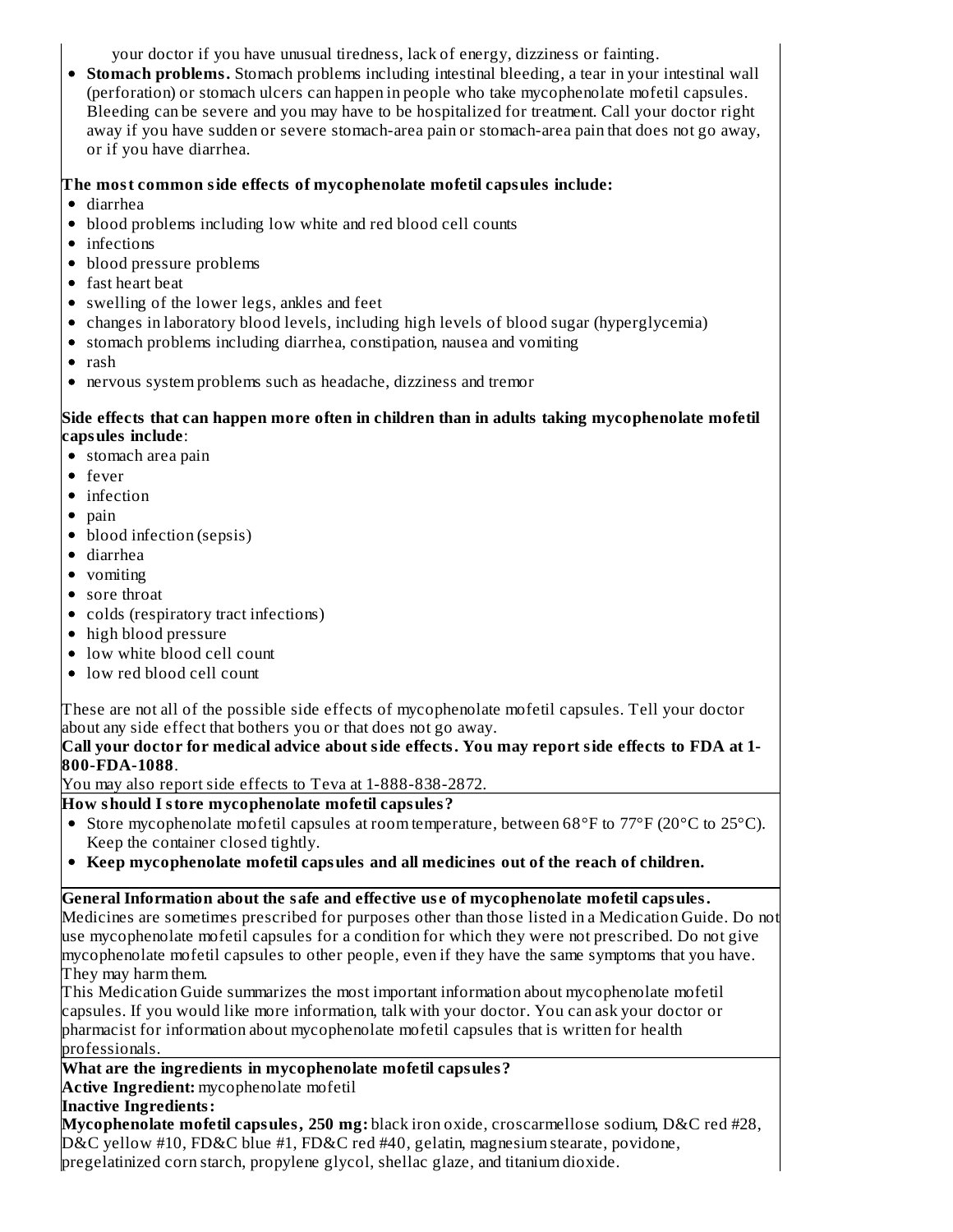Manufactured In Czech Republic By: **Teva Czech Industries, s.r.o.** Opava-Komarov, Czech Republic Manufactured For: **Teva Pharmaceuticals USA, Inc.** North Wales, PA 19454 All brand names listed are the registered trademarks of their respective owners and are not trademarks of Teva Pharmaceuticals USA, Inc. For more information, call 1-888-838-2872 or visit www.tevagenerics.com. This Medication Guide has been approved by the U.S. Food and Drug Administration. Rev. K 12/2019

### **PRINCIPAL DISPLAY PANEL**



**NDC** 0093-**7334**-01

**Mycophenolate**

**Mofetil**

**Capsules, USP**

**250 mg**

PHARMACIST: Dispense the accompanying

Medication Guide to each patient.

**Rx only**

**100 CAPSULES**

**TEVA**

| <b>MYCOPHENOLATE MOFETIL</b>           |                          |                    |               |  |  |  |  |  |  |  |  |
|----------------------------------------|--------------------------|--------------------|---------------|--|--|--|--|--|--|--|--|
| mycophenolate mofetil capsule          |                          |                    |               |  |  |  |  |  |  |  |  |
| <b>Product Information</b>             |                          |                    |               |  |  |  |  |  |  |  |  |
| <b>Product Type</b>                    | HUMAN PRESCRIPTION DRUG  | Item Code (Source) | NDC:0093-7334 |  |  |  |  |  |  |  |  |
| <b>Route of Administration</b>         | ORAL.                    |                    |               |  |  |  |  |  |  |  |  |
|                                        |                          |                    |               |  |  |  |  |  |  |  |  |
| <b>Active Ingredient/Active Moiety</b> |                          |                    |               |  |  |  |  |  |  |  |  |
| <b>Ingredient Name</b>                 | <b>Basis of Strength</b> | Strength           |               |  |  |  |  |  |  |  |  |